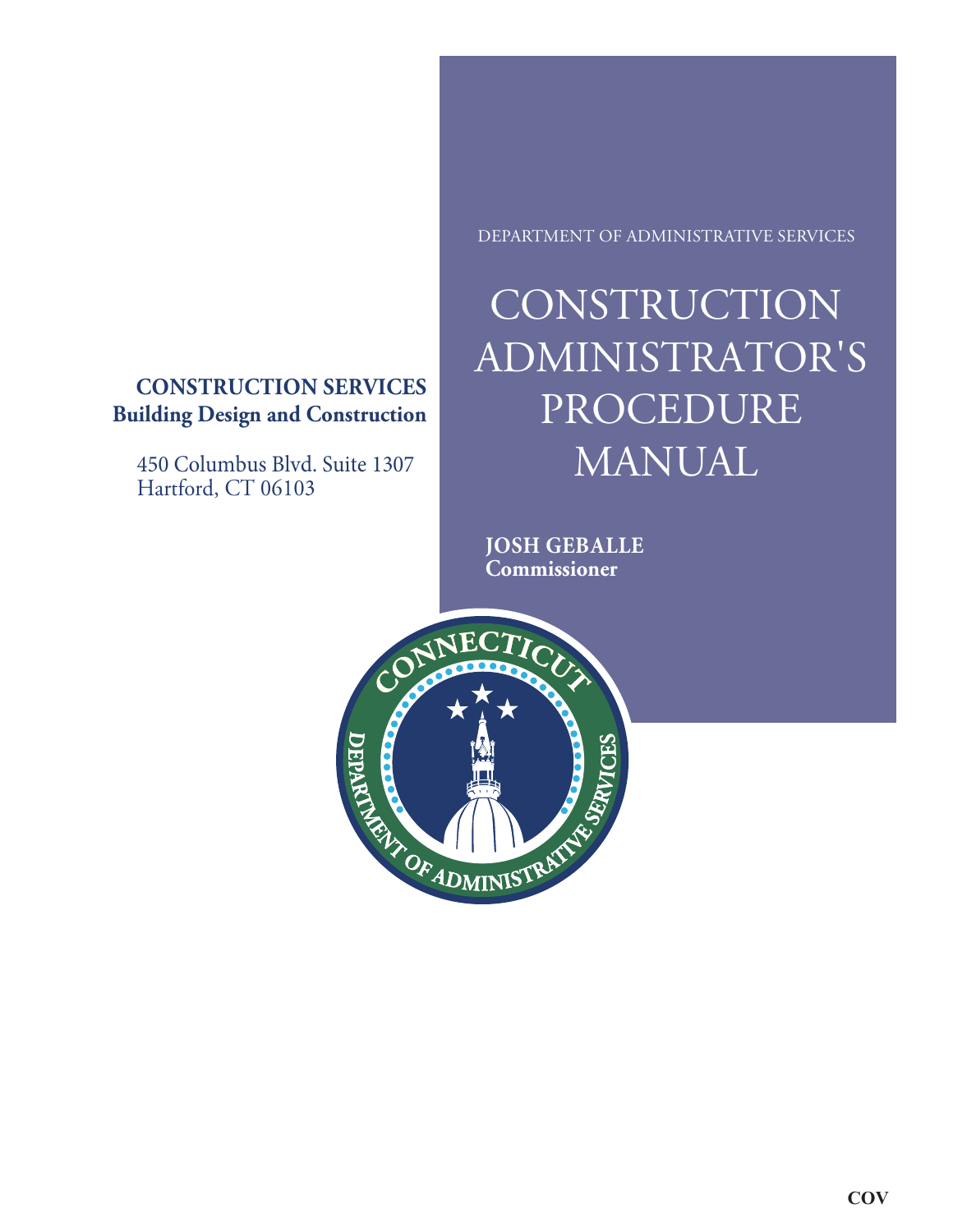### **Table of Contents 0600 - Construction Administration Procedures Manual**

### **0600 - Construction Administrator's (CA) Procedure Manual**

|                         |       | <b>Table of Contents</b>                                                                                        |  |                       |  |  |  |
|-------------------------|-------|-----------------------------------------------------------------------------------------------------------------|--|-----------------------|--|--|--|
| <b>Section</b><br>No.'s |       | Latest<br><b>Title</b><br>Page #<br><b>Update</b>                                                               |  |                       |  |  |  |
| $\bf{0}$                |       | <b>Table of Contents</b><br>i                                                                                   |  |                       |  |  |  |
| 1.0                     |       | <b>General Information</b><br>$1 - 11$                                                                          |  |                       |  |  |  |
|                         | 1.1   | <b>Purpose of this Manual</b>                                                                                   |  | 1                     |  |  |  |
|                         | 1.2   | <b>Department Documents and Forms</b>                                                                           |  | $\mathbf{2}$          |  |  |  |
|                         | $1.3$ | <b>Abbreviations</b>                                                                                            |  | $\mathbf{2}$          |  |  |  |
|                         | 1.4   | <b>Definitions</b>                                                                                              |  | 3                     |  |  |  |
|                         | 1.5   | 9<br><b>Statutory and Regulatory References</b>                                                                 |  |                       |  |  |  |
| 2.0                     |       | <b>CA Project Administration</b>                                                                                |  | $12 - 45$             |  |  |  |
|                         | 2.1   | <b>General Responsibilities</b>                                                                                 |  | $12 - 18$             |  |  |  |
|                         |       | 2.1.1<br><b>Software Requirements</b>                                                                           |  | 12                    |  |  |  |
|                         |       | <b>PMWeb</b><br>2.1.1.1<br>2.1.1.2<br><b>Primavera/Microsoft Project</b>                                        |  | 12<br>13              |  |  |  |
|                         |       | <b>Master Schedule</b><br>2.1.2                                                                                 |  | $\overline{13}$       |  |  |  |
|                         |       | 2.1.3<br><b>Construction Cost Estimating and Reporting</b>                                                      |  | $\overline{13}$       |  |  |  |
|                         |       | 2.1.4<br><b>Document Review and Reporting</b>                                                                   |  | 14                    |  |  |  |
|                         |       | 2.1.5<br><b>Action Agenda Items</b>                                                                             |  | 14                    |  |  |  |
|                         |       | <b>Constructability Review and Reporting</b><br>2.1.6<br>2.1.7<br><b>Field Operations Analysis</b>              |  | 14<br>$\overline{15}$ |  |  |  |
|                         |       | 2.1.8<br><b>Submittal Reports</b>                                                                               |  | $\overline{15}$       |  |  |  |
|                         |       | 2.1.9<br><b>High Performance Building Requirements</b>                                                          |  | $\overline{15}$       |  |  |  |
|                         |       | 2.1.10<br><b>Building Information Modeling (BIM)</b>                                                            |  | 16                    |  |  |  |
|                         |       | 2.1.11<br>Scope of Work Summary by Project Phase                                                                |  | 16                    |  |  |  |
|                         | 2.2   | <b>Design Phase Services</b>                                                                                    |  | $19 - 24$             |  |  |  |
|                         |       | 2.2.1<br><b>Pre-Design Phase Services</b>                                                                       |  |                       |  |  |  |
|                         |       | 2.2.1.1<br><b>Master Schedule</b>                                                                               |  | 19                    |  |  |  |
|                         |       | 2.2.1.2<br><b>Budget Cost Analysis</b>                                                                          |  | 19                    |  |  |  |
|                         |       | 2.2.2<br><b>Schematic Design (SD) Phase Services</b>                                                            |  |                       |  |  |  |
|                         |       | 2.2.2.1<br><b>Master Schedule</b>                                                                               |  | 19                    |  |  |  |
|                         |       | 2.2.2.2<br><b>Constructability Review and Reporting</b>                                                         |  | 20                    |  |  |  |
|                         |       | 2.2.2.3<br><b>Cost Estimate Analysis</b><br>2.2.2.4<br><b>Documentation Review and Reporting</b>                |  | 20<br>20              |  |  |  |
|                         |       | 2.2.2.5<br><b>Value Engineering</b>                                                                             |  | 21                    |  |  |  |
|                         |       | 2.2.2.6<br><b>Site Conditions</b>                                                                               |  | 21                    |  |  |  |
|                         |       | <b>Materials Review Report</b><br>2.2.2.7                                                                       |  | 21                    |  |  |  |
|                         |       | 2.2.2.8<br><b>Systems Review</b>                                                                                |  | 21                    |  |  |  |
|                         |       | 2.2.2.9<br><b>Space Requirements</b>                                                                            |  | 21                    |  |  |  |
|                         |       | 2.2.3<br><b>Design Development (DD) Phase Services</b>                                                          |  |                       |  |  |  |
|                         |       | <b>Documentation Review and Reporting</b><br>2.2.3.1<br>2.2.3.2<br><b>Constructability Review and Reporting</b> |  | 21                    |  |  |  |
|                         |       | 2.2.3.3<br><b>Value Engineering</b>                                                                             |  | 21<br>22              |  |  |  |
|                         |       | <b>Cost Estimate Analysis</b><br>2.2.3.4                                                                        |  | 22                    |  |  |  |
|                         |       | 2.2.3.5<br><b>FF&amp;E Move Services</b>                                                                        |  | 23                    |  |  |  |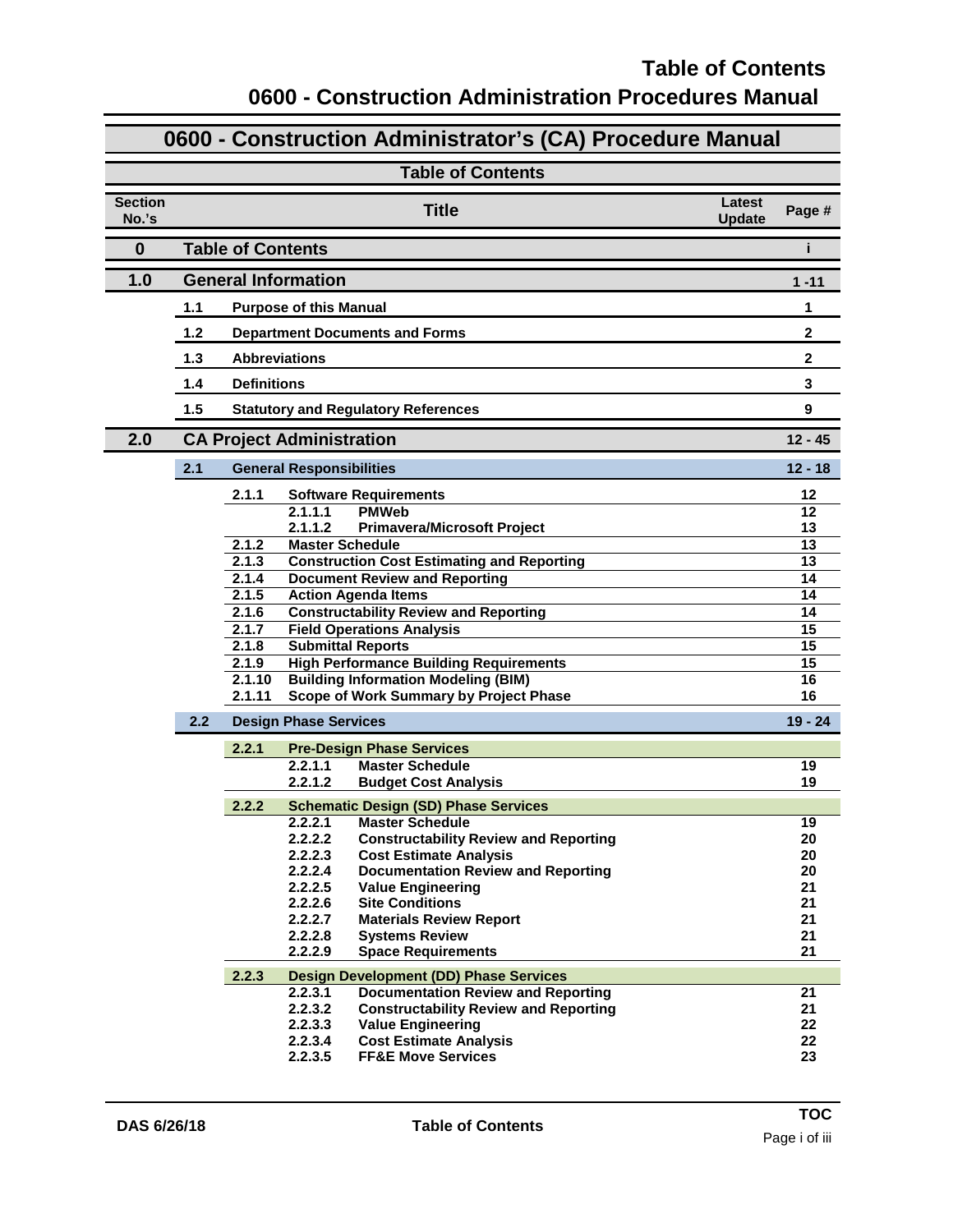### **Table of Contents 0600 - Construction Administration Procedures Manual**

| <b>Section</b><br>No.'s |     |        | <b>Title</b>                                                                                                      | Latest<br><b>Update</b> | Page #    |
|-------------------------|-----|--------|-------------------------------------------------------------------------------------------------------------------|-------------------------|-----------|
|                         |     | 2.2.4  | <b>Contract Document (CD) Phase Services</b>                                                                      |                         |           |
|                         |     |        | 2.2.4.1<br><b>Documentation Review and Reporting</b>                                                              |                         | 23        |
|                         |     |        | 2.2.4.2<br><b>Constructability Review and Reporting</b><br>2.2.4.3                                                |                         | 24        |
|                         |     |        | <b>FF&amp;E Move Services</b><br>2.2.4.4<br><b>General requirements Review &amp; Recommendations</b>              |                         | 24<br>24  |
|                         |     |        | 2.2.4.5<br><b>Value Engineering</b>                                                                               |                         | 24        |
|                         |     |        | 2.2.4.6<br><b>Cost Estimate Analysis</b>                                                                          |                         | 24        |
|                         | 2.3 |        | <b>Bid/Procurement Phase Services</b>                                                                             |                         | $26 - 27$ |
|                         |     | 2.3.1  | <b>Bid Document Review (Bid Package)</b>                                                                          |                         |           |
|                         |     |        | <b>CA Responsibilities for Design-Bid-Build Projects</b><br>2.3.1.1                                               |                         | 26        |
|                         |     |        | 2.3.1.2<br><b>CA Responsibilities for CMR Projects</b>                                                            |                         | 26        |
|                         | 2.4 |        | <b>Construction Phase Services</b>                                                                                |                         | $28 - 45$ |
|                         |     | 2.4.1  | <b>Pre-Construction Conference</b>                                                                                |                         | 29        |
|                         |     | 2.4.2  | <b>Project Safety</b>                                                                                             |                         | 31        |
|                         |     | 2.4.3  | <b>Construction Budget</b>                                                                                        |                         | 31        |
|                         |     | 2.4.4  | <b>Scheduling Services</b>                                                                                        |                         | 31        |
|                         |     | 2.4.5  | <b>Project Meetings</b>                                                                                           |                         | 34        |
|                         |     | 2.4.6  | <b>Documentation, Records and Reporting</b>                                                                       |                         | 34        |
|                         |     |        | <b>Submittal Review and Reporting</b><br>2.4.6.1                                                                  |                         | 35        |
|                         |     | 2.4.7  | <b>Supervision and Inspection</b>                                                                                 |                         | 36        |
|                         |     | 2.4.8  | <b>Change in the Work</b>                                                                                         |                         | 37        |
|                         |     | 2.4.9  | <b>Contractor Payments</b>                                                                                        |                         | 38        |
|                         |     | 2.4.10 | <b>Claims &amp; Disputes</b>                                                                                      |                         | 39        |
|                         |     | 2.4.11 | <b>Construction Completion</b>                                                                                    |                         | $40 - 42$ |
|                         |     |        | <b>Construction Closeout Meetings</b><br>2.4.11.1                                                                 |                         | 40        |
|                         |     |        | 2.4.11.2<br><b>Punch lists</b>                                                                                    |                         | 40        |
|                         |     |        | 2.4.11.3<br><b>Systems Testing &amp; Demonstrations</b>                                                           |                         | 40        |
|                         |     |        | 2.4.11.4<br><b>Training</b>                                                                                       |                         | 41<br>41  |
|                         |     |        | 2.4.11.5<br><b>Construction Completion Inspections</b><br>2.4.11.5.1<br><b>Temporary Certificate of Occupancy</b> |                         | 41        |
|                         |     |        | 2.4.11.5.2<br><b>Certificate of Substantial Completion</b>                                                        |                         | 42        |
|                         |     |        | 2.4.11.5.3<br><b>Certificate of Occupancy</b>                                                                     |                         | 42        |
|                         |     | 2.4.12 | <b>Construction Closeout Phase Services</b>                                                                       |                         | $43 - 44$ |
|                         |     |        | 2.4.12.1<br><b>Warranties / Guarantees / Spare Parts</b>                                                          |                         | 43        |
|                         |     |        | 2.4.12.2<br><b>Record Drawings</b>                                                                                |                         | 43        |
|                         |     |        | 2.4.12.3<br><b>Other Closeout Documents</b>                                                                       |                         | 43        |
|                         |     |        | 2.4.12.4<br><b>Certificate of Acceptance</b>                                                                      |                         | 43        |
|                         |     |        | 2.4.12.5<br><b>Final Requisition</b>                                                                              |                         | 44        |
|                         | 2.5 |        | <b>Special Services</b>                                                                                           |                         | $44 - 45$ |
|                         |     | 2.5.1  | <b>Special Inspection Services</b>                                                                                |                         | 44        |
|                         |     | 2.5.2  | <b>Commissioning Agent</b>                                                                                        |                         | 44        |
|                         |     | 2.5.3  | <b>FF&amp;E Move Services</b>                                                                                     |                         | 45        |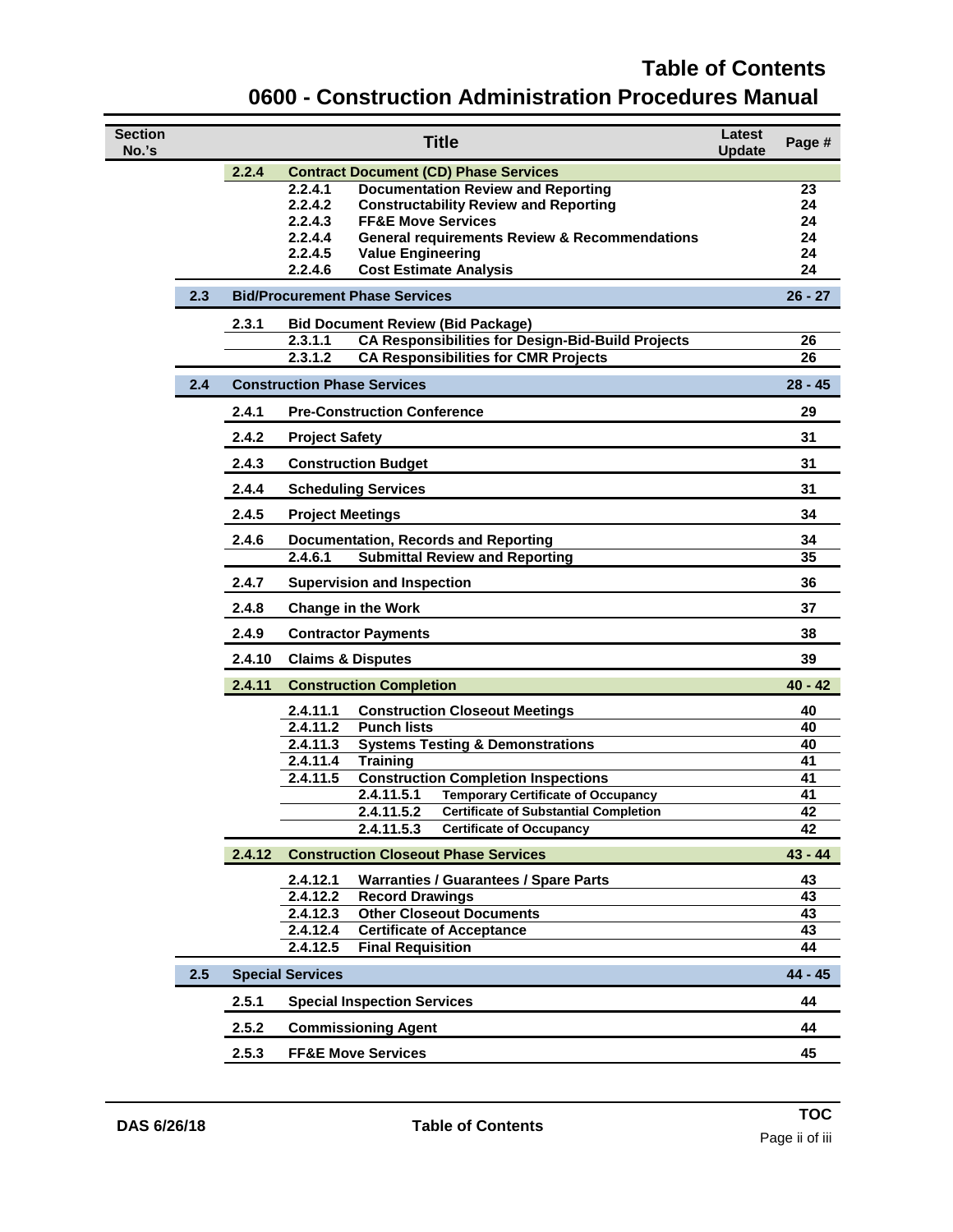# **Table of Contents 0600 - Construction Administration Procedures Manual**

| <b>Section</b><br>No.'s | Latest<br><b>Title</b><br><b>Update</b> |                                   |                                                               |  |    |
|-------------------------|-----------------------------------------|-----------------------------------|---------------------------------------------------------------|--|----|
| 3.0                     |                                         | <b>Reference Documents</b>        |                                                               |  |    |
|                         | 3.1                                     |                                   | <b>Project Manuals &amp; Guidelines</b>                       |  | 46 |
|                         | 3.2                                     | <b>Design Phase Forms</b>         |                                                               |  | 46 |
|                         | 3.3                                     | <b>General Conditions</b>         |                                                               |  |    |
|                         | <b>Bid Phase Forms</b><br>3.4           |                                   |                                                               |  | 46 |
|                         | 3.5<br><b>Construction Phase Forms</b>  |                                   |                                                               |  | 46 |
|                         | 3.6                                     | <b>Technical Information</b>      |                                                               |  |    |
|                         | 3.7                                     | <b>Other Referenced Documents</b> |                                                               |  |    |
| 4.0                     |                                         | <b>Appendices</b>                 |                                                               |  |    |
|                         | <b>Appendix I</b>                       |                                   | <b>RFI Workflow Diagram</b>                                   |  |    |
|                         | <b>Appendix II</b>                      |                                   | <b>Project Delivery Methods and Sequence Workflow Diagram</b> |  |    |
|                         | <b>Appendix III</b>                     |                                   | <b>Submittal Workflow Diagram</b>                             |  |    |
|                         | <b>Appendix IV</b>                      |                                   | <b>Change Order Workflow Diagram</b>                          |  |    |
|                         | <b>Appendix V</b>                       |                                   | <b>Commissioning Workflow Diagram</b>                         |  |    |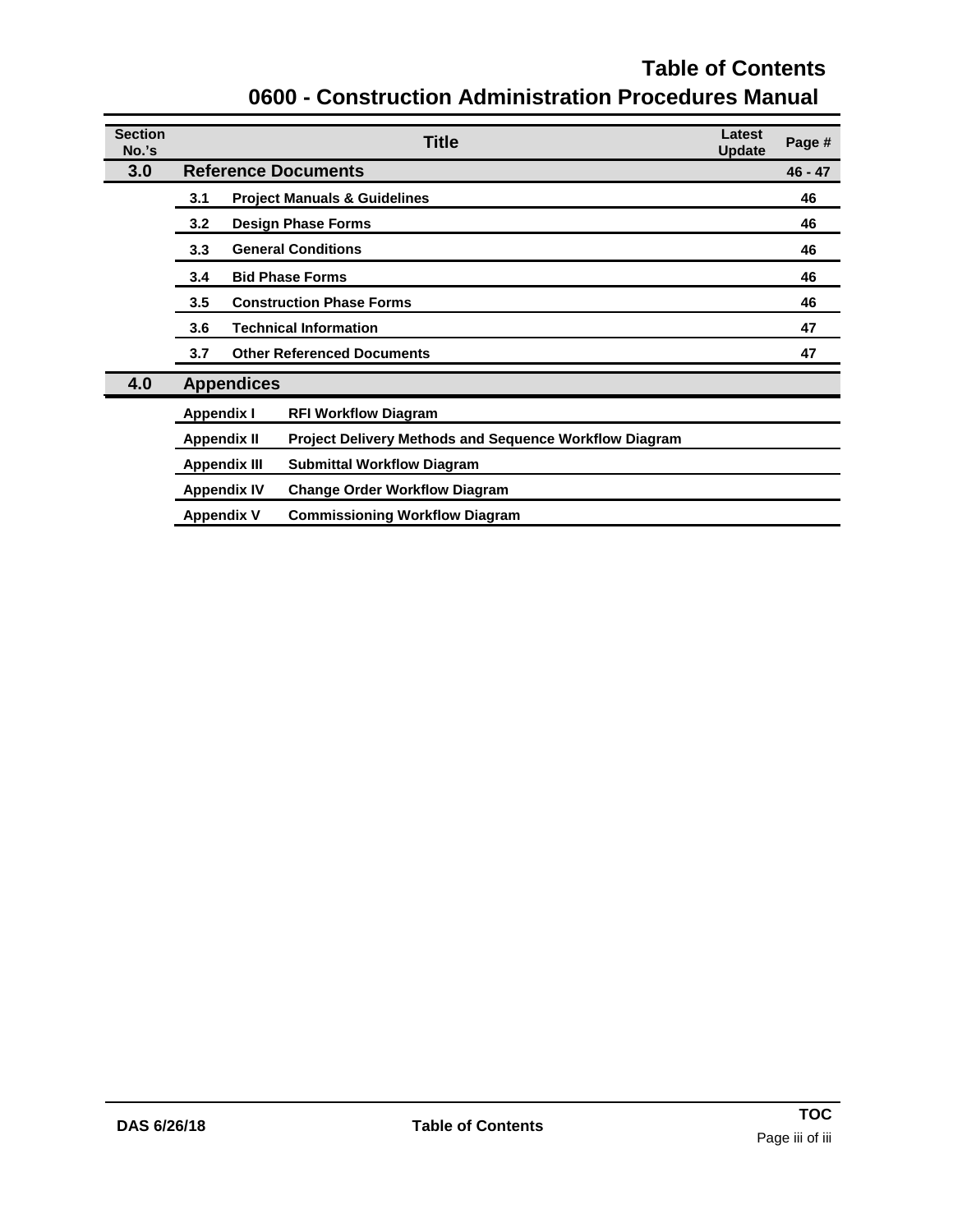#### **1.0 GENERAL INFORMATION**

#### **1.1 Purpose of this Manual**

<span id="page-4-0"></span>This Construction Administration Procedures Manual provides Construction Administrators with guidelines, standards, and procedures for administering Department of Administrative Services Construction Services (DAS) construction projects.

#### **Manual Update**

This Manual will be updated from time to time to reflect changes in statute, regulation, policy and procedures. Updates will be posted in a Manual Notice as a preface to the Manual. Any questions, comments, or suggestions regarding this Manual should be submitted to DAS Project Support Services.

#### **Introduction to DAS**

DAS is responsible for most new building and capital improvements to State property and buildings. The authority of the DAS is defined under Title 4a and 4b of the Connecticut General Statutes.

#### **Organization of the DAS**

The DAS consists of the following units: Project Management, Technical Service, Procurement, Legal, Project Support Services and Offices of State Building Inspector and Fire Marshal.

DAS utilizes three different project delivery methods: Design-Bid-Build (D-B-B), which is the most common delivery system; Design-Build (D-B); and Construction Manager at Risk (CMR) for major projects. DAS has the primary state responsibility for hiring architects, engineers, construction administrators, construction managers and contractors related to building and facility projects. DAS also provides technical resources, as a statewide service, for all state agencies related to buildings design and improvements, and the management of several statewide programs – such as all underground tank replacements, ADA support, and asbestos and lead removal.

Building Design and Construction includes teams that handle all agency needs throughout the State. Each team has qualified professional staff to comply with their agencies' requirements. A team may consist of the following types of staff:

- Assistant Director of Project Management (ADPM) [Team Leader],
- Project Managers (PMs),
- Associate Project Manager (ASPM)
- Assistant Project Managers (APM)
- Administrative support.

The ADPMs manage the Project Teams to assure the agencies' needs are being met. The PM or ASPM is directly responsible for the project, and is the main contact with the Agency and the Consultant on a day to day basis. The APMs are the project support staff that have professional expertise in construction, codes, mechanical, electrical, or other areas that can complement the PM or ASPM.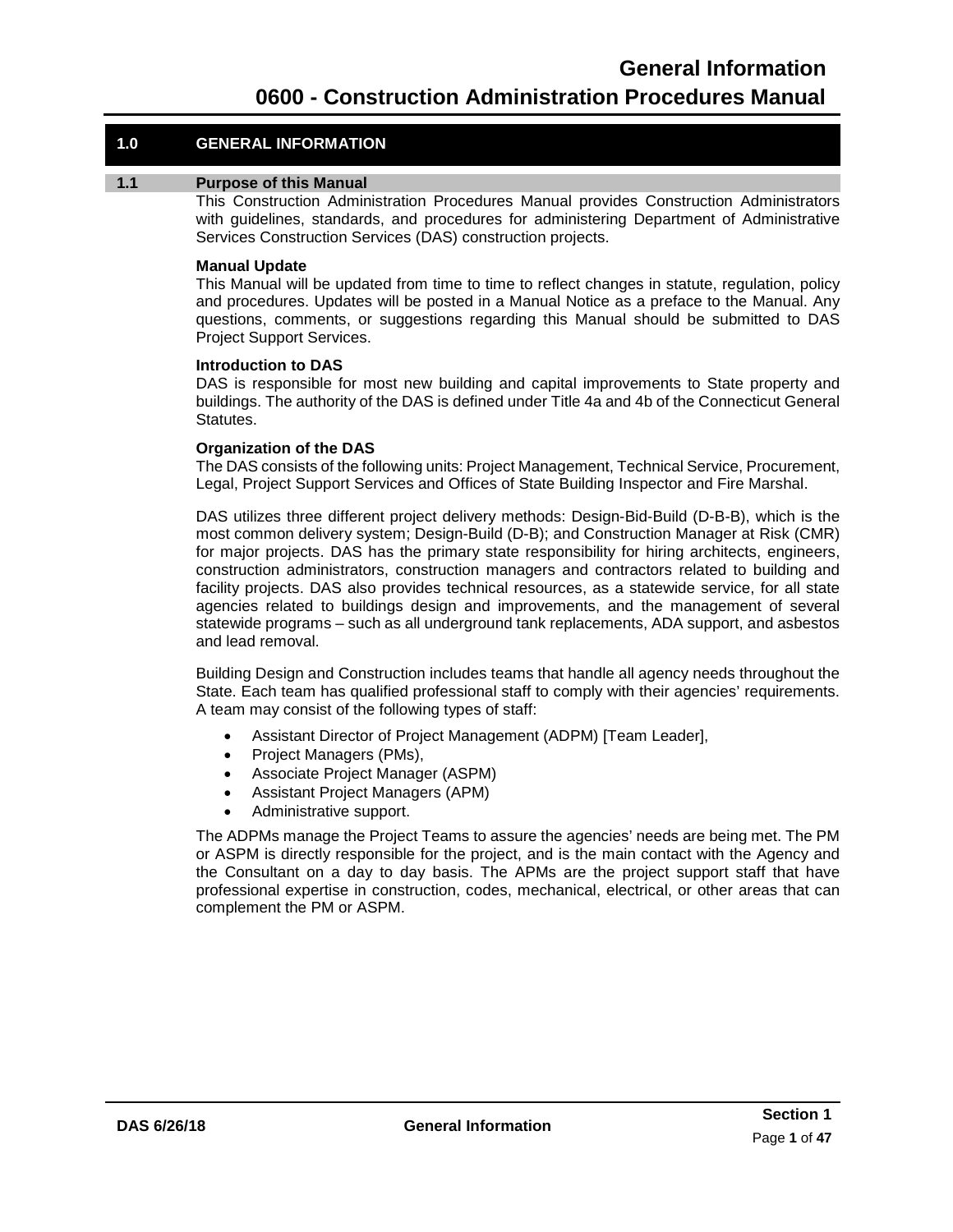#### **1.2 Department Documents and Forms**

<span id="page-5-0"></span>Documents and Forms referenced in this Manual are available on the Department Webpage or in the DAS [Web-based Library.](https://portal.ct.gov/DAS/Lists/DAS-Construction-Services-Library) Click on the Library (Forms and Publications) at the top of the web page and select the appropriate form number series to view or copy the appropriate form(s). The forms are revised periodically and re-posted to the Library. Prior to using any previously copied forms, the current version of the form on the Library should be consulted. The forms are arranged by project stage. A more specific listing of the Documents and Forms commonly used as part of the Construction Administration process can be found in [Section 3.0](#page-49-0)  [of this Manual.](#page-49-0)

#### <span id="page-5-1"></span>**1.3 Abbreviations**

| <b>Assistant Director Project Manager</b>                          |
|--------------------------------------------------------------------|
| <b>Architect/Engineer</b>                                          |
| <b>Construction Administrator</b>                                  |
| <b>Construction Change Directive</b>                               |
| <b>Construction Documents</b>                                      |
| <b>Connecticut General Statutes</b>                                |
| <b>Construction Manager</b>                                        |
| <b>Construction Manager at Risk</b>                                |
| <b>Critical Path Method</b>                                        |
| <b>Commissioning Agent</b>                                         |
| <b>Department of Administrative Services</b>                       |
| Design-Build                                                       |
| <b>Design-Bid-Build</b>                                            |
| <b>DAS Project Manager</b>                                         |
| <b>Design Development</b>                                          |
| <b>Functional Performance Test</b>                                 |
| <b>General Contractor</b>                                          |
| <b>Guaranteed Maximum Price</b>                                    |
| <b>Mechanical, Electrical, and Plumbing</b>                        |
| <b>Request for Information</b>                                     |
| Leadership in Energy and Environmental Design (a US Green Building |
| <b>Council designation)</b>                                        |
| <b>Schematic Design</b>                                            |
| <b>Work Authorization Order</b>                                    |
|                                                                    |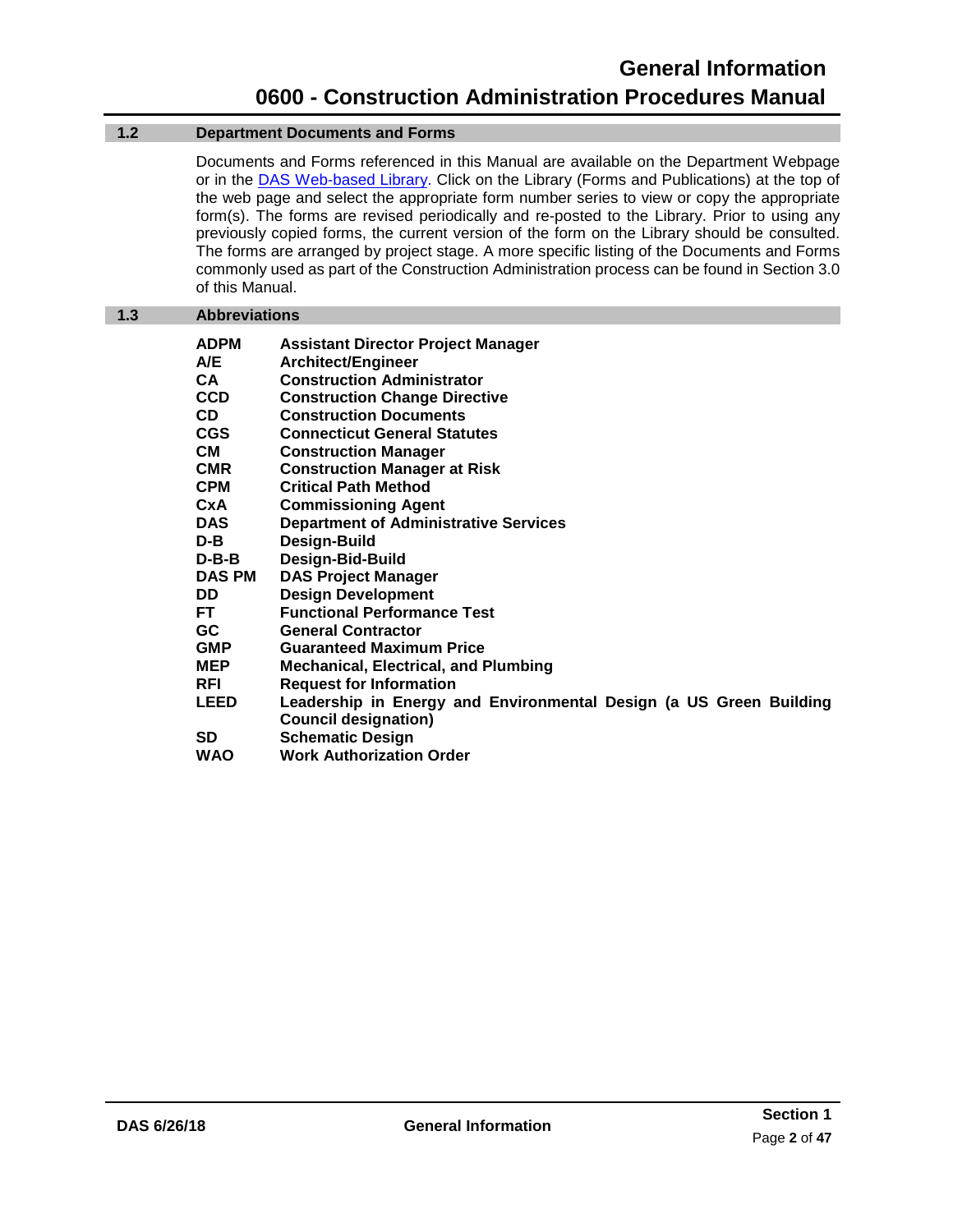#### **1.4 Definitions**

<span id="page-6-0"></span>**Acceptance of the Work:** The Owner's acknowledgement of the Acceptance of the Work, through the Certificate of Acceptance, that all Work has been completed, with the exception of heating and cooling systems requiring seasonal testing, and approved deferred Functional Performance Testing, to certify Functional Completion of those systems. Owner's prior written approval shall be required for any and all such exceptions.

**Addendum** (Pl: Addenda)**:** A written or graphic instrument issued by the Architect, Engineer, Consultant, and/or Owner before execution of the construction contract(s) that modifies or interprets the bidding or proposal documents by additions, deletions, clarifications, or corrections.

**Additional or Deleted work:** Work required by the Department that, in the judgment of the Commissioner, involves any addition to, deduction from, or modification of the Work required by the Contract Documents.

**Agency:** The (User) Agency of the State of Connecticut having administrative authority of the facility in which the Work is being performed.

**Application for Payment, Partial Payment or Requisition:** Constructor's certified request for payment for completed portions of the Work and, if the construction contract so provides, for materials or equipment suitably stored pending their incorporation into the Work.

**Approved Deferred Functional Performance Testing:** Execution of checklists and Functional Performance Testing that is delayed only upon written request by the CMR and the written approval of the DAS PM for any required check or test that cannot be completed including, but not limited to, the building's structure, required occupancy conditions or other deficiency.

**Architect, Engineer, or Landscape Architect:** A sole proprietor, partnership, firm, corporation or other business organization under contract with the Owner, commissioned to prepare Contract Drawings and Specifications, to advise the Owner and in certain cases, to perform regular inspections during construction and when authorized to perform the duties of the Construction Administrator. Also referred to as the A/E.

**As-built Drawings:** Construction Drawings revised by the Constructor to show all significant modifications made during the construction process.

**Base-Bid:** Monetary value stated in the Bid Proposal form as the sum for which the bidder offers to perform the Work described in the Bidding Documents, exclusive of adjustments for Supplemental Bids.

**Bidder:** A sole proprietor, partnership, firm, corporation, or other business organization submitting a Bid on the Bid Proposal Form for the Work contemplated, including Work to be performed by any Subcontractor.

**Bidding Documents:** Collectively, the bidding requirements and the proposed Contract Documents, including any addenda issued prior to receipt of Bids, including competitive bidding for Subcontracts for designated portions of the Work.

**Bid or Bid Proposal Form:** A complete and duly signed proposal to perform Work (or a designated portion thereof) for a stipulated sum submitted in accordance with the Bidding Documents.

**Building Envelope Commissioning Agent (BECxA):** An entity agreed upon by the Owner who leads, plans, schedules, and coordinates the commissioning team to implement the Commissioning Process specific to the building envelope. Where CxA is referenced in this manual also refer to the phase requirements for a BECxA found in the Consultants Procedure Manual when those services are applicable.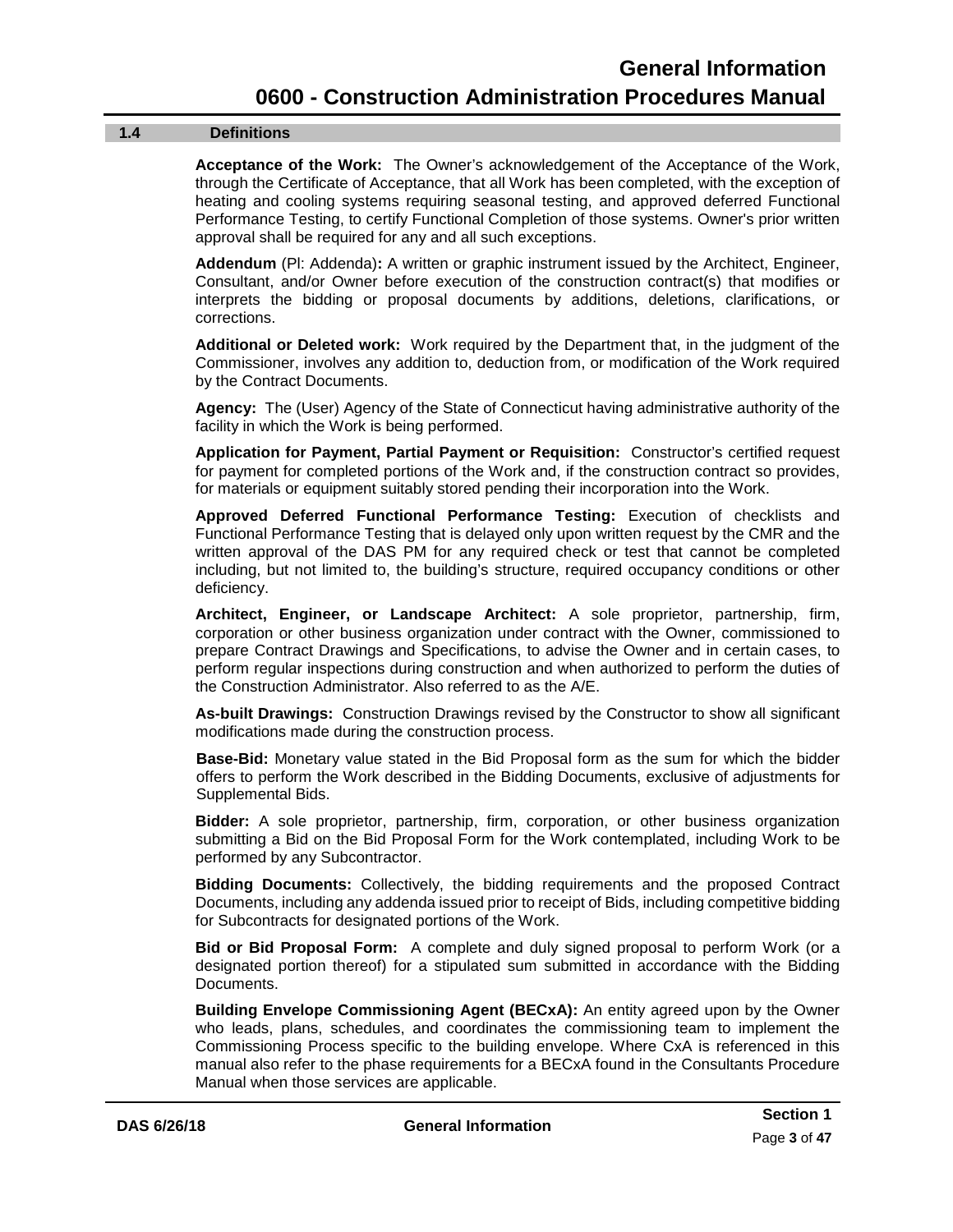**Calendar Day:** Each Day in a calendar including weekends and holidays. Whenever the word "Day" is used it shall be understood to mean calendar day stated in the Bidding Documents, unless stated otherwise.

**Cash Allowance:** An amount established in the Contract Documents for inclusion in the Contract Sum to cover the cost of prescribed items not specified in detail, and as shown in the allowance schedule.

**Certificate of Acceptance:** A document issued by the Owner to the Constructor stating that all Work specified in the Certificate of Acceptance has been completed and accepted by the Owner.

**Certificate of Compliance:** A document certifying that a portion of the project completed, either the design portion or construction portion, has been performed in substantial compliance with the Connecticut State Building Code and all other applicable codes as required by Chapter 541 of the Connecticut General Statutes (CGS).

**Certificate of Functional Completion:** A document issued by the Owner to the CMR when all remaining Testing, Adjusting and Balancing (TAB) and commissioning responsibilities of the Construction Manager and their Subcontractors (except for seasonal or Approved Deferred Functional Performance Testing and controls training), have been certified as complete by the Owner's Commissioning Agent (CxA).

**Certificate of Occupancy:** Document issued by the authority having jurisdiction certifying that all or a designated portion of a building is approved for its designated use.

**Certificate of Substantial Completion:** A document prepared by the Architect or Engineer (A/E) and approved by the Owner on the basis of an inspection stating:

- That the Work, or a designated portion thereof, except for Functional Testing, approved Deferred Performance Functional Testing, and controls training, is determined to be Substantially Complete;
- the date of Substantial Completion;
- the responsibilities of the Owner and the Constructor for security, maintenance, heat, utilities, damage to the Work and insurance; and
- The time within which the Constructor shall complete the remaining Work.

**Change Order:** Written authorization signed by the Owner, authorizing a modification in the Work, an adjustment in the Contract Sum, or an adjustment in the Contract Time.

**Commissioner:** The State of Connecticut, Department of Administrative Services (DAS) - Construction Services (CS) Commissioner acting directly or through specifically authorized DAS personnel or agent(s) having authority to perform duties defined in the General Conditions of the Contract for Construction.

**Commissioning (Cx):** A systematic process of ensuring that all building systems perform interactively according to the Contract Documents, the design intent, and the building's operational needs. Commissioning involves various phases: pre-design, design, construction, pre-occupancy and post occupancy.

**Commissioning Agent (CxA):** An entity agreed upon by the Owner who leads, plans, schedules, and coordinates the commissioning team to implement the Commissioning Process.

**Commissioning Plan (Cx Plan):** A plan that includes a list of all equipment to be commissioned, delineation of roles for each of the primary commissioning participants, and details on the scope, timeline, and deliverables throughout the commissioning process.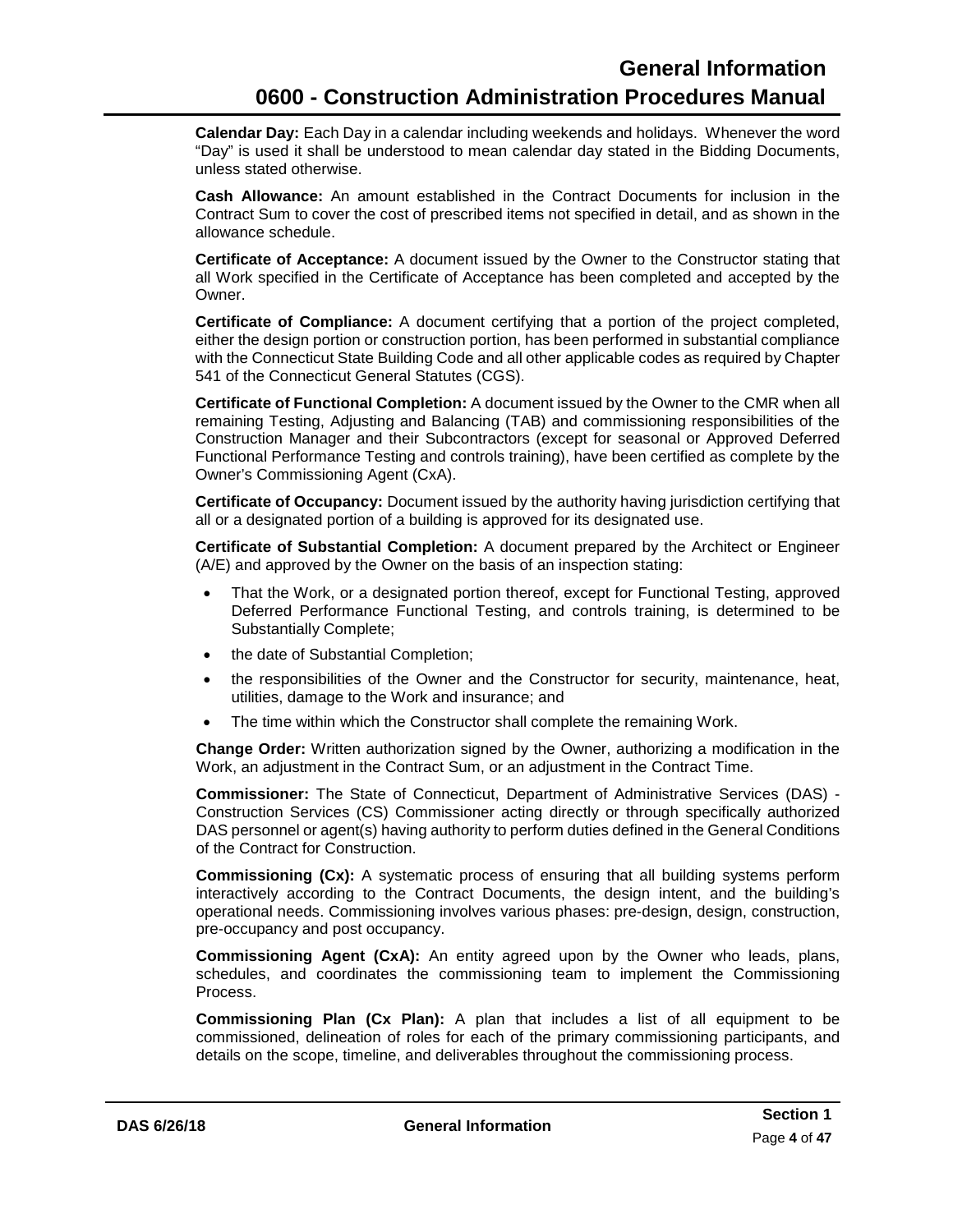**Construction Administrator:** A sole proprietor, partnership, firm, corporation or other business organization, under contract or employed by the Owner to oversee the fulfillment of all requirements of the Contract Documents. The authorized Construction Administrator may be a Clerk of the Works, an Architect, a consulting Architect, a consulting Construction Administrator, a consulting Engineer etc. or any other designee as authorized and identified by the Owner.

**Construction Change Directive:** A written authorization signed by the Owner, directing a modification in the Work and stating a proposed basis for adjustment, if any, in the Contract Sum, Contract Time or both.

**Construction Documents:** Drawings, and Specifications, Signed and sealed by the Architect and Engineers that set forth in detail the requirements for the construction of the Project and have received a Building Permit from the State of Connecticut Department of Administrative Services / Construction Services, Office of State Building Inspector.

**Construction Manager at Risk (CMR):** A sole proprietor, partnership, firm or corporation, under a Construction Manager at Risk agreement with the Department. The CMR is responsible for the performance of the Work under the Contract Documents.

**Constructor:** An entity under contract with the Owner to construct a building. For purposes of this Manual, the Constructor refers to the GC, CMR or Design-Build Contractor.

**Contract:** The contractual agreement by and between the Department and the Construction Administrator (CA).

**Contract Documents**: The Agreement between Owner and Contractor, Conditions of the Contract (General Conditions, Supplementary Conditions, General Requirements and other Conditions), Drawings, Specifications, and Addenda issued prior to execution of the Contract, other documents listed in the Agreement and Modifications issued after execution of the Contract, all of which shall constitute the Contract Documents.

**Contractor or General Contractor:** A sole proprietor, partnership, firm or corporation, under direct Contract with the **DAS** responsible for performing the Work under the Contract Documents. Whenever the words "Contractor" or "General Contractor" (GC) are used it shall be understood to mean Contractor.

**Contract Sum:** The sum stated in the construction contract, which is the total amount payable by the Owner to the respective Constructor for performance of the Work under the Contract Documents. When using a CMR Agreement, the Contract Sum shall mean the Guaranteed Maximum Price.

**Contract Time:** The period of time allotted in the construction contract for Substantial Completion of the Work, including authorized adjustments thereto. The Contract Time is the sum of all Working Days and Non-Working Days as further defined herein and specified in the construction Contract Documents.

**Cost Of The Work:** When using a CMR Contract, those costs necessarily incurred by the CMR in the proper performance of the Work. Such costs shall be at rates not higher than those customarily paid at the place of the Project except with prior approval of the Owner.

**Critical Path Method (CPM):** See Schedule.

**Department or Owner:** The State of Connecticut, Department of Administrative Services / Construction Services acting through its Commissioner or specifically authorized Department personnel or agent.

**Department of Administrative Services Project Manager:** The individual employed by the Owner, designated and authorized by the Commissioner, to be responsible for the overall management and oversight of the Project, and to represent the (User) Agency.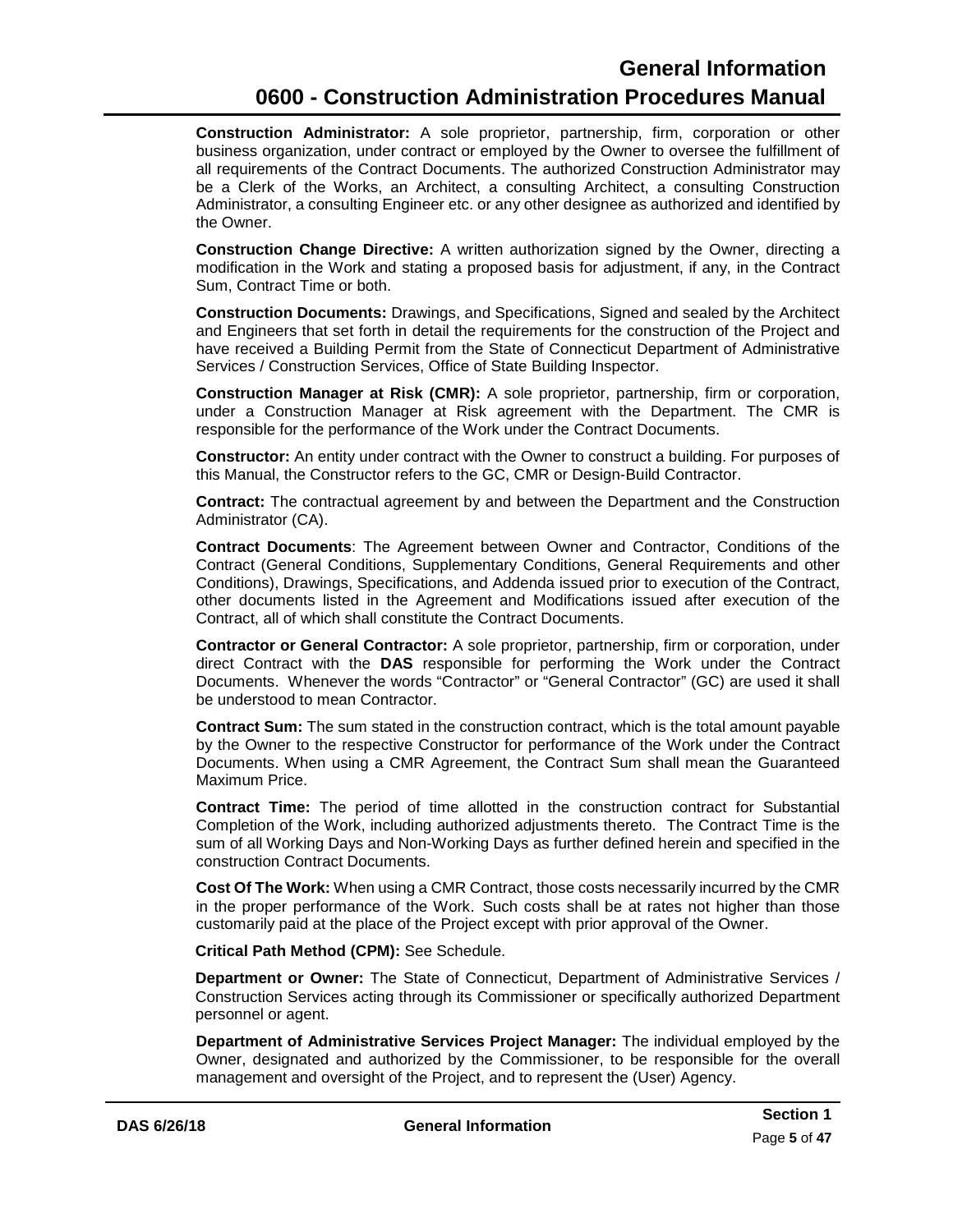**Design-Build Contractor or Design-Build Entity:** A sole proprietor, partnership, firm or corporation, under direct contract with the Department, responsible for the design and construction of a project.

**Final Payment:** The last payment made by the Owner to the Constructor made after notice of the Acceptance of the Work. Payment shall include the entire unpaid balance of the Contract Sum as adjusted by modifications.

**General Conditions:** That part of the construction contract entitled General Conditions of the Contract for Construction, part of Division 00 of the Specifications.

**General Requirements:** That part of the construction contract entitled General Requirements, which is Division 01, "General Requirements", of the Specifications.

**Guarantee:** See Warranty.

**Guaranteed Maximum Price (GMP):** GMP shall mean the sum of the Cost of the Work as developed by the CMR and the CMR Fee for the construction and post-construction phase Work, including all sales, use and consumer and other taxes required by law; all other fees, General Conditions, bonds, required permits and insurance; tools, construction machinery, and temporary facilities required at the construction site; and all other facilities and services necessary for the proper execution and completion of the Work, whether temporary or permanent, and whether or not incorporated in the Work. If the Owner and CMR cannot agree on a GMP, the Owner may terminate the agreement and proceed with the construction phase through other means, including but not limited to a different CMR or different project delivery method.

**Manual:** For purposes of this document, the "Manual" is the Construction Administration Procedures Manual.

**Non-Working Days:** All Saturdays, Sundays, twelve (12) Legal State Holidays, and any other Days identified in the construction contract or any Subcontracts held by the Constructor relevant to its performance of the Work that the Constructor or Subcontractors, as appropriate, are not permitted to execute the Work. The restriction of Non-Working Days may be suspended upon the approval or direction of the Commissioner.

**Notice To Proceed:** Written notice, issued by the Commissioner or the Commissioner's authorized representative, to the Constructor, authorizing the Constructor to proceed with the Work and establishing the date for commencement of the Contract Time.

**Overhead:** Indirect costs including: supervision (any position over the foreman), field and home office expense, insurance, and small tools and consumables.

**Project:** The total construction of which the Work performed under the Contract Documents may be the whole or a part.

**Project Elements:** The permanent structures, site improvements and other permanent developments at the site specifically defined and specified in the Contract Documents requiring construction and services, which construction and services may constitute the whole or part of the Project.

**Project Manager:** The individual employed by the Owner, designated and authorized the Commissioner, to be responsible for the overall management and oversight of the Project, and to represent the Agency. This individual or individuals may be a Project Manager, an Associate Project Manager or an Assistant Project Manager.

**Project Manual:** The set of documents assembled for the Work which includes, but is not limited to Contract Documents, Bidding Requirements, Sample Forms, General Conditions of the Contract for Construction, General Requirements, and the Specifications.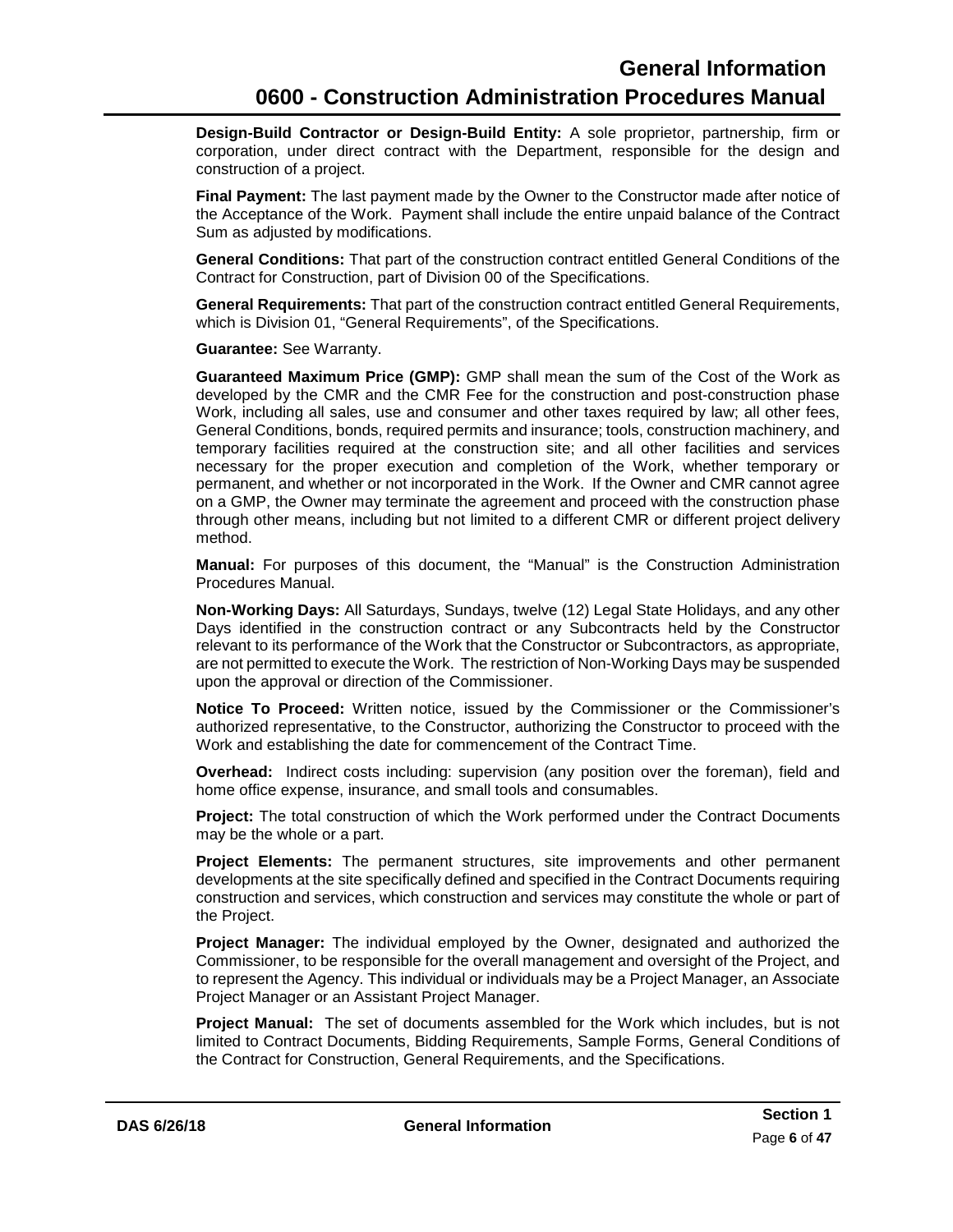**Project Record Documents:** The documents, certificates, and other information relating to the Work, materials, products, assemblies, and equipment the contractor is required to accumulate during construction and convey to the owner for use prior to final payment and project closeout.

**Proprietary Specification:** A specification that describes a product, procedure, function, material, assembly, or piece of equipment by trade name and/or by naming the manufacturer(s) or manufacturer's procedure, exact model number, item, etc., of those products acceptable to the Owner.

**Request for Proposals and Proposal:** The document issued by the Owner to solicit proposals for a Project and document submitted in response to such solicitation.

**Retainage:** A percentage of each Application for Payment and a percentage of the total Contract Sum retained by the Owner.

**Schedule:** The Constructor is to utilize a Critical Path Method (CPM), as required by the construction contract, showing all events expected to occur and operations to be performed, and indicating the Contract Time, start dates, durations and finish dates, as well as Substantial Completion and Acceptance of the Work, rendered in a form permitting determination of the optimum sequence and duration of each operation.

**Schedule of Values:** A document furnished by the Constructor to the Architect or Engineer and Owner stating the portions of the Contract Sum allocated to the various portions of the Work, which is to be used for reviewing the Constructor's Applications for Payment.

**Shop Drawings:** Drawings that illustrate construction, materials, dimensions, installation, and other pertinent information for the incorporation of an element or item into the construction as detailed Contract Documents.

**Specifications:** The description, provisions and other requirements pertaining to the method and manner of performing the Work and/or to the quantities and quality of materials, equipment, construction systems, standards, and workmanship to be furnished under the Contract Documents.

**Subcontractor:** A Subcontractor is a person or entity who has a direct contract with the Constructor to perform a portion of the Work at the site. The term "Subcontractor" is referred to throughout the Contract Documents as if singular in number and means a Subcontractor or an authorized representative of the Subcontractor. The term "Subcontractor" does not include a separate Contractor or subcontractors of a separate Construction Phase Services.

**Submittals:** Documents including, but not limited to, samples, manufacturer's data, Shop Drawings, or other such items submitted to the Owner and Architect or Engineer by the Constructor for the purpose of approval or other action, as required by the Contract Documents.

**Substantial Completion:** The stage in the progress of the Work when the Work or designated portion thereof is sufficiently complete in accordance with the Contract Documents, the determination of which shall be represented by the issuance by the Owner of a Certificate of Substantial Completion.

**Substitution:** Any deviation from the specified requirements, which is defined as follows: A replacement for the specified material, device, procedure, equipment, etc., which is not recognized or accepted as equal to the first manufacturer or procedure listed in the Specification after review by the A/E, and may be rejected or approved by the Owner. The Substitution is not equal to the specified requirement in comparison to the first manufacturer or first procedure listed in the Specifications in one or more of the following areas: the substance and function considering quality, workmanship, economy of operation, durability, and suitability for purposes intended; size, cost, and rating. The Substitution constitutes a modification in the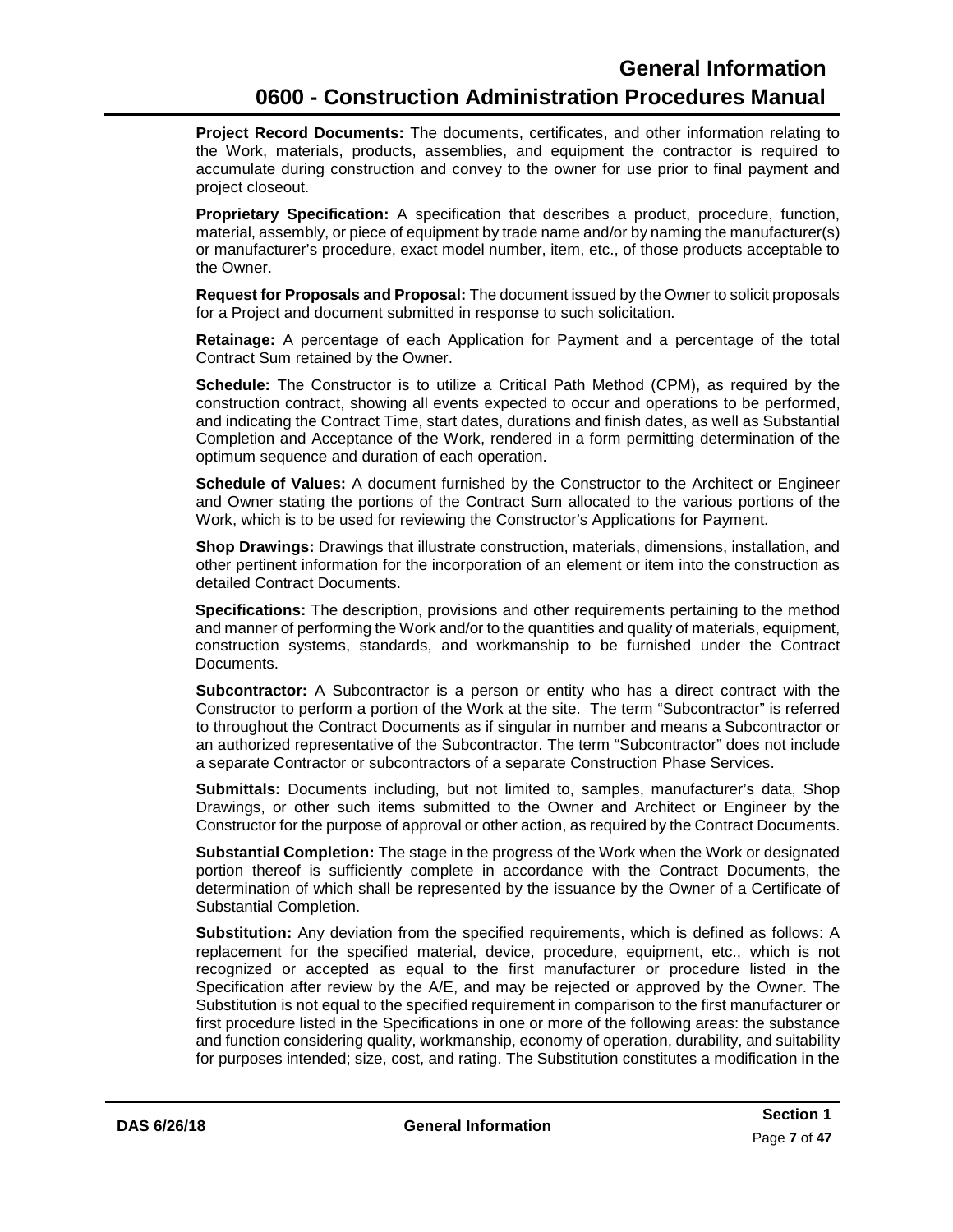scope of Work, the Schedule, or the Architect/Engineer's design intent of the specified material, device, procedure, equipment, etc.

**Superintendent:** The Constructor's representative at the site who is responsible for continuous field supervision, coordination, and, completion of the Work, and, unless another person is designated in writing by the Constructor to the Owner and the Construction Administrator, also responsible for the prevention of accidents.

**Supplemental Bid:** The monetary value stated in the Bid to be added to the amount of the Base Bid if the corresponding Work, as described in the Bidding Documents, is accepted.

**Unit Price:** The monetary value stated by the Owner or the Constructor, as a price per unit of measurement for materials or services as described in the Contract Documents and/or Bidding Documents.

**Warranty:** A written, legally enforceable assurance of specified quality or performance of a product or Work or of the duration of satisfactory performance.

**Work:** The construction and services required by the construction contract, and including all labor, materials, equipment and services provided or to be provided by the Constructor to fulfill the Constructor's obligations. The Work may constitute the whole or a part of the Project whether on or off the site of the Project, and including all labor, materials, equipment and services provided or to be provided by Subcontractors, Sub-subcontractors, material suppliers or any other entity for whom the Constructor is responsible for under or pursuant to the construction contract.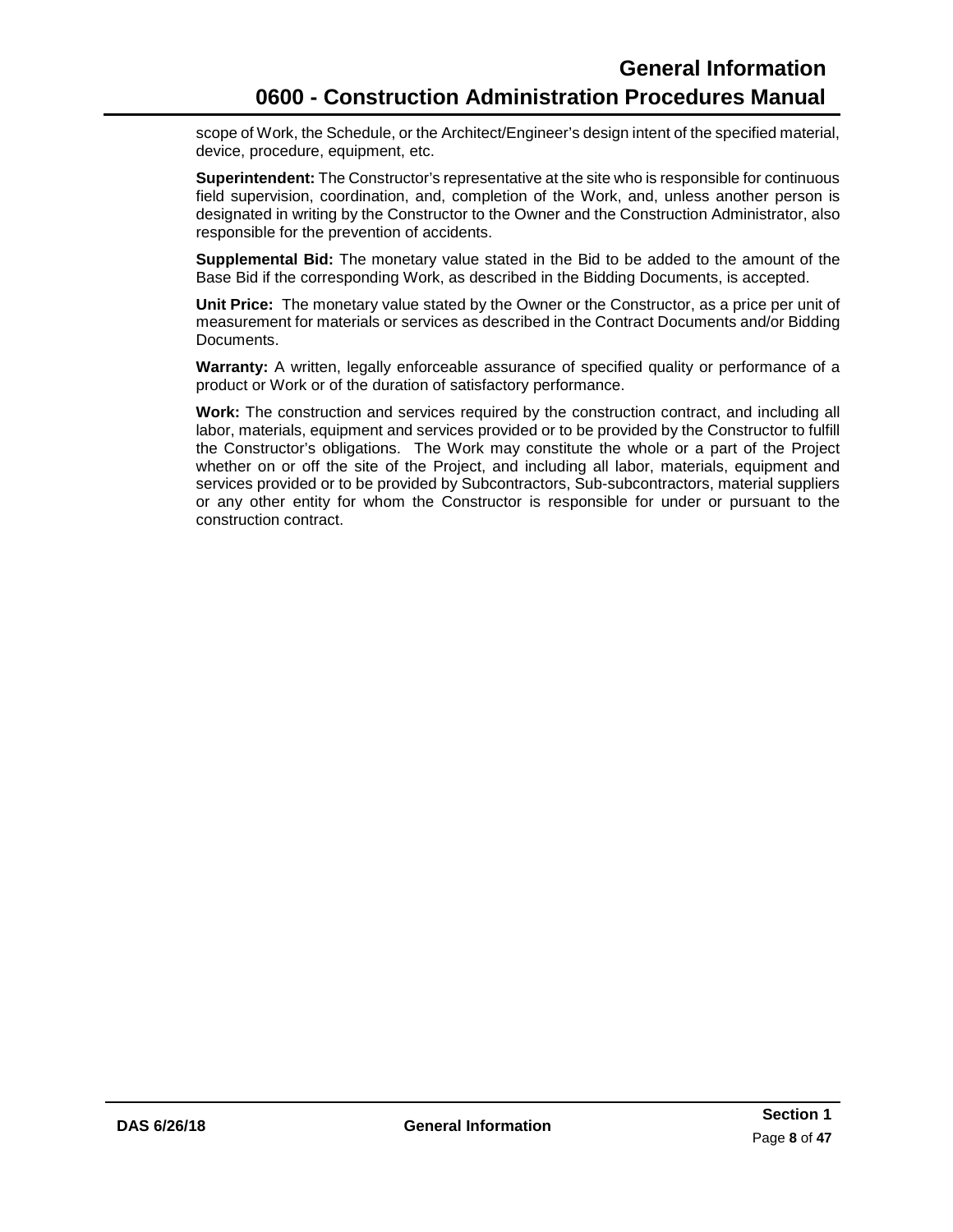#### **1.5 Statutory and Regulatory References**

<span id="page-12-0"></span>Statutory and Regulatory references are cited throughout the Manual, and within other DAS Manuals, Contract Documents, Forms, Checklists, Schedules and Report templates.

This section includes a listing and summary description of the most frequently used statutory and regulatory references regarding Construction Administration. To view the full text of any of the referenced statutes, click on the Connecticut General Assembly ["Browse Statutes"](https://www.cga.ct.gov/current/pub/titles.htm) hyperlink, search for the relevant Section from the list of "Titles" and click on the appropriate hyperlink. To view the full text of any of the referenced regulations, click on the Connecticut eRegulations - ["Title Contents"](https://eregulations.ct.gov/eRegsPortal/Browse/RCSA/%7B08178BB8-4BA8-4141-9B33-36705377715A%7D) hyperlink, select the referenced "Title", and then select the referenced "Subtitle".

#### **STATUTORY REFERENCES**

**CGS Section 4a-1. Department of Administrative Services. Commissioner. Successor department authority.** Constitutes the DAS as a successor department to the DPW.

**CGS Section 4a-1a. Commissioner and Department of Administrative Services substituted for former commissioner and department.** Substitutes the "Commissioner of Administrative Services" wherever the term "Commissioner of Public Works," "Public Works Commissioner," or "Commissioner of Construction Services" is used. Substitutes the "Department of Administrative Services" wherever the term "Department of Public Works" or "Department of Construction Services" is used.

**CGS Section 4a-100. Prequalification of Contractors and substantial Subcontractors… Regulations. Renewal. Revocation. Notice re state contractors or substantial Contractors. Appeal...** Prequalification, Subcontractor, principals and key personnel, aggregate work capacity rating, single project limit, contract, and substantial Subcontractor are defined. Contractor prequalification classification penalties and awards are defined.

#### **CGS Section 4b-1. Duties of Commissioner of Administrative Services.**

**CGS Section 4b-1b. Transfer of authority from former Department of Construction Services to Department of Administrative Services.** Constitutes the DAS as successor to the Department of Public Works and its successor agency, the Department of Construction Services and the Department of Public Safety's Division of Fire, Emergency and Building Services, except the portion of said division concerning emergency services.

**CGS Section 4b-3. State Properties Review Board established... Review by board of transactions, contracts and acquisition of development rights. Appeals.**

**CGS Section 4b-23. State facility plan. Responsibilities of… Commissioner of Administrative Services and Properties Review Board.** State facility plan guidelines are established. Process for reviewing, approving or rejecting facility plans is defined.

**CGS Section 4b-24b. Construction contracts. Total cost basis projects. Requirements.** Design Build Projects.

**CGS Section 4b-51. …Selection of consultants for certain projects.** Commissioner's authority to select consultants to be on a list to perform a range of services pursuant to a task letter detailing services to be performed under a consultant services contract.

**CGS Section 4b-52. Repairs or changes to state premises…** must conform to DAS guidelines and procedures for agency-administered projects.

**CGS Section 4b-53. Allocation of bond proceeds for art work in construction or remodeling of state buildings…**

**CGS Section 4b-55. State Construction Services Selection Panel; Definitions.** Consultant, Consultant Services, Project, Selection Panel, and User Agency defined.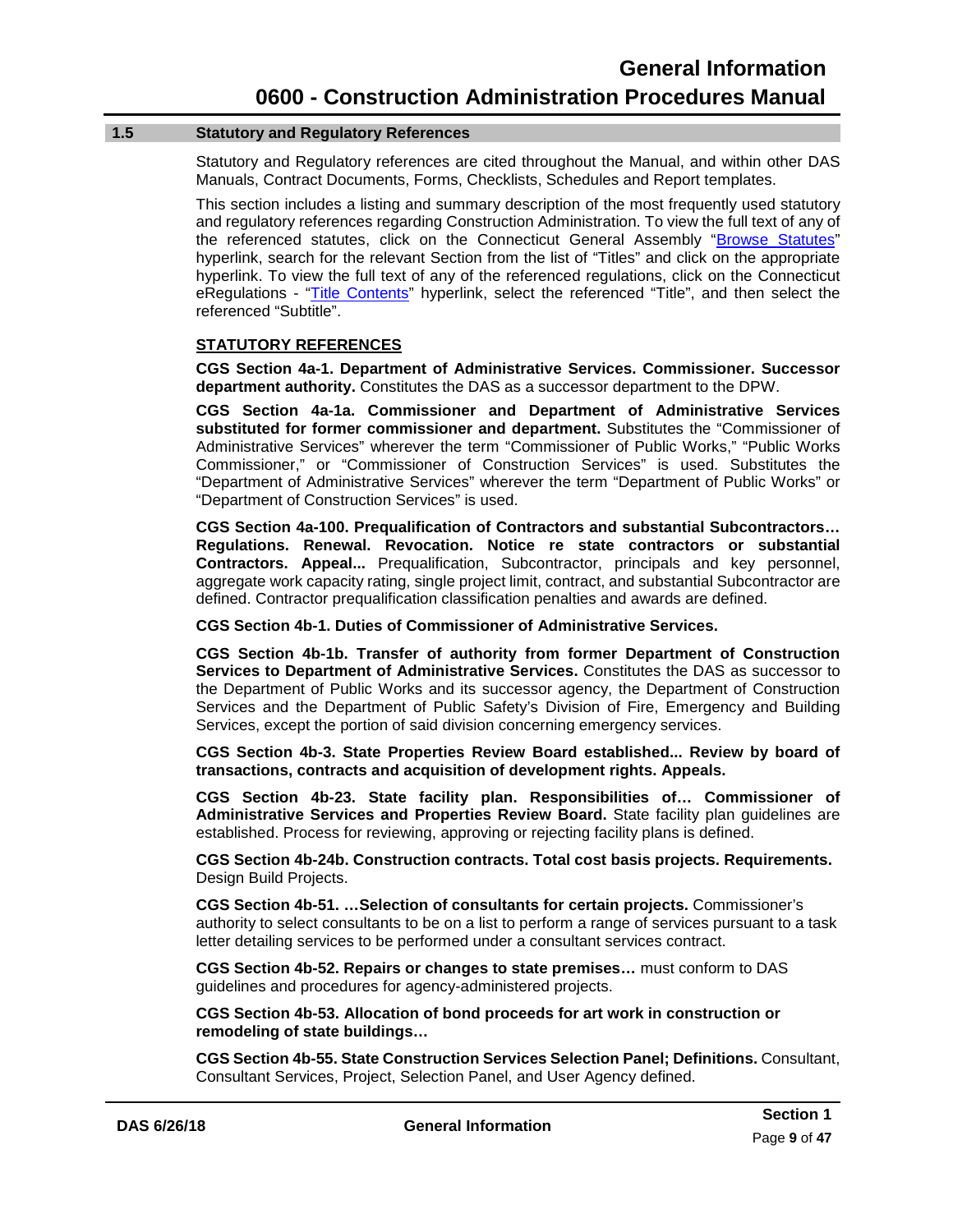### **General Information 0600 - Construction Administration Procedures Manual**

**CGS Section 4b-56. State Construction Services selection panels… Membership.**

**CGS Section 4b-57. Invitation of responses. Consideration by selection panel.** Selection of Consultants.

**CGS Section 4b-58. Contracting for consultant services.** Selection of Consultants.

**CGS Section 4b-61. Contracting for design professional services.**

**CGS Section 4b-91. Process for bidding for public works contracts. Prequalification requirements. Exceptions.**

**CGS Section 4b-92. "Lowest responsible and qualified bidder" defined.** 

**CGS Section 4b-93. Contract Specifications; sub-trades, subcontracts.**

**CGS Section 4b-94. Rejection of bids.** 

**CGS Section 4b-95. General bid form requirements. Selection by awarding authority. Subcontractors.** 

**CGS Section 4b-96. Subcontract, form. Procedure on failure of Subcontractor to execute subcontract. General bidder's responsibilities.** 

**CGS Section 4b-100a. Construction services award panels. Screening, interview and selection of contractors. Regulations.**

**CGS Section 4b-103. Construction manager at-risk project delivery contracts.**

**CGS Section 4-61. Actions against the state on… public works contracts. Arbitration.**  Process for disputed claims.

**CGS Section 16a-38k. Building construction standards for new construction or renovation of certain state facilities. Regulations. Exemptions.**

**CGS Section 22a 1. Policy of the state.** Policy regarding Environmental Impact Evaluations.

**CGS Section 22a-326. Legislative finding; policy of the state.** Policy regarding soil erosion and sediment control.

**CGS Section 22a-327. Definitions.** Definitions related to soil erosion and sediment control.

**CGS Section 22a-328. Guidelines for soil erosion and sediment control.**

**CGS Section 29-276b. "Threshold limit" defined. Requirements when structure or addition will exceed threshold limit. Standards for facilities which perform testing of construction materials.**

**CGS Section 32-9n. Office of Small Business Affairs.** Small and minority business assistance.

**CGS Section 46a-56. Commission duties.** Commission on Human Rights & Opportunities.

**CGS Section 46a-68e. Contractors and Subcontractors required to file compliance reports with CHRO.**

**CGS Section 46a-68f. Compliance reports to include labor union practices.**

#### **REGULATORY REFERENCES**

**Title 4, Subtitle 4-131a. Department of Administrative Services.** Art Work in State Buildings Open to Public Use.

**Title 4a, Subtitle 4a-52. Department of Administrative Services.** State Purchasing Procedures.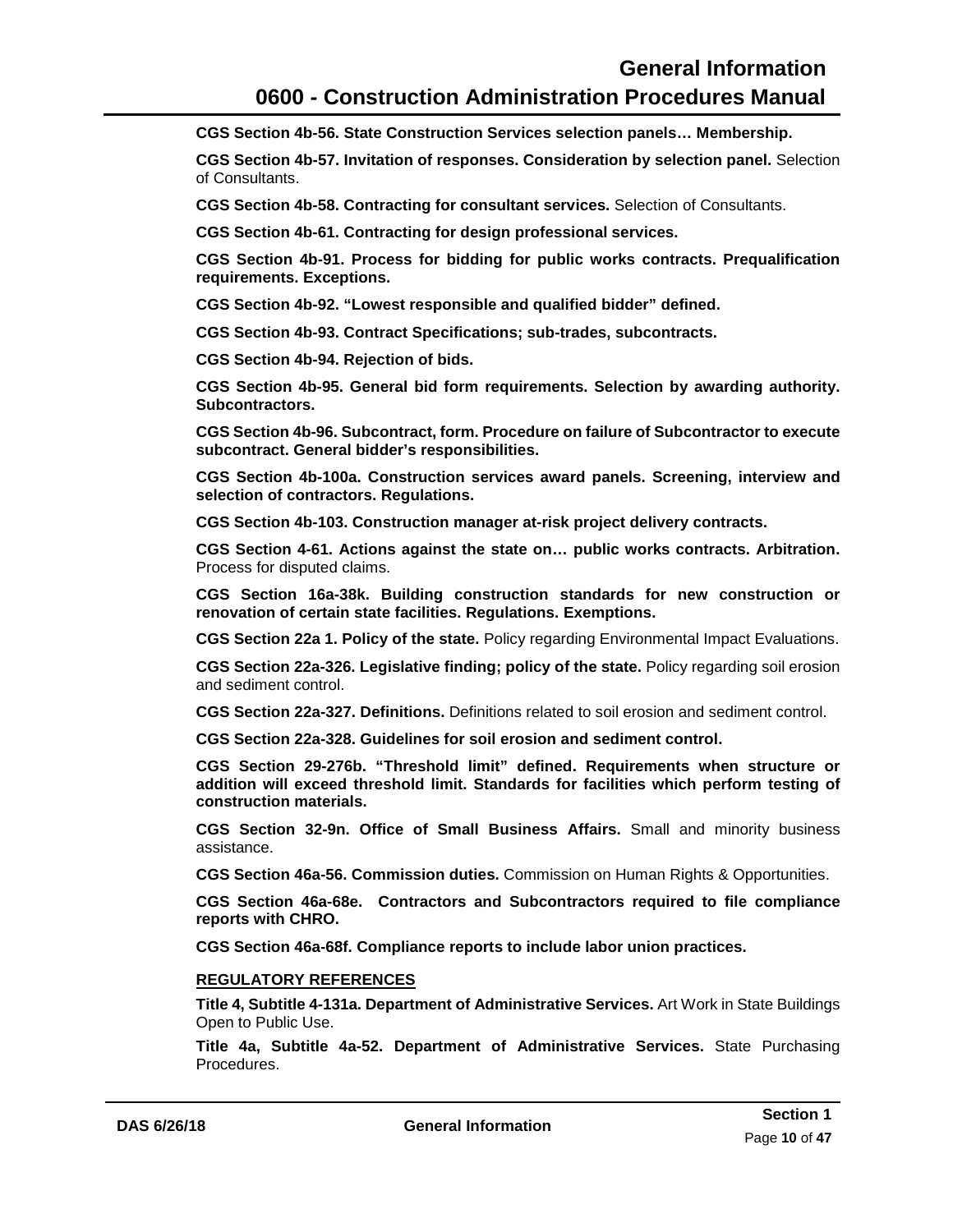**Title 4a, Subtitle 4a-63. Department of Administrative Services.** Procedure for Disqualification or Suspension of Contractors.

**Title 4a, Subtitle 4a-100. Department of Administrative Services.** Prequalification and Evaluation of Contractors.

**Title 4a, Subtitle 4a-101. Department of Administrative Services.** Evaluation of Contractors.

**Title 4b, Subtitle 4b-24. Department of Administrative Services.** State Real Property. Selection Panels for Design-Build Teams and Special Legislation Contractors.

**Title 4b, Subtitle 4b-53. Department of Administrative Services.** Purchases for State Building Works of Art Account.

**Title 4b, Subtitle 4b-100. Department of Administrative Services.** Procedure for Alleged Violation or Violations of Bidding and Contracts - Part II Chapter 60 of CGS.

**Title 16a, Subtitle 16a-38k. Planning and Energy.** Establishment of High Performance Building Construction Standards for State-Funded Buildings.

**Title 19a, Subtitle 19a-332a. Department of Public Health.** Asbestos Abatement.

**Title 22a, Subtitle 22a-66. Environmental Protection.** Use of Pesticides.

**Title 22a, Subtitle 22a-174. Environmental Protection.** Abatement of Air Pollution.

**Title 22a, Subtitle 22a-449(c). Environmental Protection.** Hazardous Waste Management.

**Title 22a, Subtitle 22a-449(d). Environmental Protection.** Underground Storage Tank System Management.

**Title 29, Subtitle 29-252. Public Safety and State Police.** CT State Building Code.

**Title 29, Subtitle 29-276b. Public Safety and State Police.** Standards for Testing of Construction Materials.

**Title 29, Subtitle 29-291a. Public Safety and State Police.** CT State Fire Prevention Code.

**Title 29, Subtitle 29-292. Public Safety and State Police.** CT State Fire Safety Code.

**Title 29, Subtitle 29-401. Public Safety and State Police.** State Demolition Code.

**Title 46a, Subtitle 46a-68j. Commission on Human Rights and Opportunities.** Contract Compliance.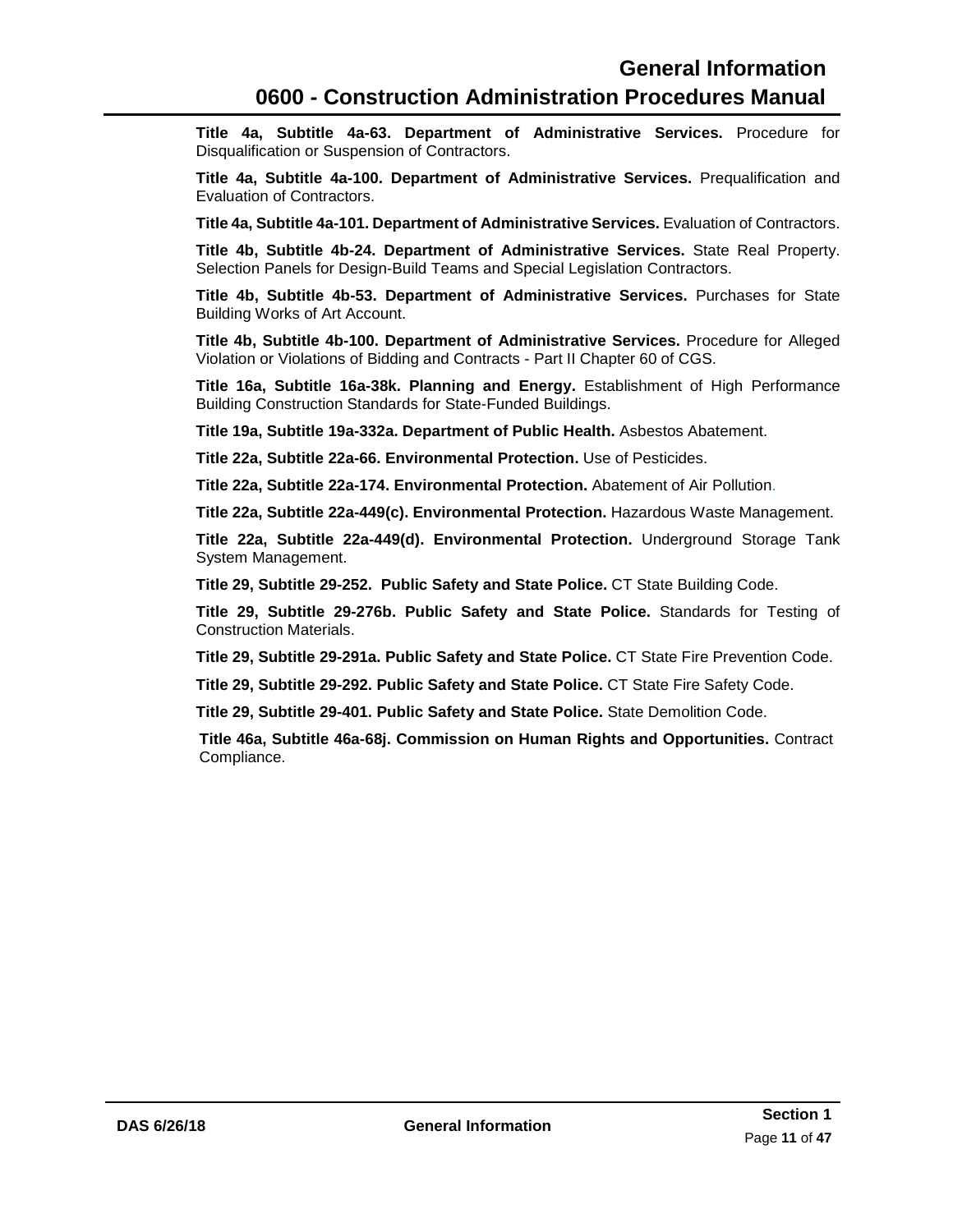#### **2.0 CA PROJECT ADMINISTRATION**

#### **2.1 General Responsibilities**

<span id="page-15-0"></span>The CA must understand the basic responsibilities and interrelationships of all team members; i.e., the Owner or any consultants retained by the Owner, the Architect/Engineer(s), the Constructor, and Subcontractors; and be proactive in keeping all parties on schedule and on budget.

The CA is expected to thoroughly document and record all decisions that are made and events that take place on the job site; and effectively manage the flow and retrieval of project records to ensure compliance with the Contract Documents.

Provide timely and comprehensive technical evaluations of issues that arise related to the sufficiency of plans and Specifications, report to the DAS PM including a recommendation, and actively advise the PM in negotiations and the resolution of disputes.

The CA will work under the direction of the DAS PM in consulting with State and Federal agencies to become familiar with those agencies' concerns, requirements, and procedures as they relate to a particular construction project.

If a duty or responsibility set forth in this Manual is not applicable to a particular Contract, then it shall be specifically identified in the Contract as not applicable or not required. Duties or responsibilities described in this Manual that have not been specifically excluded by the Contract cannot be waived by the Owner, unless memorialized in writing in advance by the DAS PM, and confirmed in writing by the Deputy Commissioner of DAS.

As part of its field supervision responsibilities, the CA will inspect all Work performed by the Constructor and Subcontractors for conformance to the Contract Documents; and reject all Work found to be defective, unacceptable and nonconforming to the Contract Documents, or damaged.

The CA may also be required to contract, and/or provide oversite for, special services. Such services may include, but are not limited to, those provided by a licensed land surveyor, geotechnical engineer, test boring firm, special inspector, Commissioning Agent or other special consultant as may be required by the Contract.

Accordingly, the CA will need to become familiar with and, to the extent applicable to a CA, comply with (i) the provisions set forth in the "DAS Consultants Procedure Manual," which may be amended and/or supplemented from time to time, and (ii) the provisions of the Contract Documents, more specifically defined in Section 1.31 of the General Conditions of the Contract for Construction and Section 00 72 23 of the General Requirements for the Project.

#### **2.1.1 SOFTWARE REQUIREMENTS**

#### **2.1.1.1 PMWeb.**

<span id="page-15-1"></span>The Department utilizes "PMWeb" as their project management and recording system software. PMWeb training will be provided to the project Team and project Sub-consultants.

The CA and all of the CA sub-consultants are required to utilize PMWeb for project specific documentation as directed by the DAS PM. All State construction project documents not created in PMWeb shall be scanned, uploaded and maintained, for the project, and linked to the corresponding record in PMWeb by the CA in the PMWeb Document Management System. The CA will monitor the use of the PMWeb System by the Constructor. Sub-consultants should also attend the PMWeb training as part of the project team.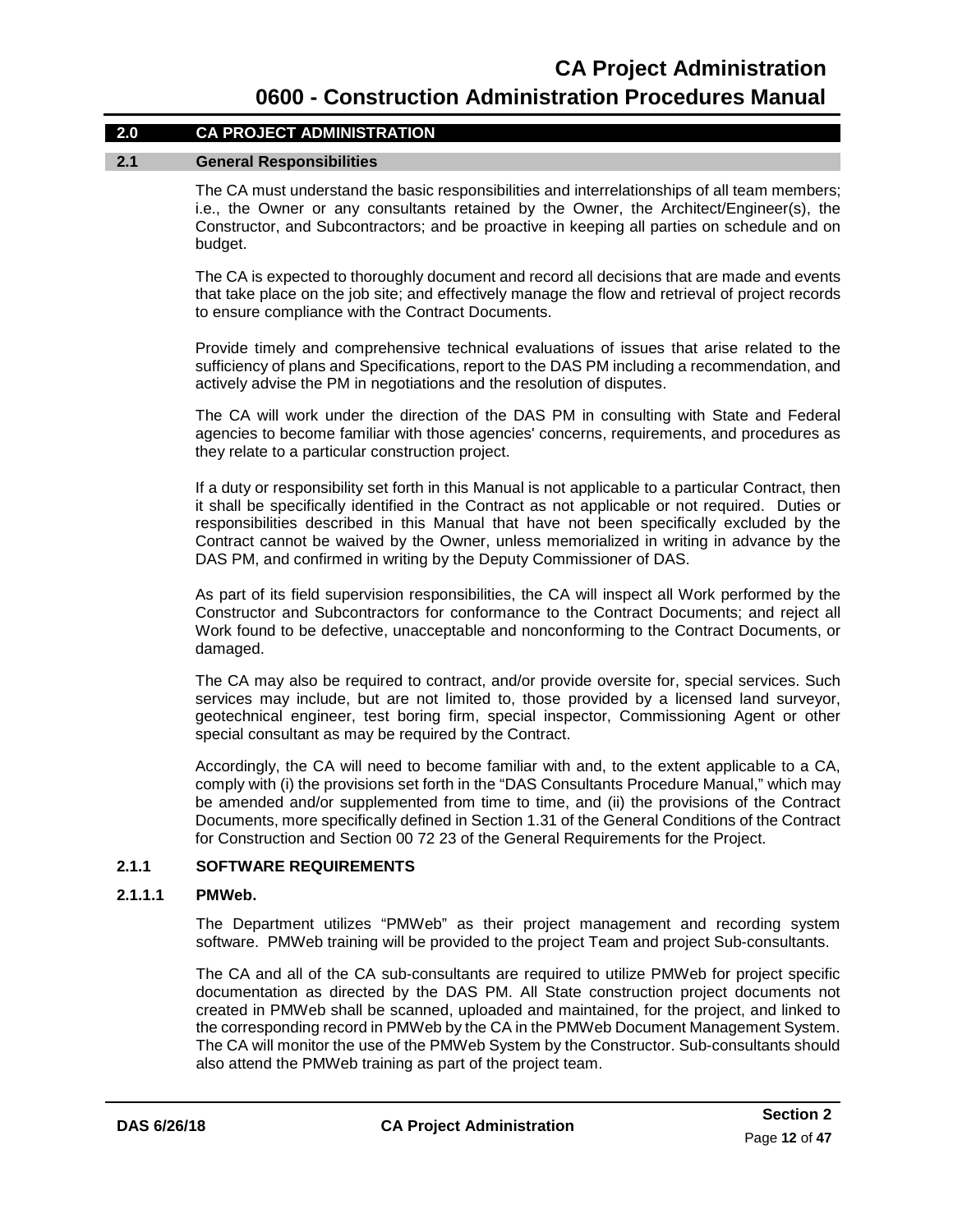#### **2.1.1.2 Primavera Project Planner/Microsoft Project**

The Department uses Primavera Project Planner, Microsoft Project, or such other scheduling software as determined by DAS, for project scheduling. The Contract Documents will specify the scheduling software that is to be used on a particular project.

Where Primavera Project Planner software is specified, the CA will be provided one copy of the current version of the software and software manual for use by the CA's scheduler on the project. The software will be licensed in DAS's name. Upon completion of the CA's scheduling services, the software, manual, and license will be returned to DAS for its continued use with the project.

#### <span id="page-16-0"></span>**2.1.2 MASTER SCHEDULE**

The CA is responsible for creating, maintaining, and monitoring the project Master Project Milestone Schedule. The CA shall incorporate the major pre-design, design, preconstruction, construction, closeout into the schedule, and review and approve all activities of the project.

The CA is to incorporate the constructor's construction schedule into the Master Project Milestone Schedule, when available; and shall include other activities that may not be part of the A/E or constructor's responsibilities, but are essential to project completion i.e., environmental impact statements, asbestos removal, easement acquisition, other contractors.

The CA is also responsible for keeping all parties apprised of their schedule requirements and responsibilities and keeping the DAS PM apprised of progress in relation to the Project Milestones. If slippage occurs in the schedule, the CA shall provide recommendations for schedule recovery.

#### **2.1.3 CONSTRUCTION COST ESTIMATE REVIEW AND REPORTING**

<span id="page-16-1"></span>State Construction Project Cost estimates shall be prepared in the standard Construction Specifications Institute (CSI) format and in ASTM Uniformat II. ASTM Uniformat II hierarchically groups building elements into twelve (12) "systems based" levels. For a detailed description of Uniformat II design specifications, cost estimating, and cost analysis, please refer to ASTM Document E1557-97 (NISTIR 6389). The aforementioned report can be found under the heading "Uniformat II" in the **DAS Web-based Library**, 8000 Series - [Technical Information.](https://portal.ct.gov/DAS/Lists/DAS-Construction-Services-Library/8000-Series---Technical-Services-Information) An example of how to summarize a project description in Uniformat II can be found on page 33 of the aforementioned report. The ASTM Uniformat II Cost of the Work Estimate submission for the Schematic Design, Design Development, and Contract Document Phases shall be in compliance with the requirements set forth in the Consultants Procedure Manual.

All cost estimates prepared by the CA are to be reconciled with the Architect, and if a CMR project, the CMR's cost estimate. All cost estimates should be prepared on the basis of calculated quantities and production costs commensurate with the degree of design detail known or assumed at the time of preparation.

In order to ensure the Project remains within budget at each Phase, the CA, A/E and Project Team are expected to participate in Value Engineering activities as part of their Contract.

#### **The CA will immediately notify the DAS PM, in writing, if and when it becomes apparent the construction budget is exceeding the established budget for the building and site work.**

A thorough examination of the Contract Documents should be done prior to completing the cost estimate to reconcile any differential in the project scope and to avoid conflicting Specification requirements.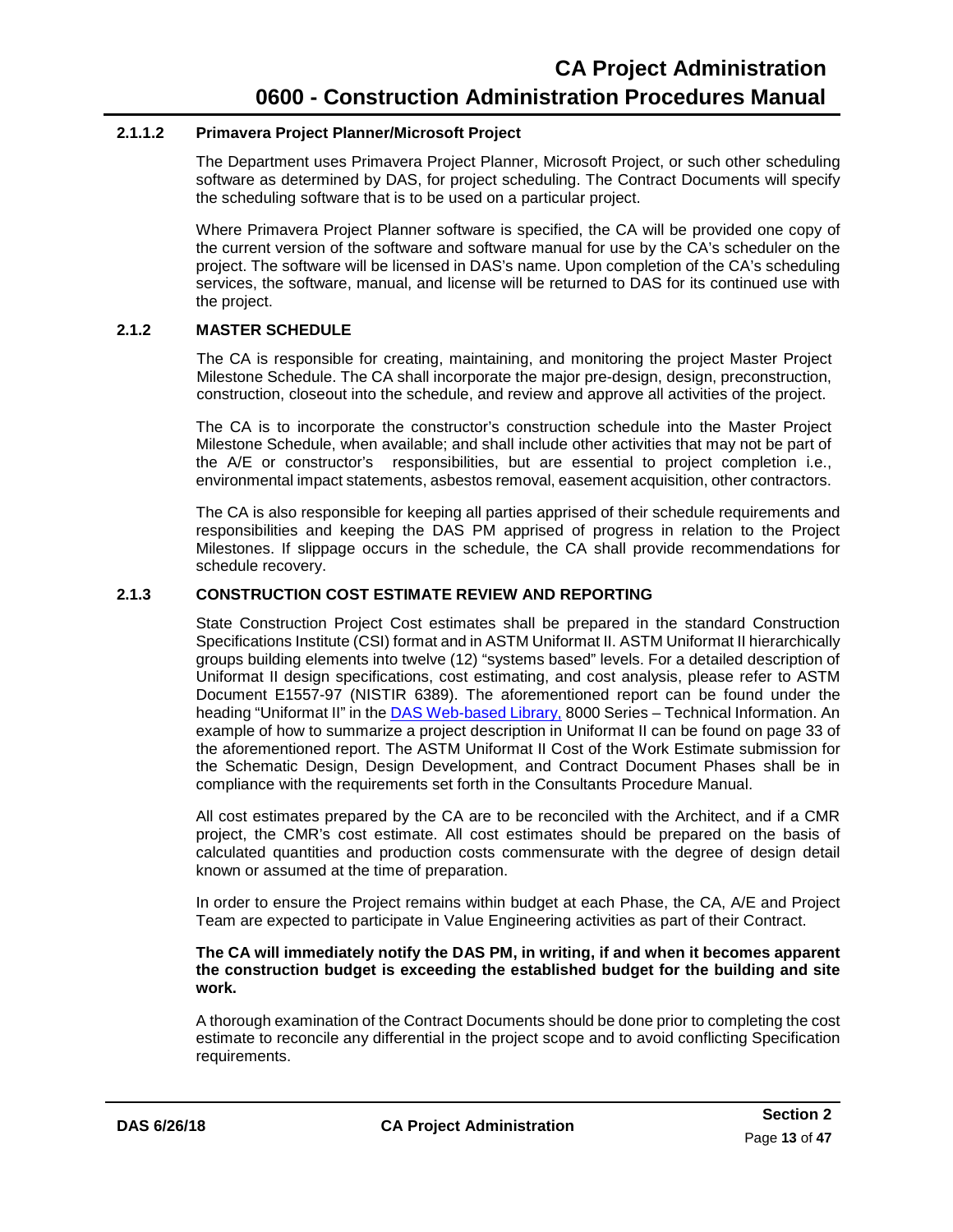#### **2.1.4 DOCUMENT REVIEW AND REPORTING**

<span id="page-17-0"></span>The CA shall prepare a "Document Review" report for each design phase submittal by the Architect. The "Document Review" report will include the following tasks:

- 1) Action Item Agendas,
- 2) Constructability Reviews and Reporting, including detailed review of the Plans and Specifications. This review will be conducted with electronic documents prepared by the A/E in accordance with the Consultants Procedure Manual.
- 3) Field Operations Analysis,
- 4) Project Schedule, and
- 5) Budget Refinement.

The initial "Document Review" report will be prepared during the SD Phase. During each subsequent Phase, the CA will update and refine its "Document Review" of previously defined tasks for the report for that Phase.

#### **2.1.5 ACTION ITEM AGENDA REPORTS**

<span id="page-17-1"></span>The CA shall provide "Action Item Agenda" reports to monitor significant issues and track subsequent activity that may impact the project schedule or budget. Typical issues may include, but are not limited to, programming, timetables, RFI's, alternative systems data, unit costs, items to be concluded, etc. The "Action Item Agenda" report will be included with all Project Progress meeting reports.

#### <span id="page-17-2"></span>**2.1.6 CONSTRUCTABILITY REVIEW AND REPORTING**

Constructability Reviews will identify discrepancies in the plans and Specifications, ambiguities in the Contract Documents, potential problems with phasing and sequencing, site constraints or other factors that could add costs to the Constructor's bids or result in change orders during construction.

The CA is responsible for reviewing the Contract Documents to ensure an accurate and wellcoordinated set of plans and Specifications, and for determining the adequacy and completeness of the documents for both bidding and construction of the project. The review shall encompass information from the plans, technical Specifications, appropriate appendices and information gained by site inspections.

The Specifications must describe the Work to be done, explain what documents are to be submitted before the Work starts, and what documents are to be submitted after the Work is completed. Technical Specifications must discuss the materials to be incorporated, execution of the Work, what will be tested, who will provide testing and how the Constructor will get paid for the Work. The Specifications must corroborate the Drawings, and the Drawings must corroborate the Specifications.

If the project delivery method is D-B, the CA is also responsible for performing a review of the criteria architect's deliverables (Volumes 1, 2, and 3 of the Request for Proposal) to identify deficient or potentially vague items that may require clarification, and report its findings promptly in writing to the DAS PM.

As stated below for each Design Phase, the CA will produce a written Constructability Review Report, identifying risks including conflicts, errors or omissions that could impact schedule, cost or quality of the Work, notify the Owner if particular comments are not resolved, and make recommendations to improve the quality of all documents. Cost impacts shall be estimated for major review comments. If requested, the CA will perform similar reviews for proposed change order Work during construction.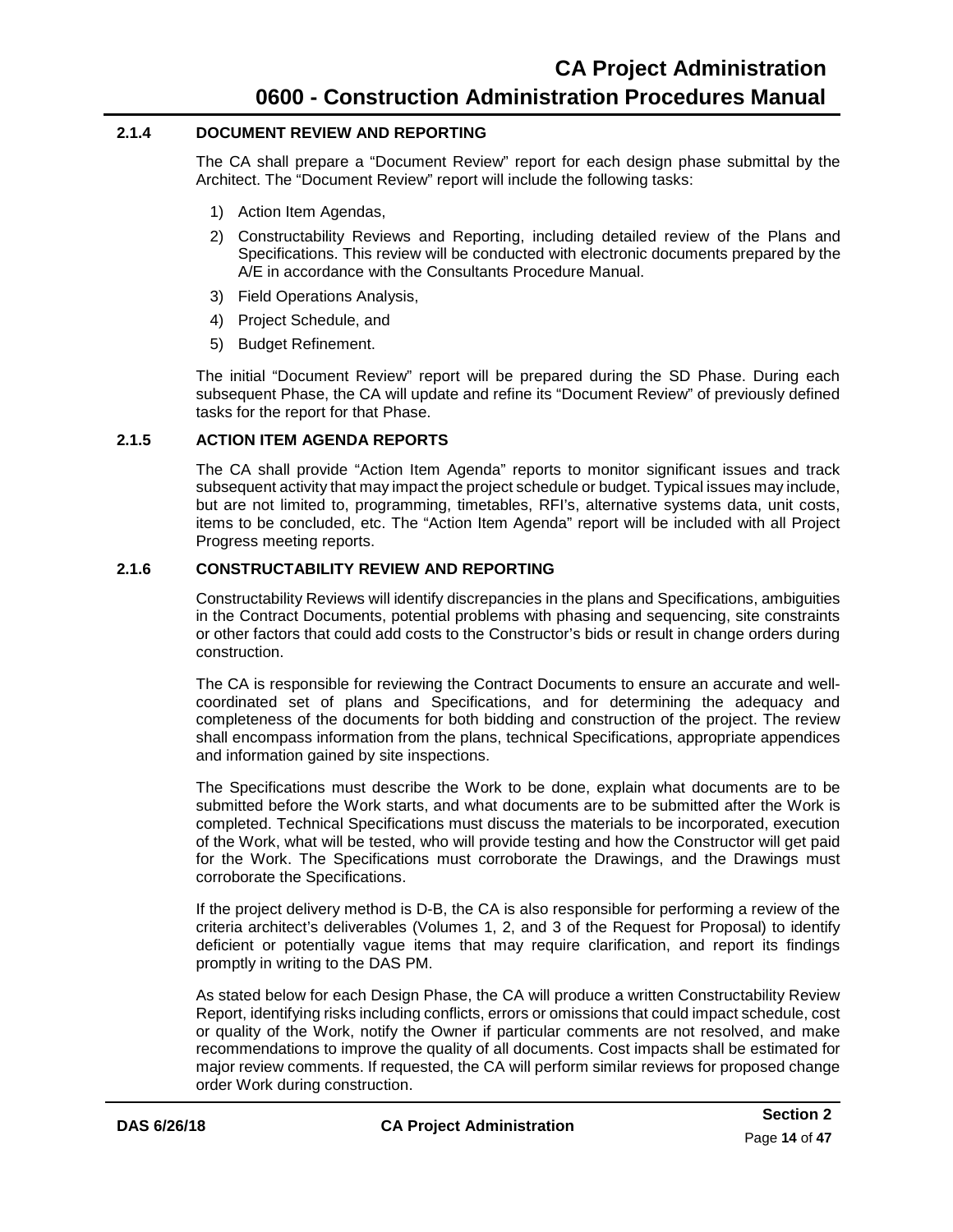#### <span id="page-18-0"></span>**2.1.7 FIELD OPERATIONS ANALYSIS**

The Construction Administrator will perform the necessary investigation and planning for project access strategy during construction. The analysis will be refined in the schematic, design development, and contract documents issue phases. The plan will include, but not be limited to, the review of the following:

- a) Staging of work.
- b) Temporary walks.
- c) Means of egress and fall protection.
- d) Field operation locations.
- e) Temporary field utility usage and feeds.

#### **2.1.8 SUBMITTAL REPORTS**

<span id="page-18-1"></span>Submittals consist of all drawings, diagrams, illustrations, schedules, cost estimates, catalog cuts; product data, warranties and samples; and other data or information which are specifically prepared by or for the Constructor and submitted by the Constructor to illustrate some portion of the Work. Submittals should illustrate what items are to be installed and how the Work will be performed.

It is imperative that the CA review Submittals for purposes of quality control. The CA will review Submittals for compliance with the Contract Documents and further certify that all integrated products function to their intended use and conform to project Specifications. The CA shall document any observed code violations; changes that may affect code compliance; the use of any materials, assemblies, components, or equipment prohibited by code; major or substantial changes between the technical submissions and the Work in progress; or any deviation from the technical submissions that may constitute a hazard to the public.

The CA shall compile the Submittals and findings as part of a comprehensive Submittal Report to be presented to the DAS PM at the conclusion of each Design Phase. The Submittal Report shall be distributed in the number and format specified in the Contract.

<span id="page-18-2"></span>The Submittals and corresponding report will become part of the permanent project record.

#### **2.1.9 HIGH PERFORMANCE BUILDING REQUIREMENTS**

New DAS construction projects with costs in excess of five (5) million dollars, or renovation projects with costs in excess of two (2) million dollars, are required to comply with the High Performance Building (HPB) Regulations, which requirements are more specifically detailed in the Connecticut Building Standard Guidelines Compliance Manual for High Performance Buildings, ASHRAE Guideline 0-2005 (for commissioning guidance and requirements) and the DAS Capital Projects High Performance Buildings Guidelines. The CA will assist in coordinating activities associated with meeting these requirements.

More specifically, the CA's responsibilities associated with these requirements include, but are not limited to, the following:

- 1) Participate in the Owner's Project Requirements development workshop(s).
- 2) Coordinate participation by agency facilities operation during commissioning activities in the design, testing, training phases as appropriate.
- 3) Review and comment on changes to the Owner's Project Requirements.
- 4) Monitor HPB goals and requirements during design and construction.
- 5) Review the Commissioning Agent's progress reports.
- 6) Submit documents as required by DAS/CS.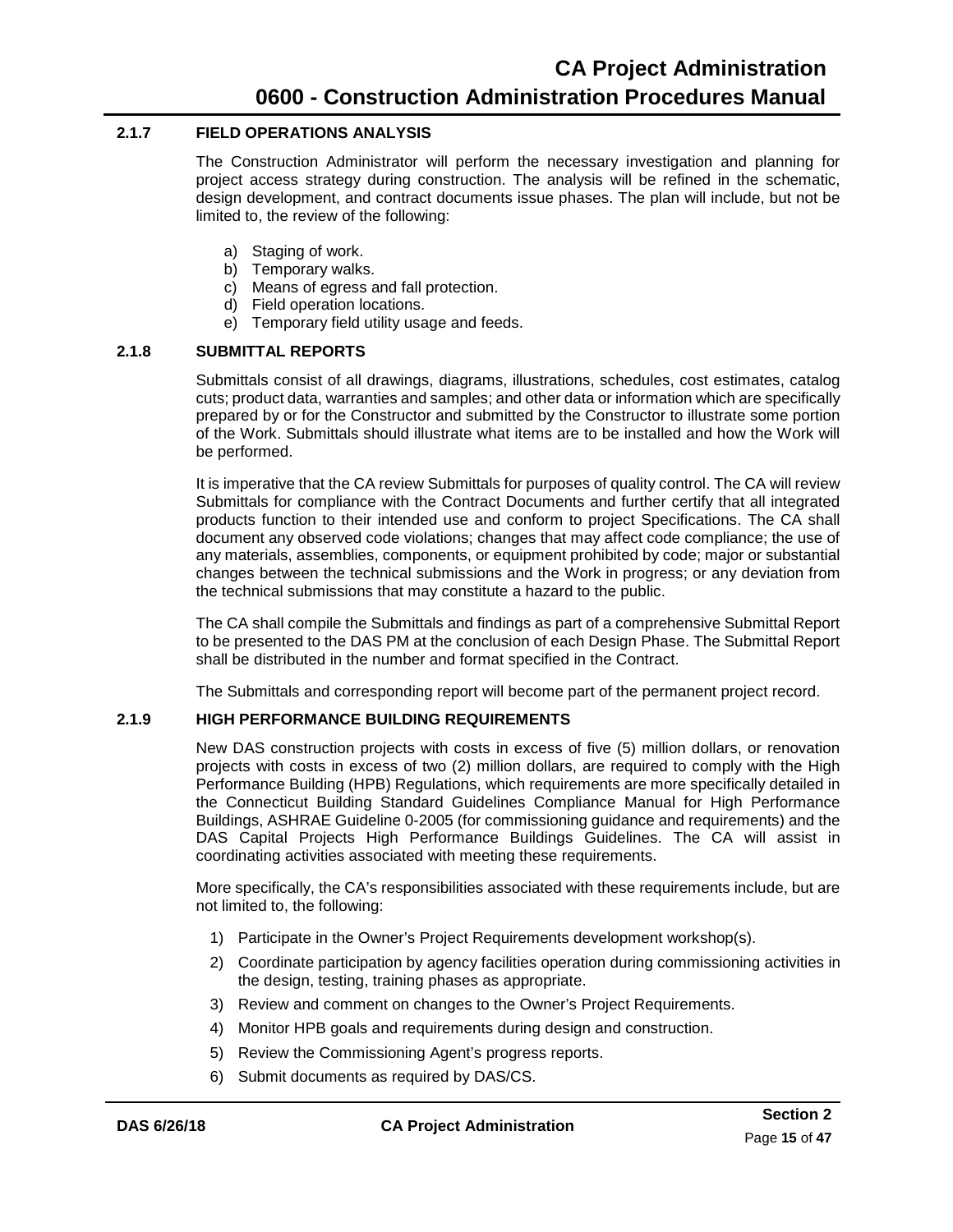If the construction contract calls for the project to be LEED Silver Certified, the CA is also required to:

- 1) Have a LEED Accredited Professional as part of its primary team for this purpose.
- 2) Monitor LEED points during construction.

#### **2.1.10 BUILDING INFORMATION MODEL (BIM)**

<span id="page-19-0"></span>The CA shall become familiar with and follow the DAS/CS provisions set forth in the "BIM Guidelines" as amended and revised current with the date of the Contract. The provisions of the "BIM Guidelines" are incorporated by reference herein. The CA shall have the skill necessary to use BIM and also be able to analyze the deliverables utilizing BIM that are prepared by the Constructor, its Subcontractors, the A/E, or its sub-consultants, so that the CA can perform its various responsibilities set forth in this Manual and in its Contract.

#### **2.1.11 SCOPE OF WORK SUMMARY BY PROJECT PHASE**

<span id="page-19-1"></span>As a consultant for the State, the CA may be required to provide Design Phase, Bid/Procurement Phase, and/or Construction Phase Services.

The CA's scope of work for Design Phase Services may include, but is not limited to the following:

- **A. Pre-Design Phase services,** more specifically defined in the Contract and [Section 2.2.1](#page-22-3) of this Manual that include, but are not limited to:
	- 1) Create the master schedule and report on the schedule; and
	- 2) Review and prepare a written report on the accuracy and completeness of the initial construction cost estimate.
- **B. Design Phase services** include schematic design, design development, Contract Documents, and bidding/procurement phases.
- **C. Schematic Design Phase services** are more specifically defined in the Contract and [Section 2.2.2](#page-22-2) of this Manual that include, but are not limited to:
	- 1) Maintain and refine the project Master Schedule;
	- 2) Prepare an "Action Item Agenda" to track issues that may impact the project schedule and/or budget;
	- 3) Prepare a "Constructability Review" for the SD Phase, inclusive of:
		- a) Site conditions,
		- b) MEP systems overview,
		- c) Soil conditions from the geotechnical report prepared by others, and
		- d) Sustainable design strategies which may include LEED Silver (or gold or platinum) certification, if required, and the client agency's policies and standards for healthy buildings.
	- 4) Investigate and plan a project access strategy for construction in the form of a "Field Operation Analysis" that will be refined by project phase;
	- 5) Prepare an independent construction cost estimate based on the SD document submission;
	- 6) Identify and recommend value engineering/cost reduction alternatives that could lead to a project cost savings based on SD document submission;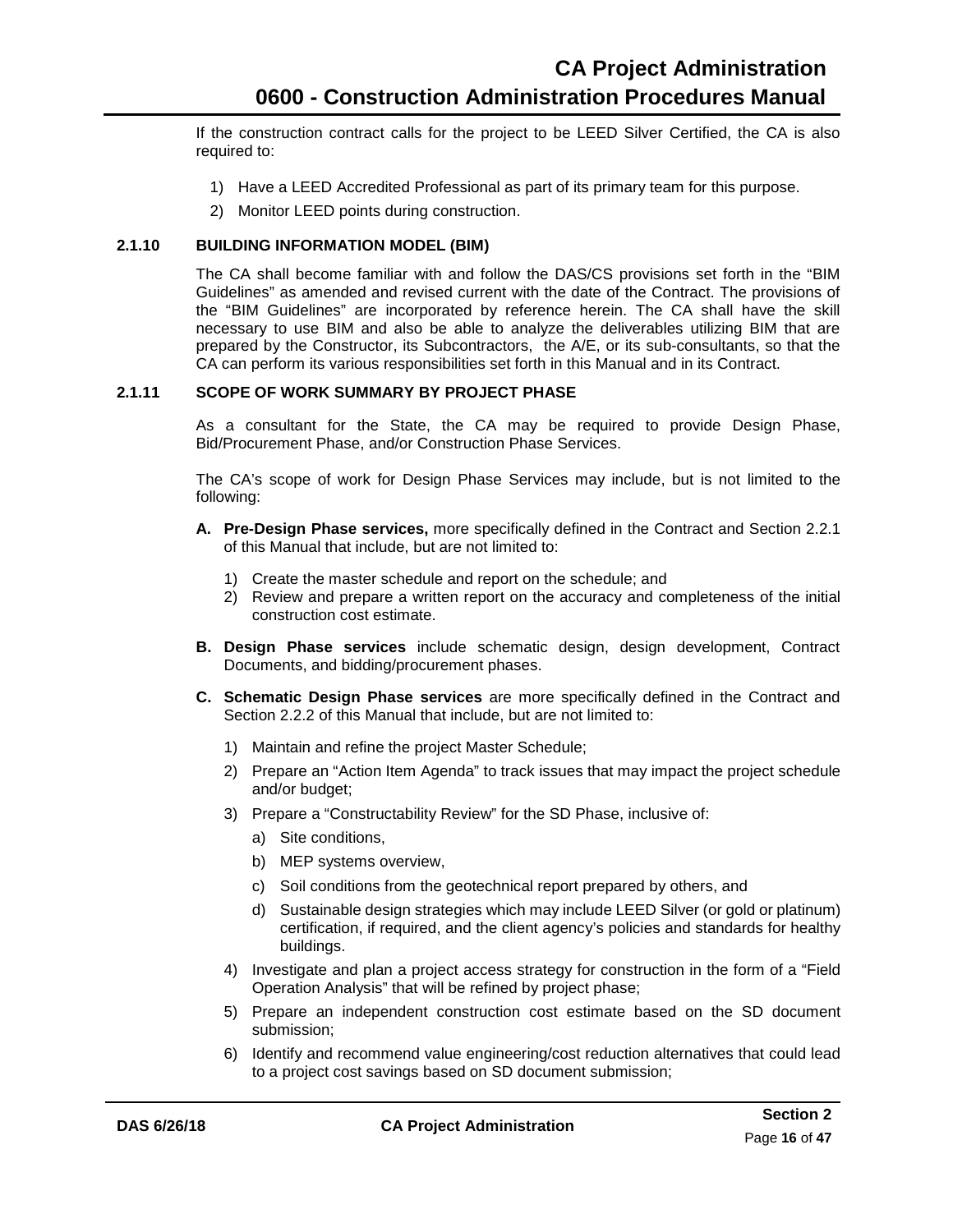- 7) Prepare a "Document Review" report inclusive of the following tasks:
	- a) Action item agendas,
	- b) Constructability reviews and reports,
	- c) Field operations analysis,
	- d) Schedule refinement, and
	- e) Budget refinement;
	- f) Project site conditions;
	- g) Material selections;
	- h) The major building systems and prepare a report with consideration for initial costs, long term operating and maintenance costs, the impact on the schedule, among other things; and
	- i) The adequacy of space allotments for maintenance of mechanical, telephone, and fire protection equipment.
- **D. Design Development Phase services**, more specifically defined in the Contract and [Section 2.2.3](#page-24-6) of this Manual that include, but are not limited to:
	- 1) Update the previously described tasks and prepare a "Document Review" report for the DD Phase;
	- 2) Identify and recommend value engineering/cost reduction alternatives that could lead to a project cost savings based on DD document submission;
	- 3) Prepare an independent construction cost estimate based on the DD document submission; and
	- 4) Prepare a written evaluation of the CxA's performance to date utilizing the Department's form and criteria.
- **E. Contract Document services at 50% completion,** more specifically defined in the Contract and [Section 2.2.4](#page-26-1) of this Manual that include, but are not limited to:
	- 1) Update the previously described tasks and prepare a "Document Review" report at 50% completion of the Contract Documents Phase;
	- 2) Identify and recommend value engineering/cost reduction alternatives that could lead to a project cost savings;
	- 3) Prepare an independent construction cost estimate; and
	- 4) Prepare a written evaluation of the CxA's performance to date utilizing the Department's form and criteria.
- **F. Contract Document services at 100% completion,** more specifically defined in the Contract and [Section 2.2.4](#page-26-1) of this Manual that include, but are not limited to:
	- 1) Update the previously described tasks and prepare a "Document Review" report at 100% completion of the Contract Documents Phase;
	- 2) Prepare an independent construction cost estimate;
	- 3) Review and recommend changes to the *Division 1 General Requirements* to make project specific.
	- 4) Participate in an Independent Third Party Review or "Redi-Check" Construction Document Review and provide an estimate of the potential cost of these findings,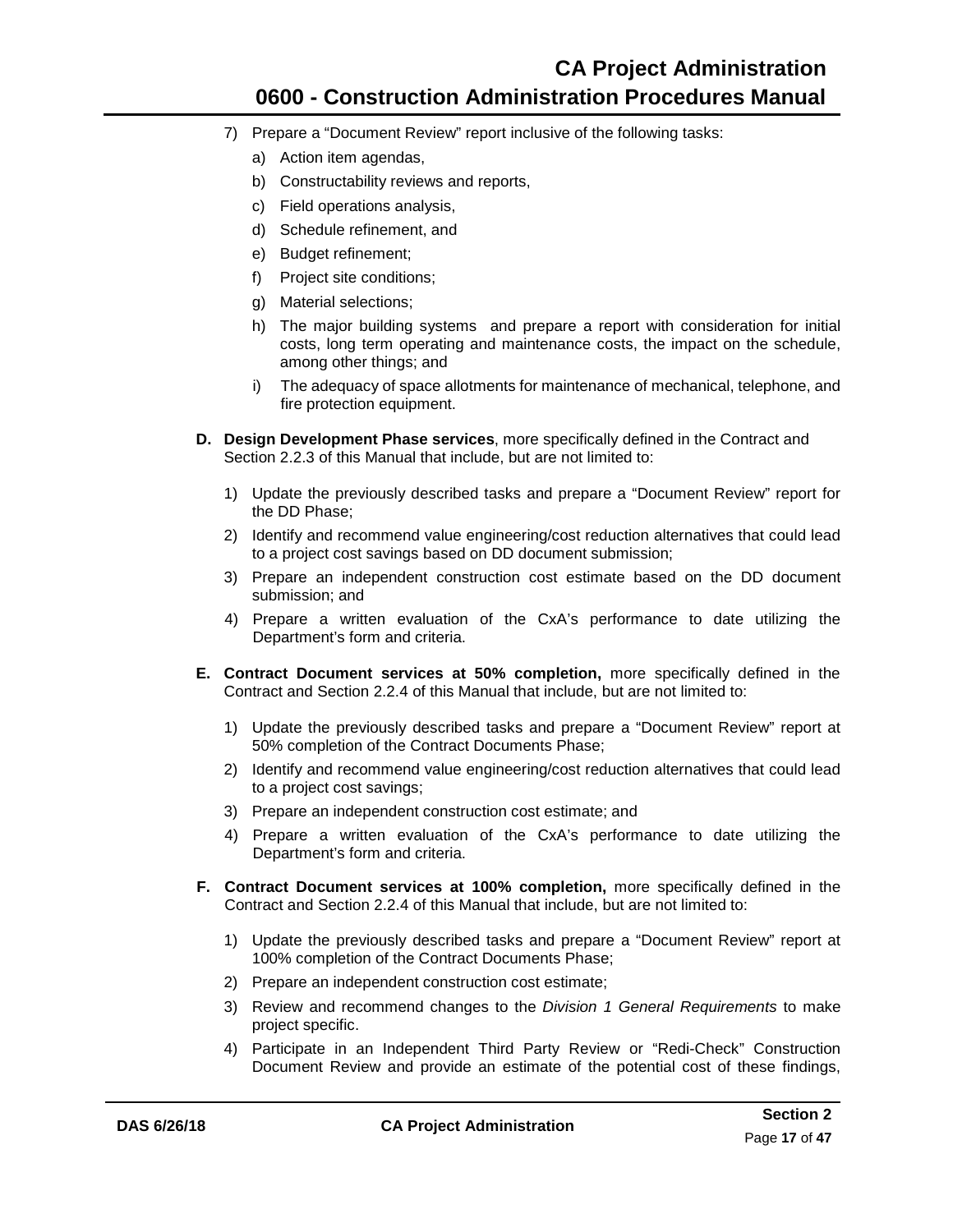including, but not limited to, cost savings from avoided or prevented subsequent change orders.

- 5) Review the project drawings and the Project Manual to insure that systems, equipment, components, materials, and construction techniques are fully identified and specified, including interfaces between trades, so as to permit proper and complete bidder response. Review the Specifications in their entirety for clarity of language including, but not limited to, detecting potential ambiguities and/or conflicts in the Specifications. Findings shall be reported promptly in writing to the DAS PM.
- 6) Prepare a written evaluation of the CxA's performance to date utilizing the Department's form and criteria.

The CA's scope of work for **Bid/Procurement Phase Services** (more specifically defined in the Contract and [Section 2.3](#page-29-0) of this Manual) may include, but are not limited to the following:

- 1) Recommend changes to bid format instructions and working procedures to clarify alternate bids, Supplemental Bids, and Unit Price requests or materials that are to be supplied by others;
- 2) Participate in pre-bid conferences, route inquiries for clarification, and if appropriate, recommend the issuance of Addenda; and
- 3) Partner with DAS in substantiating bidder qualifications and participate in the review of bid proposals for the inclusion of items that meet the intended value and scope required of the bidding documents.
- 4) Additional duties for CMR Projects are included in the Contract.

The CA's scope of work for **Construction Phase Services** (more specifically defined in the Contract and [Section 2.4](#page-31-0) of this Manual) may include, but are not limited to the following:

- 1) Scheduling services (services may vary based on total project value);
- 2) Review and recommendation for approval of the Schedule of Values payment;
- 3) Review and recommendation for approval of periodic requisitions for partial payment;
- 4) Establish and conduct project meetings, then record and distribute meeting minutes;
- 5) Supervision and inspection services;
- 6) Project documentation, records, and reporting services;
- 7) Review, log and monitor the approval process for change orders, and if requested by the State, negotiate change orders between the State and the Constructor;
- 8) Monitor and update the construction budget;
- 9) Project closeout services;
- 10) Review, and if appropriate, recommend for approval all Constructor applications for payment; and
- 11) Claims and dispute resolution services.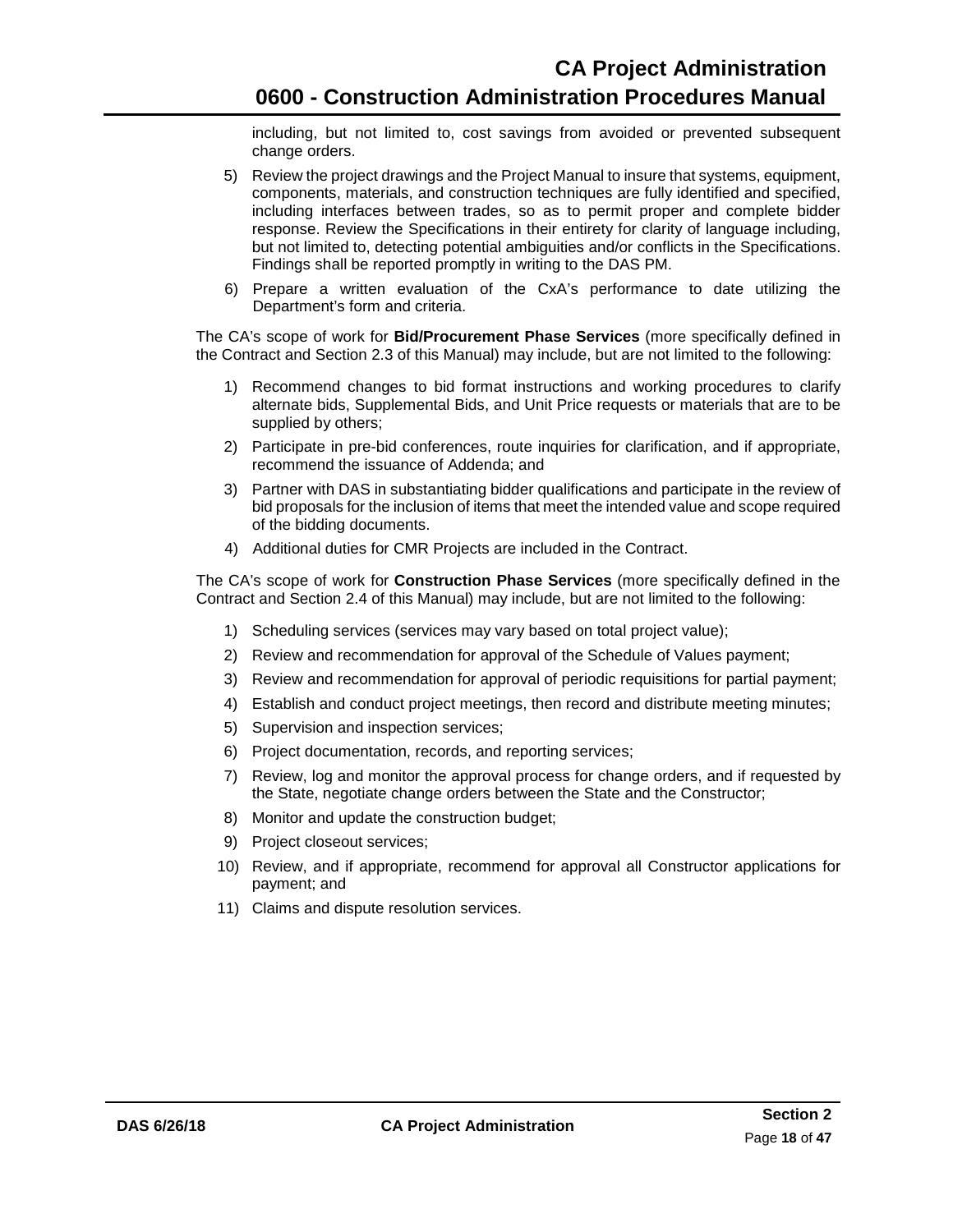#### **2.2 Design Phase Services**

#### **2.2.1 PRE-DESIGN PHASE (PD)**

<span id="page-22-3"></span>If Pre-Design services are included in the Contract, the CA is responsible for providing a preliminary evaluation of the initial program, site conditions, project schedule, and construction budget.

#### **2.2.1.1 Master Schedule (PD)**

<span id="page-22-0"></span>Following interviews with the user groups and designers, the Owner will obtain, organize, monitor, and forward to the CA all of the end users and consultants' schedules and Critical Path Method (CPM) tasks for input into the Master Schedule. The CA will provide data entry only on these tasks.

The initial schedule will contain an estimate of construction time and the architect's design schedule, and will be reviewed by the CA at the completion of the Pre-Design Phase. Prior to the start of the SD Phase, the Owner will update the schedule based on the CA's comments and an updated design schedule from the architect. This schedule will become the basis upon which the CA shall create its initial master schedule.

#### **2.2.1.2 Budget Cost Analysis (PD)**

<span id="page-22-1"></span>Pre-Design estimates are prepared in the early planning phases of a proposed project to assess programmatic requirements and budget constraints in order to establish project scope and quality expectations. It provides a distribution of costs by building elements within the allocated budget. These costs reflect the performance and quality levels anticipated by the client. This estimate is also a cost plan for comparing subsequent estimates and for monitoring and controlling costs as design progresses.

The A/E assembles an initial construction cost estimate at the completion of the Pre-Design Phase utilizing Uniformat II, Level 1. The CA shall review the cost estimate for accuracy, completeness and conformance to the budget.

The CA will then coordinate with the A/E to prepare a written analysis on the impact of the "Cost of the Work" budget's "Major Project Elements" and on the overall Project Schedule, including construction duration.

#### **2.2.2 SCHEMATIC DESIGN PHASE (SD)**

#### **2.2.2.1 Master Schedule (SD)**

<span id="page-22-2"></span>Following interviews with the user groups and designers, the Owner will obtain, organize, monitor, and forward to the CA all of the end users and consultants' schedules and Critical Path Method (CPM) tasks for input into the Master Schedule. The CA will provide data entry on these tasks and any other tasks the CA deems appropriate to track project progress and verify future milestones.

Utilizing the prescribed scheduling software, the CA will assign a duration and relationship to each task, add or delete tasks, identify the logic of interrelationships and milestones, and perform schedule management activities to identify the Project's critical path and timeline. Schedule submissions are to be coordinated with the A/E's design submissions throughout the design process.

Items to be identified during subsequent refinements include milestones for departmental occupancy, Shop Drawings and CA reviews, special support services, and float times.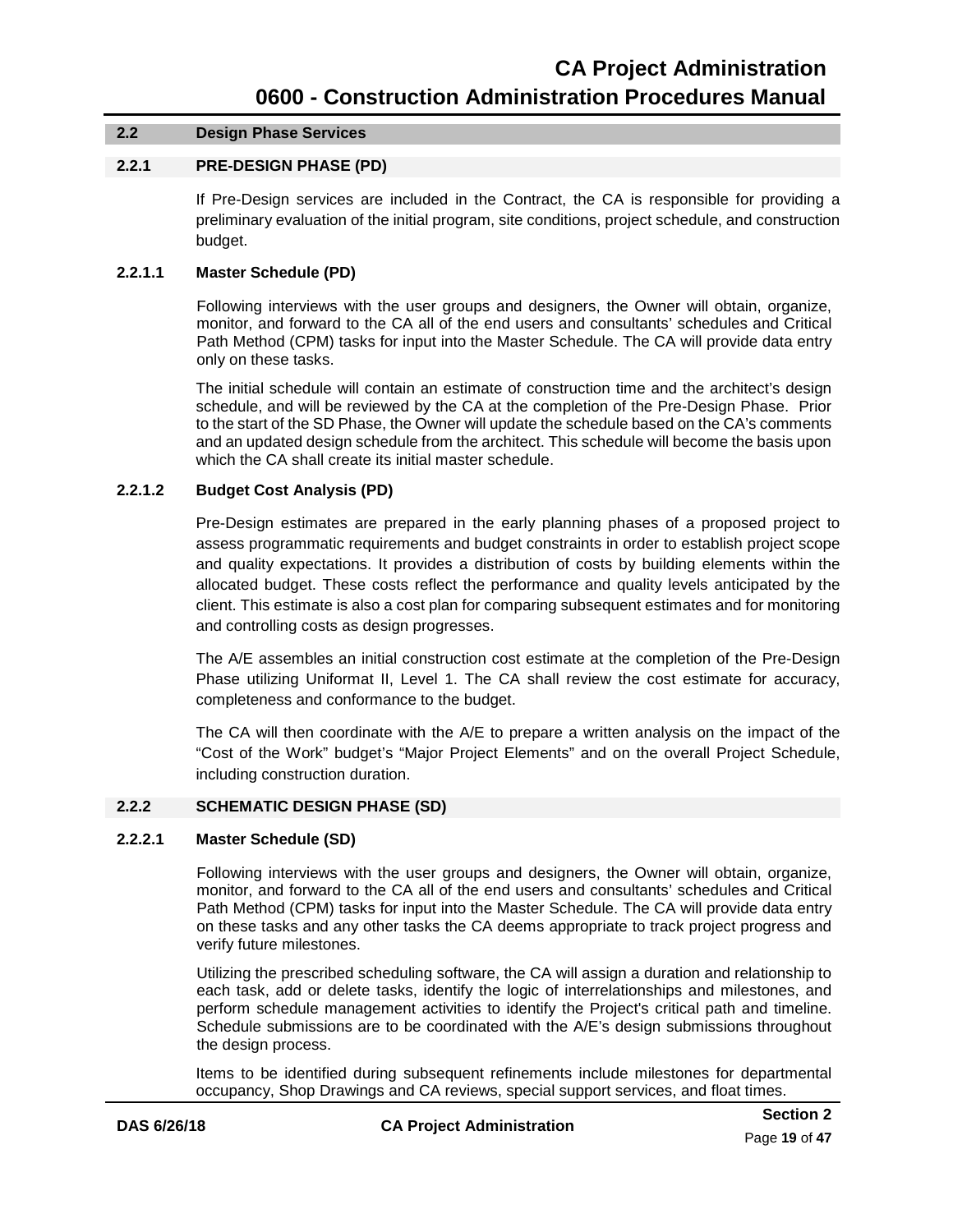#### **2.2.2.2 Constructability Review and Reporting (SD)**

<span id="page-23-0"></span>Upon receipt of the SD Phase records, the CA will prepare a "Constructability Review" report of the early design documents. The report will be based upon an inspection that will include, but is not limited to, the following:

- 1) On-Site Conditions,
- 2) Proposed MEP Systems overview,
- 3) Soil Conditions based upon the geo-technical report provided by others,
- 4) Sustainable Design Strategies which may include LEED Silver (or Gold or Platinum) certification, if required, and the client agency's policies and standards for healthy buildings,
- 5) Underground Water,
- 6) Site Utilities,
- 7) Foundation Systems,
- 8) Structural Frame,
- 9) Roofing Systems,
- 10) Exterior Wall Systems,
- 11) Interior Finish Systems,
- 12) Conveying Systems,
- 13) Special Construction Items,
- 14) Asbestos and other Hazardous Materials, and
- 15) Existing Conditions of any of the above.
- 16) All required permitting

#### **2.2.2.3 Cost Estimate/Analysis (SD)**

<span id="page-23-1"></span>The CA will prepare an independent construction cost estimate and written analysis, based on their review of the SD documents, for submission to the Department. The primary goal of the SD Phase cost estimate is to clearly define a feasible concept within the allocated budget in a form that the Owner can understand and approve before proceeding to the DD Phase.

To prepare the estimate, a current cost data base will be utilized in conjunction with actual quantity takeoffs, knowledge of material and Subcontractor availability, manpower and off hour shift studies, and experience with systems and finishes on similar projects. Close attention must be paid to providing timely and comparable data to support value engineering. Input from various trade contractors and vendors will also be sought.

#### **Project costs shall not exceed the established budget for construction and site work without prior written authorization from the Department.**

The written report will utilize the "Major Group Elements" – Level I of ASTM Uniformat II, Sections A through G inclusive, to analyze the impact of the "Cost of the Work" budget's "Major Group Elements," the overall Project Schedule, and appropriate alternatives for consideration will be recommended. All cost analysis will be representative of inflation to time of construction.

#### <span id="page-23-2"></span>**2.2.2.4 Document Review and Reporting (SD)**

The CA shall prepare a "Document Review" report as described in the General Responsibilities Section of this Manual [\(Section 2.1.4\)](#page-17-0).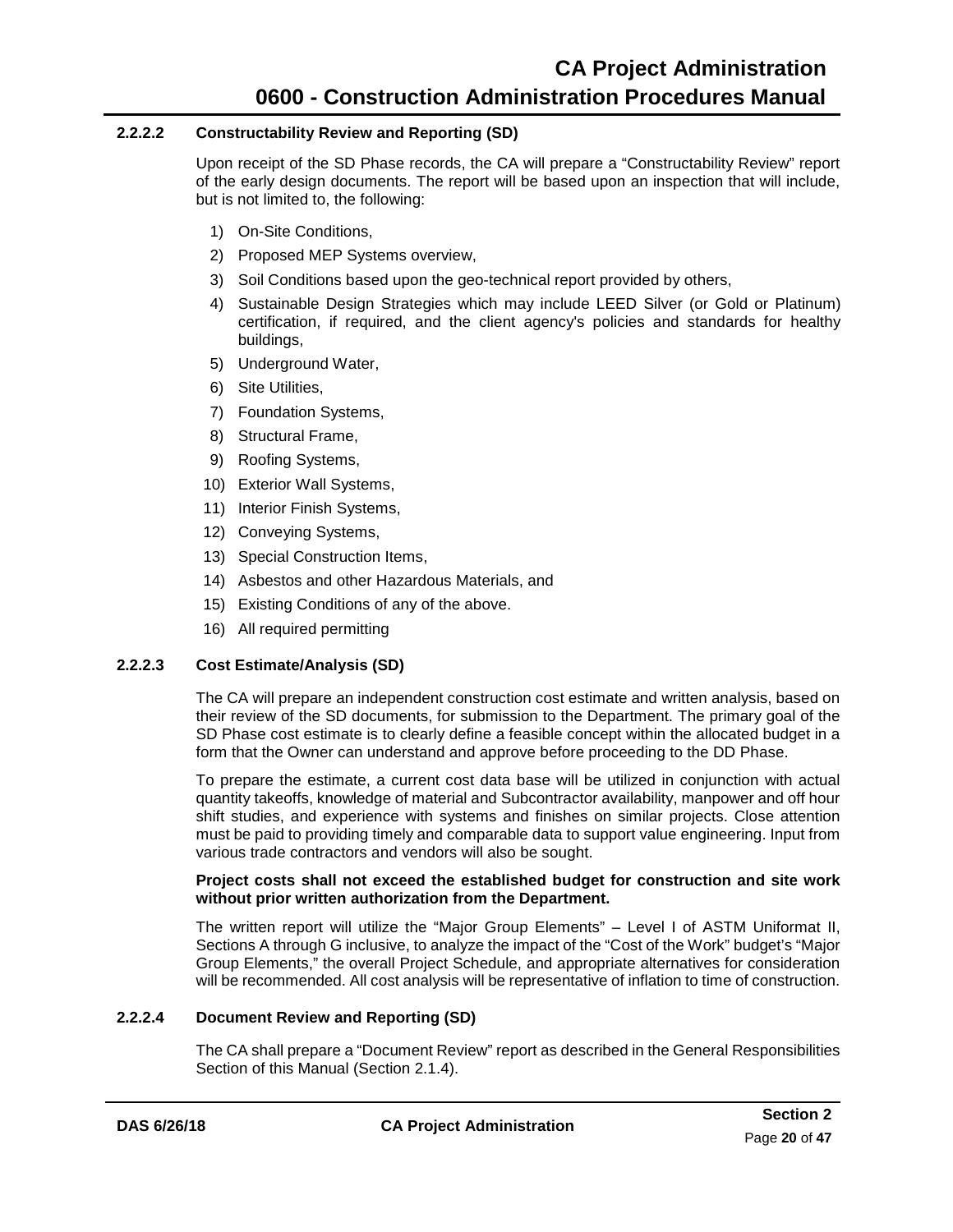#### **2.2.2.5 Value Engineering**

<span id="page-24-1"></span>The CA will coordinate and participate in a Value Engineering (VE) review during the SD Phase. The VE Team should be multi-disciplined to bring a balanced perspective to the review. The VE Team should identify elements of the design which may be eliminated without impacting program requirements as well as systems and assemblies that may be changed without altering functionality but achieving both short and long term savings. The CA shall report the total, or life cycle, costs with respect to the initial cost, long term cost, anticipated life of the component and all other time-related factors, including cost associated with maintenance and operation.

#### **2.2.2.6 Site Conditions**

<span id="page-24-2"></span>During the SD Phase, the CA will participate in evaluating the impact of known soils, subsurface geology, groundwater, unsuitable material, rocks, topsoil re-use, milled pavement and associated site elements.

#### <span id="page-24-3"></span>**2.2.2.7 Material Reviews Report**

During the SD Phase, the CA will report on the advisability of materials selections and provide detailed information, including identification and potential availability of long-lead/specialty items, availability of labor and materials, durability of materials, construction methodology, and special sequencing or protection. Existing conditions and code compliance issues should also be considered. The report should include recommendations of alternative methods and materials best suited or common to the project and its location.

#### **2.2.2.8 Systems Review**

<span id="page-24-4"></span>During the SD Phase, the CA will participate in reviews of the proposed roof, structural, mechanical, electrical, plumbing, conveyance, sprinkler, telecommunications, and life safety systems to consider initial cost, availability, impact on the overall program, comfort and convenience, long term maintenance and operating costs, and impacts on schedule.

#### **2.2.2.9 Space Requirements**

<span id="page-24-5"></span>During the SD Phase, the CS will participate in a review of the adequacy of space allotments for maintenance of mechanical, telephone, and fire protection equipment.

#### **2.2.3 DESIGN DEVELOPMENT (DD)**

<span id="page-24-0"></span>During the Design Phase, the CA is responsible for advising and making recommendations to the Owner and Architect concerning design alternatives, but does not have the authority to change or alter the project drawings, Specifications, or Addenda. The CA is not responsible for determining whether the project drawings and Specifications are compliant with applicable laws, statutes, ordinances, life safety codes, rules, and regulations. However, if the CA recognizes an issue, deficiency, or discrepancy in the drawings and Specifications, or a compliance issue with respect to the applicable laws, statutes, etc., it is responsible to promptly notify the Architect and Owner of the deficiency or discrepancy in writing.

#### **2.2.3.1 Document Review and Reporting (DD)**

<span id="page-24-6"></span>The CA shall prepare a "Document Review" report as described in the General Responsibilities Section of this Manual [\(Section 2.1.4\)](#page-17-0).

#### **2.2.3.2 Constructability Review and Reporting (DD)**

<span id="page-24-7"></span>At 50% completion of the DD documents, if applicable, the CA will prepare a "Constructability Review" report of the proposed building components and features, for the purpose of evaluating cost effectiveness, ease of construction, fabrication, and installation. Building features that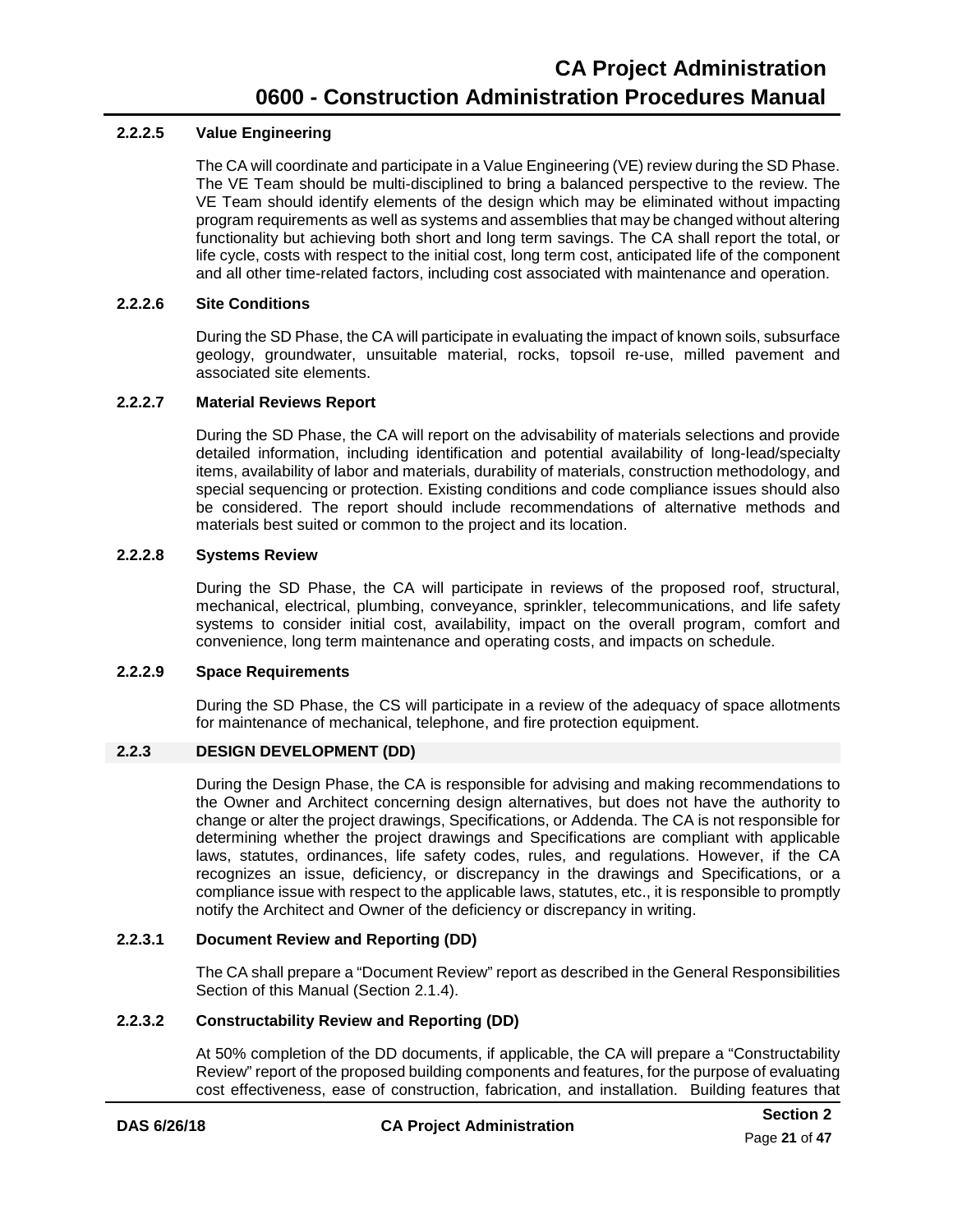have the potential to add significant cost and time to the project should be avoided.

At 100% completion of the DD documents, the CA will prepare a "Constructability Review" report of the entire DD Phase. The CA will update and refine its review of previously defined tasks from the SD Phase and 50% DD analysis and extend its review to include, but not be limited to, an analysis of the following:

- 1) Availability of materials and labor,
- 2) Identification of long lead items,
- 3) Durability and intended use of materials and equipment,
- 4) Space requirements and allotments of equipment and building systems,
- 5) Functional systems checks, assessment of controls, and building management systems in coordination with the CxA.
- 6) Envelope design in coordination with the BECxA
- 7) Construction methodology,
- 8) Identify past problems with proposed materials or equipment, and propose alternatives that could lead to cost savings;
- 9) Systems not analyzed during the SD Phase, including, but not limited to furniture systems, computer systems, telecommunication systems, and finish systems.
- 10) Effect of blasting and pile driving or any construction activities potentially effecting adjacent structures.

#### <span id="page-25-0"></span>**2.2.3.3 Value Engineering (DD)**

The CA will prepare a report recommending alternative materials, products, systems, equipment, or methods that provide equal or superior performance at lower cost. Impact on schedule and sequencing will be analyzed and reported.

Subsequent Phase reviews will also include an analysis of furniture, computer, telecommunications, and finish systems not previously available.

#### **2.2.3.4 Cost Estimate/Analysis (DD)**

<span id="page-25-1"></span>The CA will prepare an independent construction cost estimate and written analysis, based on their review of the DD documents, for submission to the Department. During the DD Phase, all aspects of the design for each discipline are developed and coordinated. See the Consultants Procedure Manual for document deliverables during this phase.

The DD estimate shall contain an amount of detail commensurate with the design plans, specifications, and details submitted by the A/E. The CA will work to minimize the use of Cash Allowances in this estimate, and will clearly identify the scope and price of allowances. During the entire DD Phase, cost verification and, if necessary, Value Engineering, will be required to ensure that the design as developed remains within the project budget.

The DD cost estimate will be derived from actual takeoffs, Subcontractor and vendor input, and material and labor cost data. All quantitative systems information shall be provided in detail.

#### **The CA will immediately notify the DAS PM, in writing, if and when it becomes apparent the construction budget is exceeding the established budget for the building and site work.**

The written report will utilize the "Major Group Elements" – Level II of ASTM Uniformat II, Sections A through G inclusive, to analyze the impact of the "Cost of the Work" budget's "Major Group Elements," the overall Project Schedule, and appropriate alternatives for consideration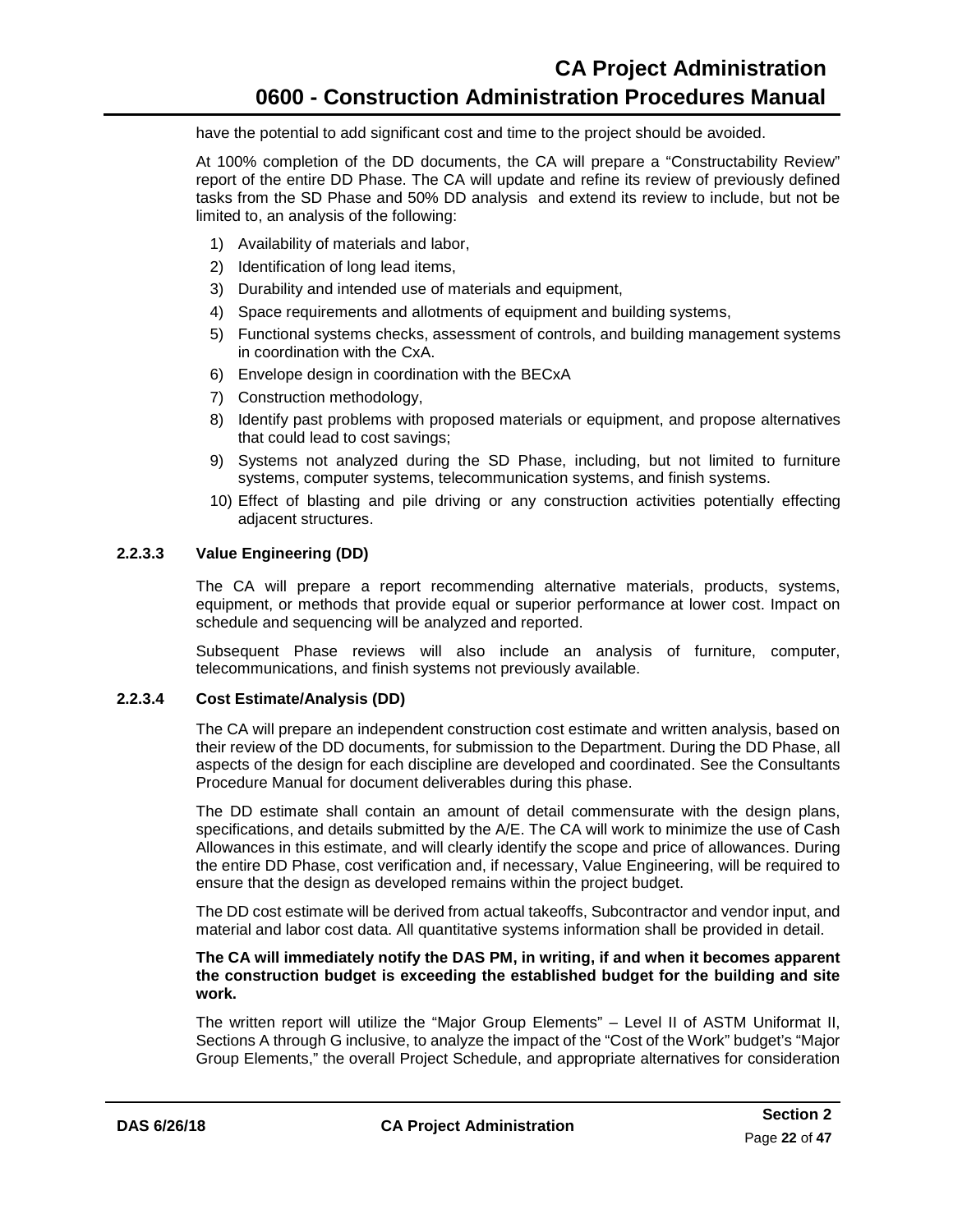will be recommended. The DD Phase Cost Estimate shall be reconciled with the Uniformat II Cost Estimate done at the SD Phase, including an explanation of any significant variances.

#### **2.2.3.5 FF&E Move Services (DD)**

<span id="page-26-0"></span>If applicable, the CA will assist the Owner, Constructor, and A/E with coordinating the schedule of move services for FF&E.

The CA will integrate the move-in schedule and the information systems schedule into the Master Schedule to track project progress and verify future move milestones. The CA will notify the Department, promptly in writing, of any scheduling conflicts with recommendations for resolution.

#### **2.2.4 CONTRACT DOCUMENTS**

#### **2.2.4.1 Document Review and Reporting (CD)**

<span id="page-26-1"></span>The CA shall prepare a "Document Review" report as described in the General Responsibilities Section of this Manual [\(Section 2.1.4\)](#page-17-0).

If the PM has requested an interdisciplinary coordination ("Redicheck") of the documents during this phase, then the CA shall participate in the meeting(s) which identifies the findings and shall review the coordination items and provide cost estimates of these findings, including, but not limited to, cost savings from avoided or prevented subsequent change orders.

#### <span id="page-26-2"></span>**2.2.4.2 Constructability Review and Reporting (CD)**

The CA will prepare "Constructability Review" reports at 50% completion of the Contract Documents Phase and 100% of the Contract Documents Phase. The CA will update and refine its review of tasks defined in the previous phase.

At 50% completion of the Contract Documents Phase, the CA will prepare a "Constructability Review" report of the proposed building components and features, for the purpose of evaluating cost effectiveness, ease of construction, fabrication, and installation. Building features that have the potential to add significant cost and time to the project should be avoided.

At 100% completion of the Contract Documents Phase, the CA will conduct a final review of all Contract Documents for compliance with contract specifications and to ensure construction feasibility.

For CMR projects, the CMR shall prepare and submit a site mobilization plan inclusive of cost and schedule implications of site mobilization work to the CA for review and comment. The CA shall be responsible for reviewing the site logistics plan to confirm the following items, if applicable, are included:

- 1) Site fence and access gates,
- 2) Truck wheel wash area,
- 3) CA office trailer,
- 4) Constructor's office trailers, and
- 5) Constructor's storage trailers or storage laydown areas, and a
- 6) Building Excavation Plan may include the following:
	- a) Ramp,
	- b) Excavation Scope,
	- c) Crane Locations,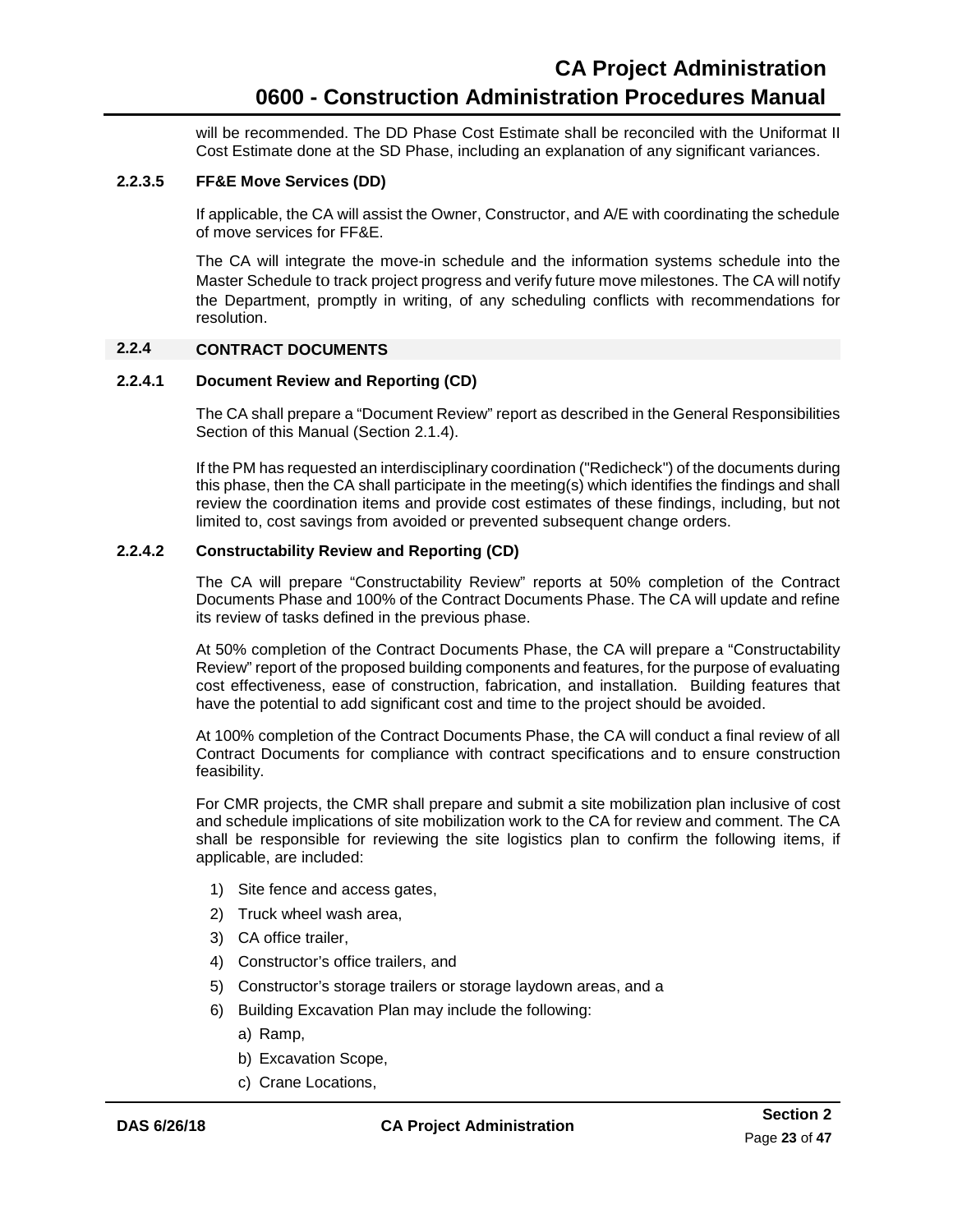- d) Shoring,
- e) Site access and traffic ways,
- f) Temporary utility locations,
- g) Offsite utility locations,
- h) Excavation spoils storage area,
- i) Soil erosion control plan,
- j) Dewatering, and
- k) Any other item that can impact the project cost and schedule.

#### **2.2.4.3 FF&E Move Services (CD)**

<span id="page-27-0"></span>The CA will assist the Owner in developing an Occupancy Plan for the completed project, which may include, but is not limited to the development of move schedules, cost estimates and inventory lists. The CA will assist the Owner, as necessary, with move coordination, relocation assistance or furniture coordination services at project completion.

#### **2.2.4.4 General Requirements Review and Recommendations**

<span id="page-27-1"></span>At 100% completion of the Contract Documents, the CA will attend meetings and work sessions with the Owner, Agency, and Architect to recommend changes to the Division 1 General Requirements.

#### **2.2.4.5 Value Engineering (CD)**

<span id="page-27-2"></span>The CA will prepare a report recommending alternative materials, products, systems, equipment, or methods that provide equal or superior performance at lower cost. Impact on schedule and sequencing will be analyzed and reported.

Subsequent Phase reviews will also include an analysis of furniture, computer, telecommunications, and finish systems not previously available.

#### **2.2.4.6 Cost Estimate/Analysis (CD)**

<span id="page-27-3"></span>As the final drawings and specifications are developed, the CA will prepare and issue two independent construction cost estimates utilizing the standard CSI format and the "Major Group Elements" – Level III of ASTM Uniformat II for review by the Department.

At 50% completion of Contract Documents, the A/E will present and submit copies of the Plans and Project Manual to the CA for preparation of the first independent cost estimate. This estimate shall be derived from actual takeoffs, Subcontractor and vendor input, and material and labor cost data. All quantitative systems information shall be provided in detail. The cost estimate prepared at 50% completion of Contract Documents shall be reconciled with the Uniformat II Cost Estimate done at the DD Phase, the A/E Cost Estimate, and the Constructor's Cost Estimate, and shall include an explanation of any significant variances.

#### **The CA will immediately notify the DAS PM, in writing, if and when it becomes apparent the construction budget is exceeding the established budget for the building and site work.**

A second and final independent cost estimate shall be prepared at 100% completion of the Contract Documents. At this stage, the design team will present and submit copies of the final project plans and Project Manual, which the CA will utilize to prepare and issue the final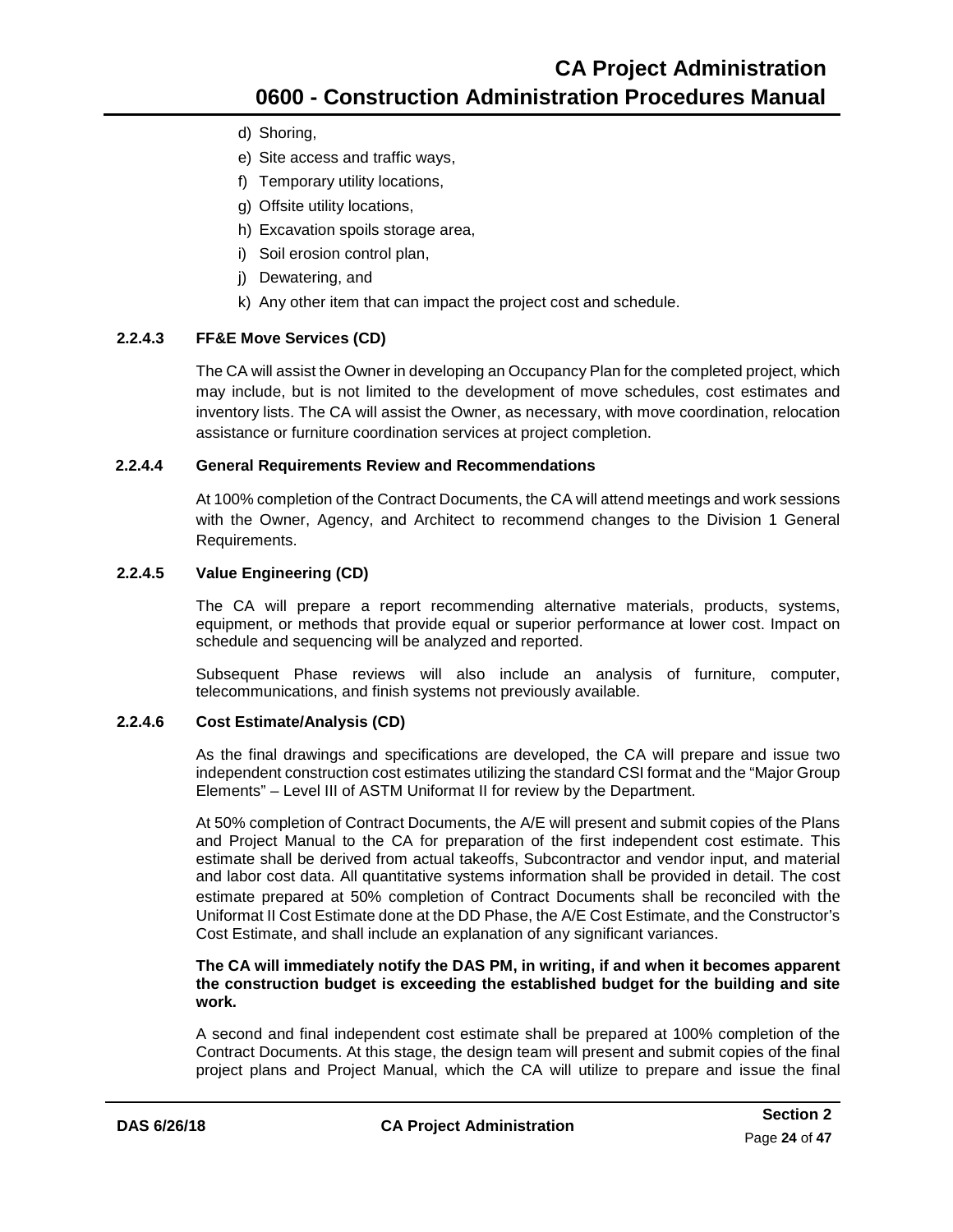independent construction cost estimate and written analysis based on their review of the Contract Documents.

The CA will review the Contract Documents to ensure that systems, equipment, components, materials, and construction techniques are fully identified and specified, including interfaces between trades, for inclusion in the final estimate to permit proper and complete bidder response to the Bid Package. The CA will also review, analyze, recommend and upon Department approval execute any changes to the Supplemental Conditions to ensure that all special requirements and conditions are addressed in the final estimate. Any changes to the General Conditions requires both the Department's and the Attorney General's approval.

The final estimate will itemize all materials and equipment shown on the drawings and listed in the specifications; be derived from actual takeoffs, Subcontractor and vendor input, material and labor cost data; and incorporate any changes made to the plans and specifications during the Design Review process. All quantitative systems information shall be provided in detail.

The CA will prepare a written estimate report during this phase, utilizing the "Major Group Elements" – Level III of ASTM Uniformat II, Sections A through G inclusive, to analyze the impact of the "Cost of the Work" budget's "Major Group Elements," and the overall Project Schedule. The Final Cost Estimate shall be reconciled with the A/E's and for CMR projects, the CMR's Cost of the Work Estimate. As directed by the Owner, the A/E, in conjunction with the DAS PM, Constructor, and CA, shall take the appropriate action to correct and/or avoid potential cost overruns and make adjustments to their Contract Documents Phase Cost Estimate, which may require adjustments to the Contract Documents.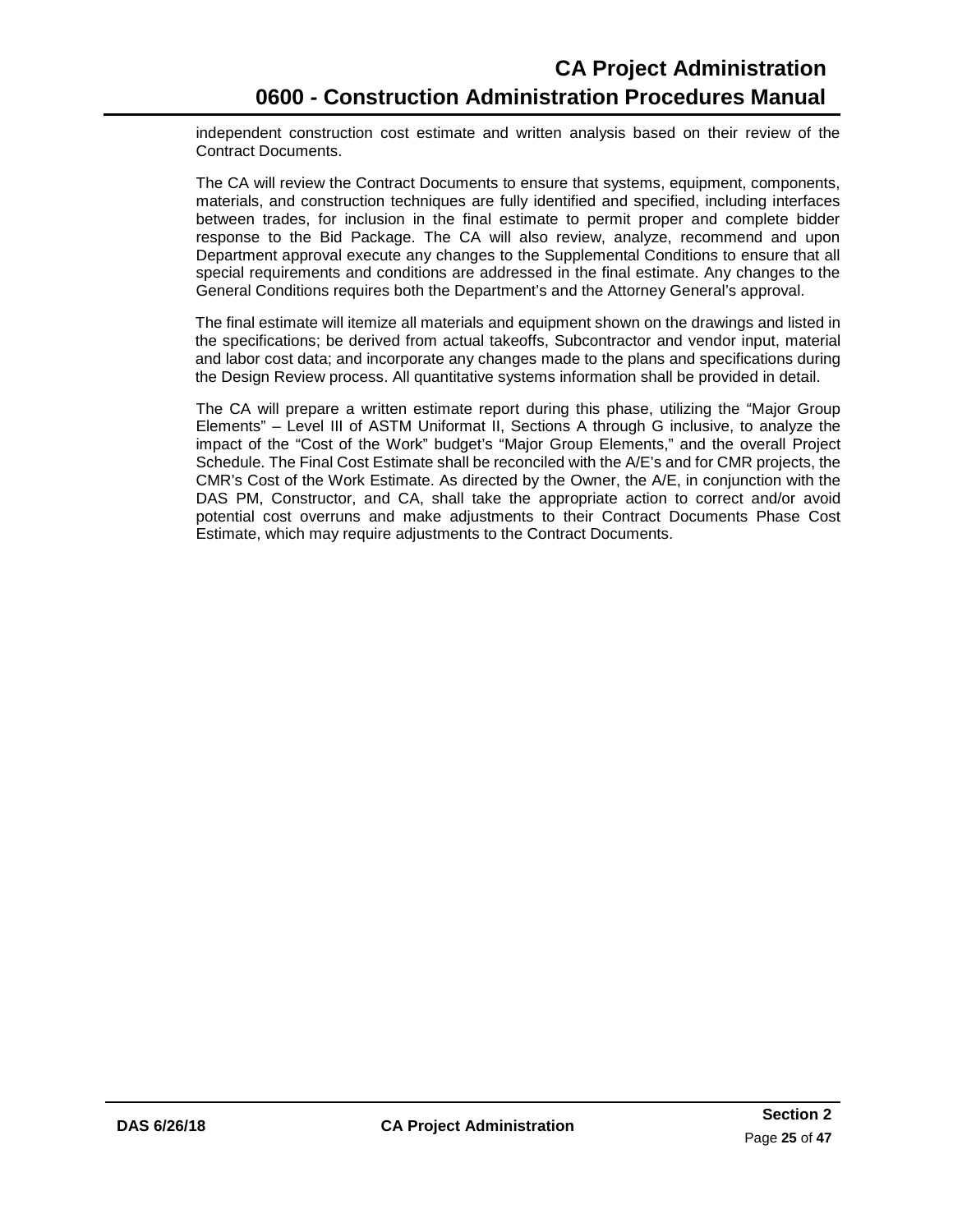#### <span id="page-29-0"></span>**2.3 Bid/Procurement Phase Services**

#### **2.3.1 Bidding/Procurement Process**

#### **2.3.1.1 CA Responsibilities for Design-Bid-Build Projects**

<span id="page-29-1"></span>The CA is responsible for reviewing the complete bid package for compliance with CGS 4b-91 through 4b-96, and is responsible for analyzing the drawings and specifications of systems, equipment, components, materials, and construction techniques for completeness to ensure a proper response to the base bids. The CA may recommend changes to the bid format instructions and working procedures to clarify alternate bids, supplemental bids, and Unit Price requests or materials that are to be supplied by others.

To implement and coordinate bid procedures, the CA will participate in pre-bid conferences, route inquiries from prospective bidders to the proper source for clarification and interpretation, and if appropriate, respond to questions from prospective bidders in the form of Addenda. The CA will review the Architect's responses to RFI's within two (2) calendar days of receipt and take the appropriate next step (see Appendix I for a workflow diagram of the RFI process).

Upon receipt of bids, the CA will participate with the Department in substantiating bidder qualifications and participating in the review of bid proposals to verify that all major aspects of the design have been included in the low bid. The CA will analyze the Bid Tabulations, Bid Proposal Forms, Constructor and Subcontractor Questionnaire Submittals and advise the DAS PM, in writing, of any problems associated with the lowest responsible qualified bidders.

#### <span id="page-29-2"></span>**2.3.1.2 CA Responsibilities for CMR Projects**

CA responsibilities for CMR projects is as follows:

- 1) Assist in identifying critical & long-lead time materials. Monitor to ensure the CMR coordinates and expedites, as necessary, the ordering and delivery of materials.
- 2) Develop a list of required permits and approvals as may be applicable and track the permit approval process.
- 3) Review CMR's construction schedule and verify that it meets the contract requirements, and incorporate into the Master Project Milestone Schedule.
- 4) Attend trade contractor scope reviews and kick-off meetings.
- 5) Coordinate with and assist DAS in negotiating with and entering into a GMP construction agreement with the CMR selected by DAS. Assist DAS in negotiating with any other contractors retained by the State. Provide recommendations on the construction agreement, as necessary, to make certain that the SOV provided by the CMR facilitates cost-tracking during construction & is coordinated w/ the specified schedule milestones, and that scope definitions are clearly identified in the Contract Documents.
- 6) Review the CMR's bid format and procedures, and recommend any changes to said format.
- 7) Review and clarify alternate bids, supplemental bids, and Unit Price requests or materials supplied by others.
- 8) Attend and participate in all pre-bid conferences.
- 9) Attend bid openings and participate in clarifying and answering all questions during bidding.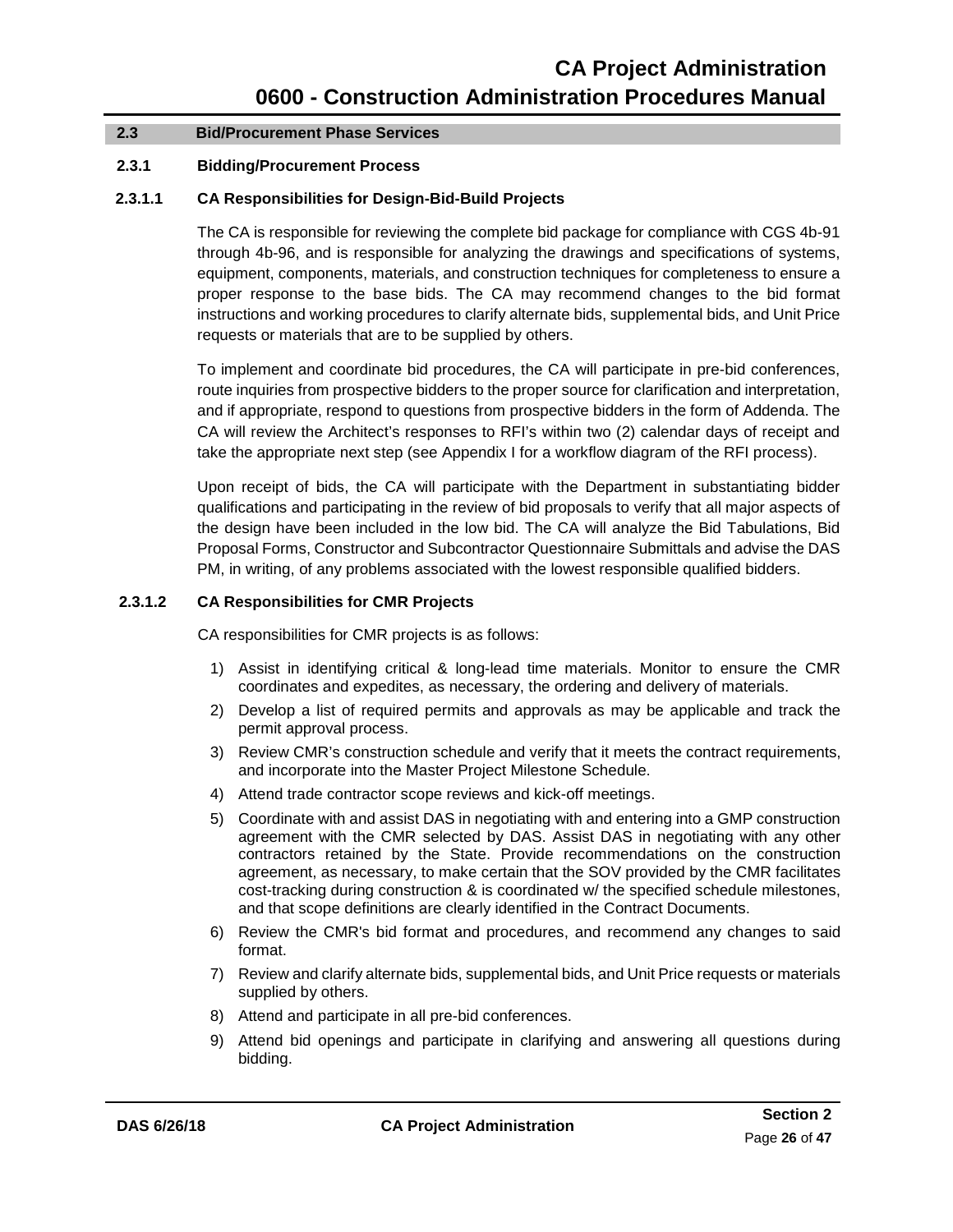- 10) Review of all the CMR's bid packages for completeness of work scope. Carefully review and identify all contingencies placed in the bid packages and identify those to the DAS Project Manager.
- 11) Review Subcontractors' bid proposals & qualifications.
- 12) Review supporting documentation from CMR on all bid packages and buy-out plan.
- 13) Review CMR's recommendation for award and purchasing requests.
- 14) Provide recommendations in the development of the GMP.
- 15) Provide a complete review of the CMR's final GMP submission and provide written comments to DAS, together with a written recommendation to accept or not accept.
- 16) Participate in any other related meetings and activities as required during the development of the GMP.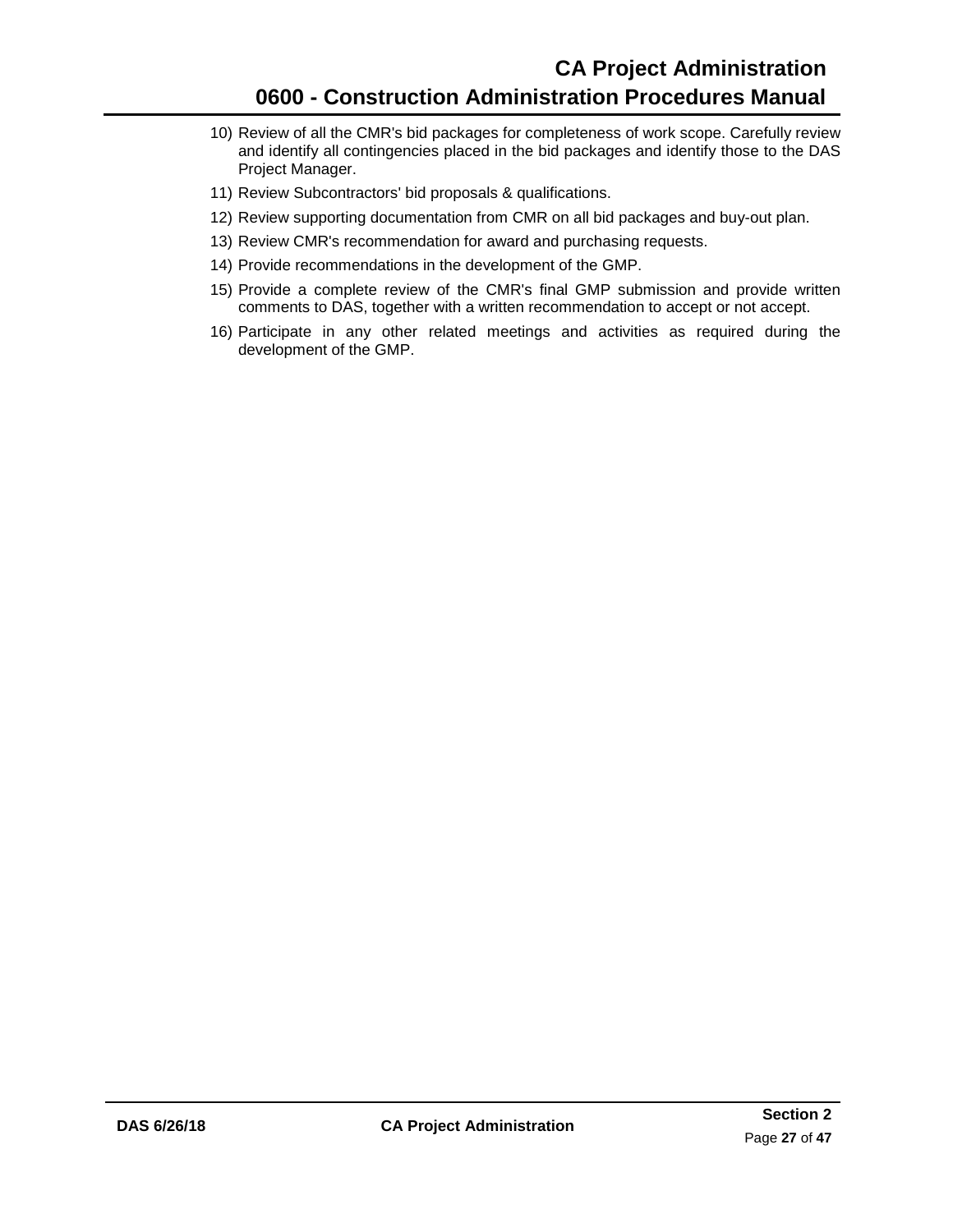#### **2.4 Construction Phase Services**

<span id="page-31-0"></span>Construction Phase Services expedite and improve the efficiency of the construction process through professional planning and execution of project activities, all focused upon fulfilling the Department's scope, cost, quality, and time requirements.

The CA's Construction Phase Services are to run concurrent with the construction Contract Time, plus ten percent (10%), plus ninety calendar days for project closeout. For example, if the construction Contract Time is equal to three hundred (300) calendar days, then the CA Construction Phase Services would run four hundred twenty (420) days (300+30+90=420). The commencement date of construction services is the date the Notice to Proceed is issued by the DAS PM.

The CA is responsible for scheduling and managing a pre-construction conference prior to the commencement of Work, and coordinating project meetings during construction to assess the progress and performance of the Work in accordance with the Contract Documents, and to take action, as required, to resolve problems.

The CA is responsible for preparing and providing a monthly progress report (see Form 7045, under the 7000 Series Construction Phase Forms, in the DAS [Web-based Library](https://portal.ct.gov/DAS/Lists/DAS-Construction-Services-Library) for a template of the Monthly Report) to the DAS PM, ADPM, and User Agency not later than fourteen (14) days after the monthly requisition has been processed for payment. The report shall consist of, among other things, an evaluation of the Design Team's, Constructor's and PM's performance of duties. The failure of one of the team members to perform its duties does not excuse the CA from performance of its duties.

The CA is required to promptly report to the Deputy Commissioner of DAS/CS and Chief Architect, in writing, if one or more members of the project's team fails to perform its duties. Failure to perform by a member of the project's design team does not excuse the CA from the performance of its duties.

The CA is responsible for reviewing and approving the Constructor's safety program prior to the commencement of Work, and for monitoring the Constructor's adherence to the safety program throughout the Construction Phase.

Throughout the Construction Phase, the CA will monitor the progress of the Work; maintain complete, clear and accurate records related to the performance of the Work; track, project, and monitor the construction schedule and costs to remain on time and on budget; and establish methods and procedures to minimize the impact of claims.

All Project communications must be administered through the DAS PM or with his/her prior knowledge. The CA does not have the authority to change or alter the Contract Documents, unless otherwise approved by a change order. However, if the CA recognizes a discrepancy in the Contract Documents, he/she is required to notify the Architect and Owner, in writing, of the discrepancy to seek resolution.

During the Construction Phase, the CA will coordinate the allocation of mobilization areas, and the use of site and facilities for the project. The CA shall provide construction operations oversight of each Work component for efficient and orderly installation; inspect all Work for compliance with the Contract Documents; and coordinate the timing of construction activities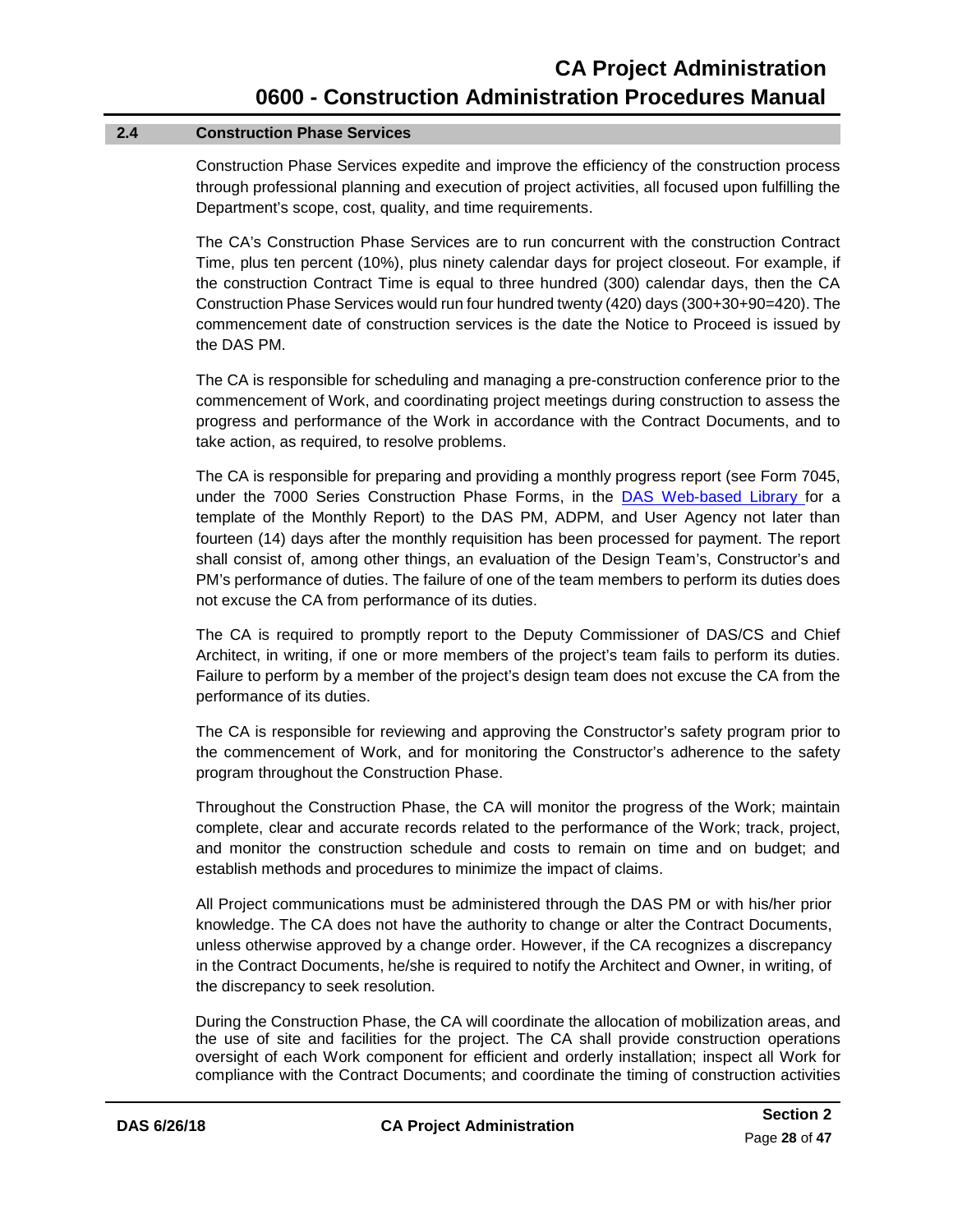to avoid conflicts that could impact the progress of the Work. If deficiencies in the Work are discovered, the CA will take the necessary action to obtain corrections and interpretations so that the Work can be completed on schedule. If the matter cannot be resolved, the CA is authorized to reject all Work found to be defective, unacceptable and nonconforming to the Contract Documents.

At project completion, the CA is responsible for the collection and review of all Warranty, Guarantee and Operations and Maintenance (O&M) manuals, record or as-built drawings, and all other required closeout documents. If the CA determines that the Work has been completed in accordance with terms and conditions of the Contract Documents, the CA will recommend to the DAS Acceptance of the Work and Final Payment to the Constructor.

CA Construction Phase Services are more specifically defined in [Sections 2.4.1 through 2.4.12](#page-31-0) of this Manual. For additional information regarding Consultant Construction Phase responsibilities and coordination refer to Section 3.5.5 of the Consultants Procedure Manual (see the Consultant Procedures Manual - 0400, under the 0000 Series – Project Manuals and Guidelines, in the **DAS Web-based Library**).

#### <span id="page-32-0"></span>**2.4.1 PRE-CONSTRUCTION CONFERENCE**

The CA is responsible for scheduling and managing a Pre-Construction Conference, prior to the Contract Start Date. Meeting participants should include representatives to the CA, Owner, Agency, A/E, and their consultants; the Constructor and their major Subcontractors; and any other required parties as determined by the PM. The purpose of the conference is to gain commitment to project goals and procedures from the meeting participants. The roles and responsibilities of the Constructor, their Subcontractors, and personnel assignments will be reviewed and discussed in detail.

The agenda will depend on the specific project needs. Topics for discussion shall include, but are not limited to:

- 1) **Notice to Proceed.** Any questions regarding the Notice to Proceed will be discussed.
- 2) **Explanation of chain of command.** Included are routing of Shop Drawings, samples, project reports, scheduling reports, test reports, maintenance instructions, etc.
- 3) **Communications channels.** This is a reminder of the contractually mandated paths for communications among the participants.
- 4) **Project meetings.** Scheduling, agenda, and attendance at project meetings are discussed.
- 5) **Duties of the Owner and Constructor.** The General Conditions and Contract Documents shall be reviewed in their entirety for clarity of language to detect potential ambiguities or conflicts. If ambiguities or conflicts are discovered, the CA will promptly report its findings, in writing, to the A/E and the DAS PM. Moreover, the CA shall:
	- a) Review the General Conditions article regarding construction schedules with the Constructor;
	- b) Review with the Constructor the notice provisions in the construction contract and record those provisions in the minutes;
	- c) Emphasize RFI contract provisions.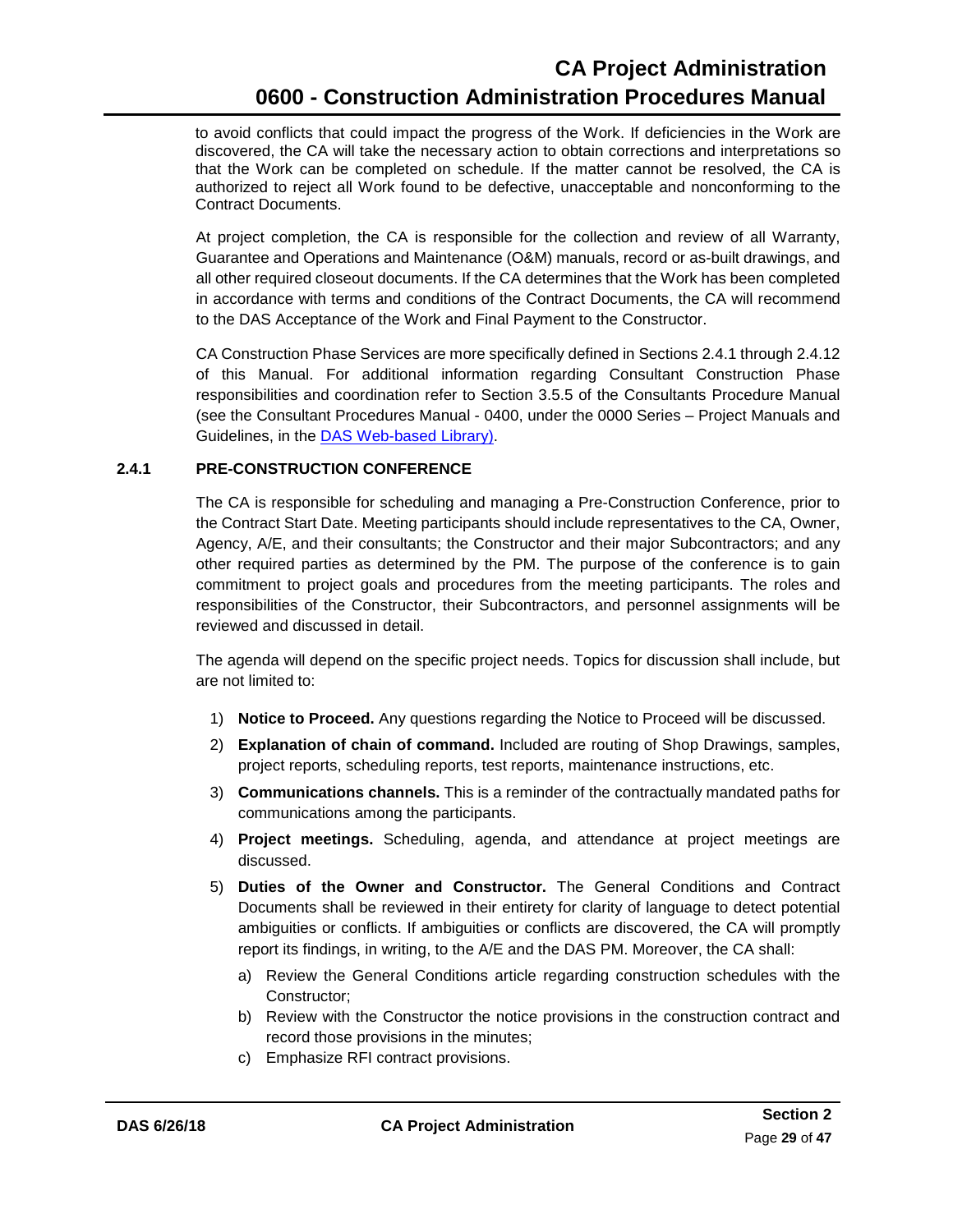- 6) **Submittals**. Schedules are outlined for submittal of engineering data, Shop Drawings and operation and maintenance manuals, tests and inspections, and other Submittals (including items required, procedures, number of copies, and distribution). Constructors are to identify specification section with each submittal. Constructors are reminded of their obligations with respect to shop drawing review and submittal.
- 7) **Progress payments.** A Schedule of Values is established for the Work of all trades, as well as procedures for progress payments. These procedures cover the handling of Retainage and partial lien waivers; payment for materials on hand and materials stored off site; inspection, insurance, and title for stored materials; any special requirements for government agencies; scheduling of consultant's site visits; and submission of payroll records with requisitions for payment.
- 8) **List of Subcontractors.** The CA shall collect a copy of all sub-contracts and remind the Constructor that the General Conditions may require the Constructor, after award of the contract, to notify the architect in writing of the names of Subcontractors or other persons or organizations proposed for portions of the Work designated in the bidding requirements.
- 9) **Employment practices**. Any requirements regarding wage rates or similar issues are clarified.
- 10) **Utilities.** Responsibilities for temporary and permanent utility services will be reviewed.
- 11) **Scheduling.** Job progress scheduling requirements include frequency of updates, times for Submittals and approvals, work sequence, dates when owner-furnished equipment and furnishings are required, and the process for schedule revisions and schedule recovery are established.
- 12) **Contract changes and clarification.** Procedures are set up for handling proposals, RFI's, requests for backup information for change proposals, change orders, and Construction Change Directives. Supplemental instructions are developed, such as procedures for obtaining interpretations of the Contract Documents (no changes will be made without appropriate authorization in writing). The CA is to make certain the  $A/E$ 's response is prompt and thorough to maintain the construction schedule.
- 13) **Security**. Job site security during nonworking hours is reviewed. On-site and off-site storage is reviewed.
- 14) **Safety Program.** Identification of safety risk, safety management, special safety procedures, and OSHA requirements are discussed.
- 15) **Parking.** Parking areas are designated.
- 16) **Storage.** Areas are assigned for temporary storage of equipment and materials; special protection is required for stored materials and equipment.
- 17) **Permits.** Licenses, permits, and inspections required by local building authorities are reviewed. A checklist for permits, certifications, and approvals can be found under the 3000 Series - Design Phase Forms in the **DAS [Web-based Library](https://portal.ct.gov/DAS/Lists/DAS-Construction-Services-Library)** (Form 3030).
- 18) **Right-of-way.** Restrictions are reviewed on use of the site, access, or availability of rights-of-way, as are special requirements or cautions regarding adjacent property, protection of trees, and similar issues.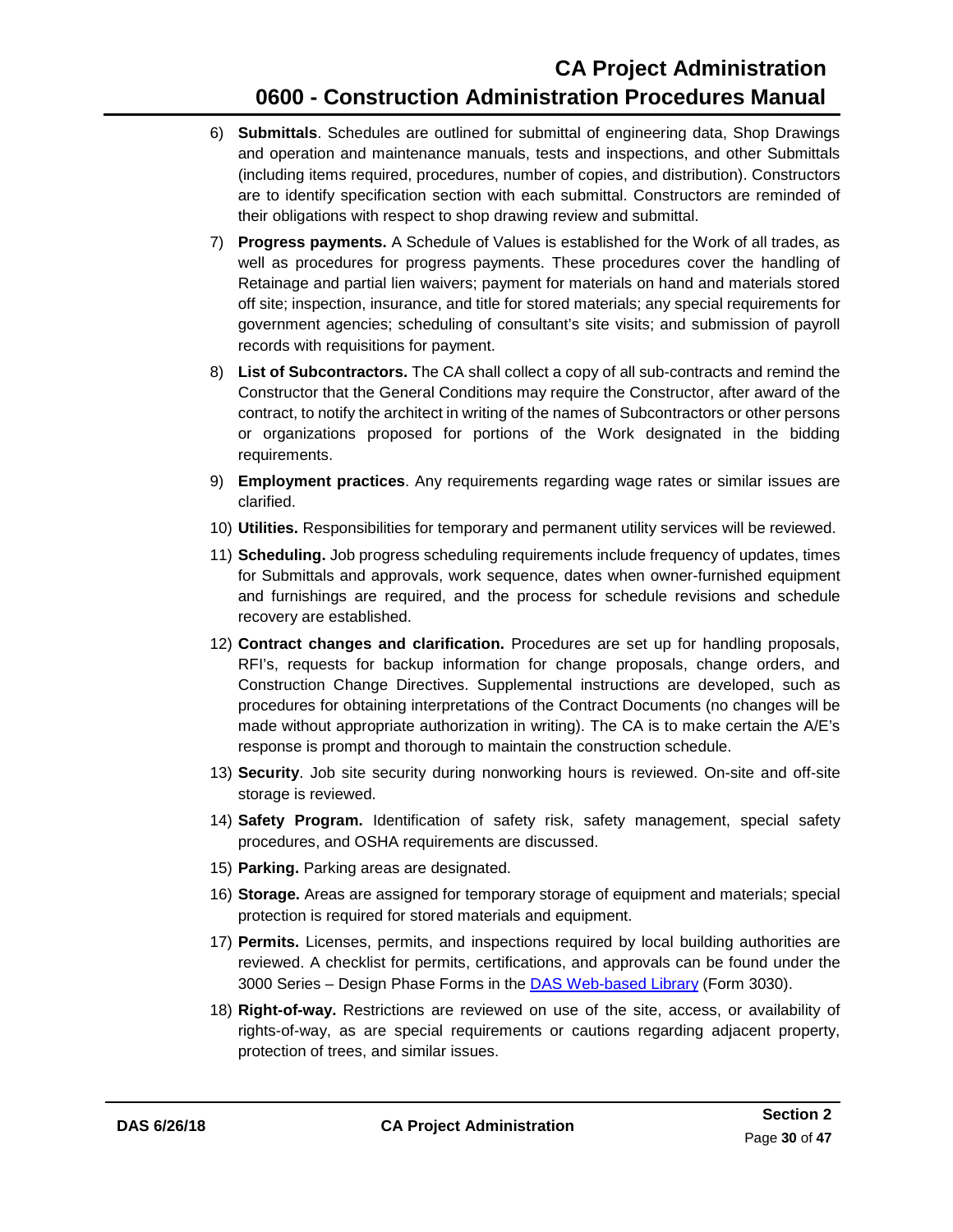- 19) **Testing and Inspections.** The extent of testing laboratory and inspection services is reviewed, as is the CA's responsibility for coordinating, scheduling, and reporting on these services
- 20) **Overtime.** Notice and scheduling necessary for overtime work are arranged.
- 21) **Cleanup.** Responsibilities for cleanup and trash removal are reviewed.
- 22) **Closeout.** Procedures for closing out the project are delineated, including record drawings and other required submissions.
- 23) **Public relations.** Policies regarding statements to the media, anticipated public interest in the project, and restrictions on construction operations and other public relations activities are discussed. Construction sign requirements are determined.
- 24) **Separate contracts.** Their impact on the Work of the project is evaluated. Requirements for coordination with other contractors on the site are discussed.

A sample agenda for the Pre-Construction Conference can be located in the DAS [Web](https://portal.ct.gov/DAS/Lists/DAS-Construction-Services-Library)[based Library,](https://portal.ct.gov/DAS/Lists/DAS-Construction-Services-Library) under the 7000 Series – Construction Phase Forms (Form 7015).

#### **2.4.2 PROJECT SAFETY**

<span id="page-34-0"></span>The CA is responsible for reviewing and approving the safety program for the project provided by the Constructor prior to the commencement of Work. The safety program will demonstrate the Constructor's ability to comply with applicable provisions of federal and state safety laws and building codes to prevent accidents or injury to persons on, about, or adjacent to the premises where the Work is being performed, and their ability to comply with the applicable provisions of the Associated General Contractors' "Manual of Accident Prevention in Construction", the standards of the Connecticut Labor Department and Occupational Safety and Hazard Association (OSHA). If there are any deviations from the safety program, the CA is to notify, in writing, the Department and the Constructor. Upon seeing an unsafe or threatening situation, the CA will immediately inform the Constructor, in writing, of the situation to take action and will report, both orally and in writing, the situation to the DAS PM.

#### **2.4.3 CONSTRUCTION BUDGET**

<span id="page-34-1"></span>The CA is responsible for tracking, projecting, and monitoring costs through the Construction Phase. As contracts are awarded, the individual line item estimates are replaced with actual committed amounts, plus cost estimates for any unknowns or contingencies. The goal is to manage the incurred costs, estimated costs and costs to complete in order to stay within the budget.

#### <span id="page-34-2"></span>**2.4.4 SCHEDULING SERVICES**

Scheduling duties performed by the CA during the Construction Phase effectively allow it to monitor the progress of the project and coordinate the Project Team. The project schedule contains activity durations, interdependencies, and constraints that allow the Project Team to evaluate the logical relationships between project tasks; identify the time and resource impact those tasks will have on the project, and serves as a tool to evaluate alternative execution strategies so that the Project Team can meet Department objectives.

All schedules produced by the CA must be controlled, reviewed, analyzed and reported on by an expert schedule consultant provided, or retained, by the CA. The Schedule Consultant must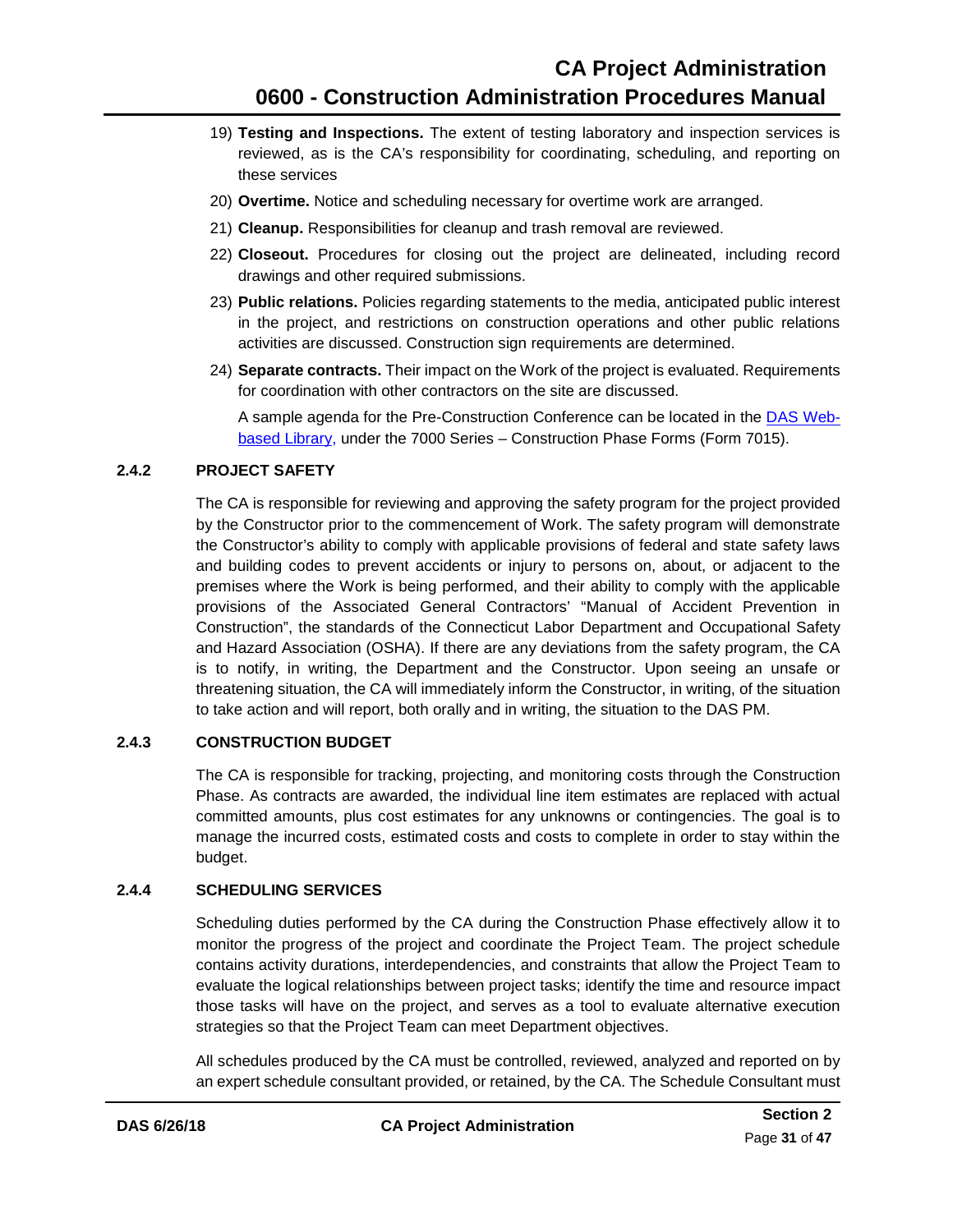have a minimum of 10 years of experience in developing, reviewing and analyzing Critical Path Method (CPM) schedules and must be adept in CPM schedule methodology and the current version of the project planning software specified in the Contract Documents. During construction, the Schedule Consultant will visit the project site a minimum of once every thirty (30) days to evaluate progress on site and review schedule related issues.

During the construction process, the CA will review, analyze and report on the Constructor's CPM schedule Submittals to ensure the requirements of the Contract Documents have been met, and to validate the actual start and finish dates for consistency with the Work performed. The CA will also review change orders for potential impact on the project schedule. The CA will produce a monthly report with a narrative summary of the physical progress of construction during the period. If applicable, the report should make note of potential delays and problems, the impact such delays may have on the performance of each Subcontractor, as well as the impact such delays may have on the overall project completion date.

More specifically, the CA will review, analyze, and report on all schedule Submittals provided by the Constructor, which may include, but are not limited to: 1) Preliminary Schedule, 2) Baseline Schedule, 3) Schedule Updates, 4) Schedule Revisions, 5) Recovery/Acceleration Schedule, 6) Change Orders, 7) As-Built Schedule, 8) Schedule Alerts, and 9) Weather Day Analysis.

For each schedule submitted by the Constructor, the CA shall:

- 1) Review the schedule to ensure that the Constructor has met the requirements of the Contract Documents.
- 2) Ensure that all schedules and schedule updates prepared by the Constructor are submitted in a timely manner, with the specified content, in the form and format required by the Contract Documents.

In addition, the CA is required to perform the following tasks on schedule Submittals:

- i. Preliminary Schedule: The Preliminary Schedule review and report should cite the appropriateness of work activities and all schedule deficiencies, errors, etc.
- ii. Baseline Schedule: The Baseline Schedule review shall include an analysis of the scheduling logic, the appropriateness of work activities, coding, cost and resource loading, and the critical path. Upon completion of the review, the CA is to prepare a report documenting its findings with a recommendation for approval or rejection of the submittal to the DAS PM. After the DAS PM has reviewed the report and made a determination as to the acceptance or rejection of the submittal, the CA will assist the DAS PM in preparing a written response to the Constructor based on the determination.
- iii. Schedule Updates: The CA is to provide the DAS PM with a monthly review and report of the project schedule. The monthly report should include a narrative summary of the physical progress of construction during the period. If applicable, the report should make note of potential delays and problems, the impact such delays may have on the performance of each Subcontractor, as well as the impact such delays may have on the overall project completion date. The report will validate the Constructor's actual start and finish dates to ensure the dates are consistent with the time period when the Work was performed, and list any variations that could impact the baseline schedule.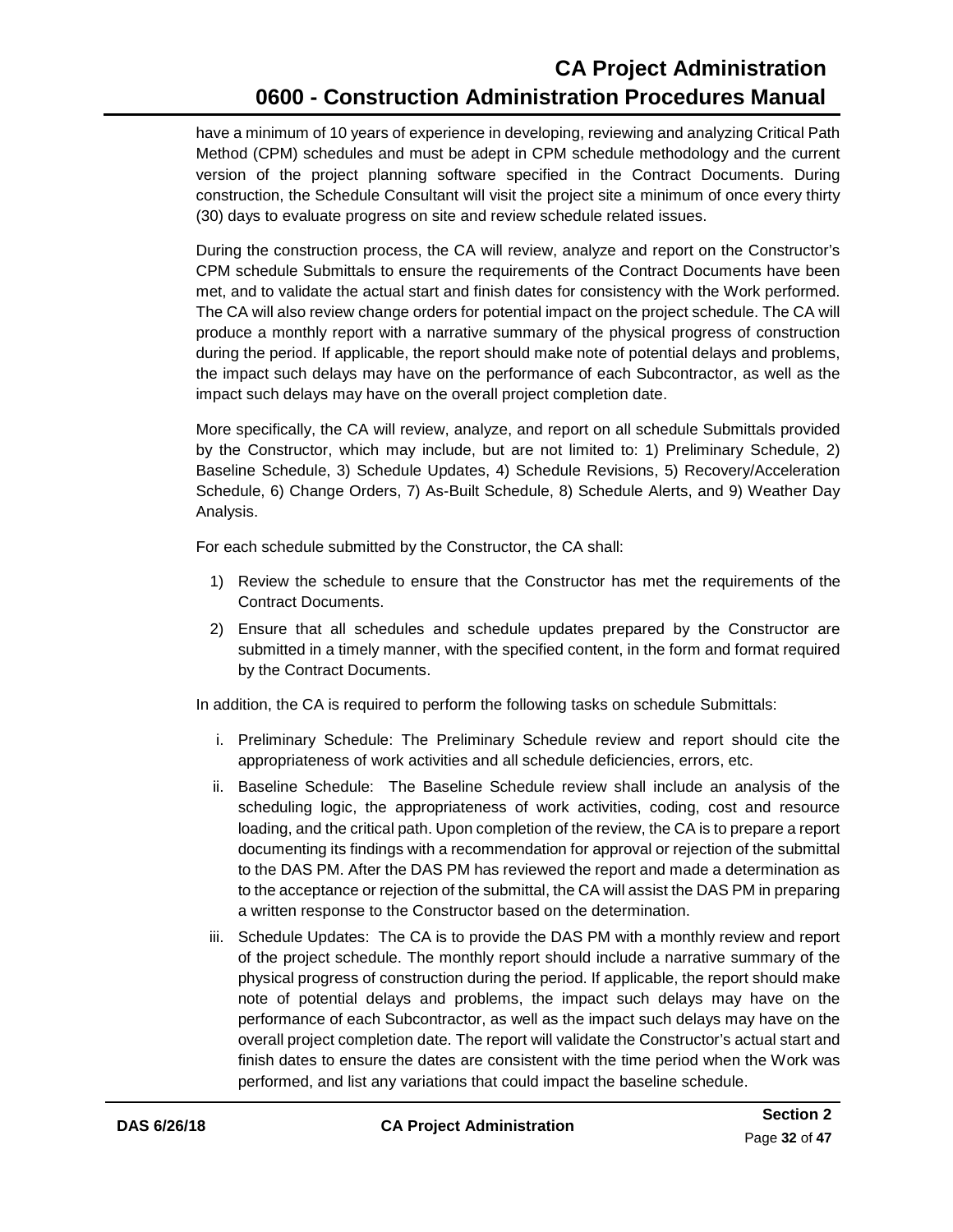- iv. Schedule Revisions: The CA is responsible for reviewing the Constructor's audit report to validate and assess the appropriateness of changes to schedule logic, activities, and durations. If any of these changes impact the critical path, the CA is to notify the DAS PM, promptly in writing, of the impact. If the project schedule updates indicate that milestone dates will not be met, the CA is to notify the DAS PM and make recommendations on how the matter may be resolved. After the DAS PM has reviewed the scheduling reports, the CA will assist the DAS PM in preparing monthly responses to the Constructor.
- v. Recovery/Acceleration Schedules: The Constructor is required to submit a recovery schedule if a project falls twenty one (21) or more calendar days behind the current baseline schedule. If the CA believes that the implementation of a recovery or acceleration schedule is appropriate to the project, the CA shall advise the DAS PM accordingly. If directed by the DAS PM, the CA will request a recovery or acceleration schedule from the Constructor. The CA is responsible for reviewing and reporting on all recovery and acceleration schedules, including increased resource loading, to determine the reasonableness and appropriateness of the schedule in achieving the desired result.
- vi. Change Orders: The CA is responsible for reviewing each change order for schedule impact and providing the DAS PM with a written statement on the impact.
- vii. As-Built Schedule: The CA is responsible for verifying the actual start and finish dates shown on the Constructor's final CPM schedule submittal to ensure the as-built schedule accurately shows when the Work was performed by the Constructor and/or trade contractors during execution of the project.
- viii. Schedule Alerts: The CA is responsible for keeping the DAS PM alerted and apprised of any items or issues, which are causing, or may cause, an impact on the critical path. The CA shall use its best efforts to work with the DAS PM to ameliorate any potential adverse impact on the schedule.
- ix. Weather Days Allowance: The CA is responsible for tracking and recording daily weather conditions to determine its impact, if any, upon the baseline schedule critical path. Based upon its analysis of the weather, the CA will advise the DAS PM on the granting or denial of "weather days" when requested by the Constructor. With each recommendation granting or denying weather days, the CA will provide a written explanation of the basis of its recommendation. A Weather Day shall be defined as a day when the magnitude of a weather parameter (precipitation or temperature) is such that it creates conditions that inhibit the ability of the General Contractor to work productively on critical path construction activities.

All reports and recommendations provided by the CA are to be submitted in writing. If there is any variation to the project that will impact the schedule, the CA will document the variant and update or revise the schedule to reflect actual performance to date. As appropriate, the CA should look for opportunities to recover slippages. If the CA believes that the implementation of a recovery or acceleration schedule is appropriate, the CA will advise the DAS PM, and when directed, request the recovery or acceleration schedule from the Constructor.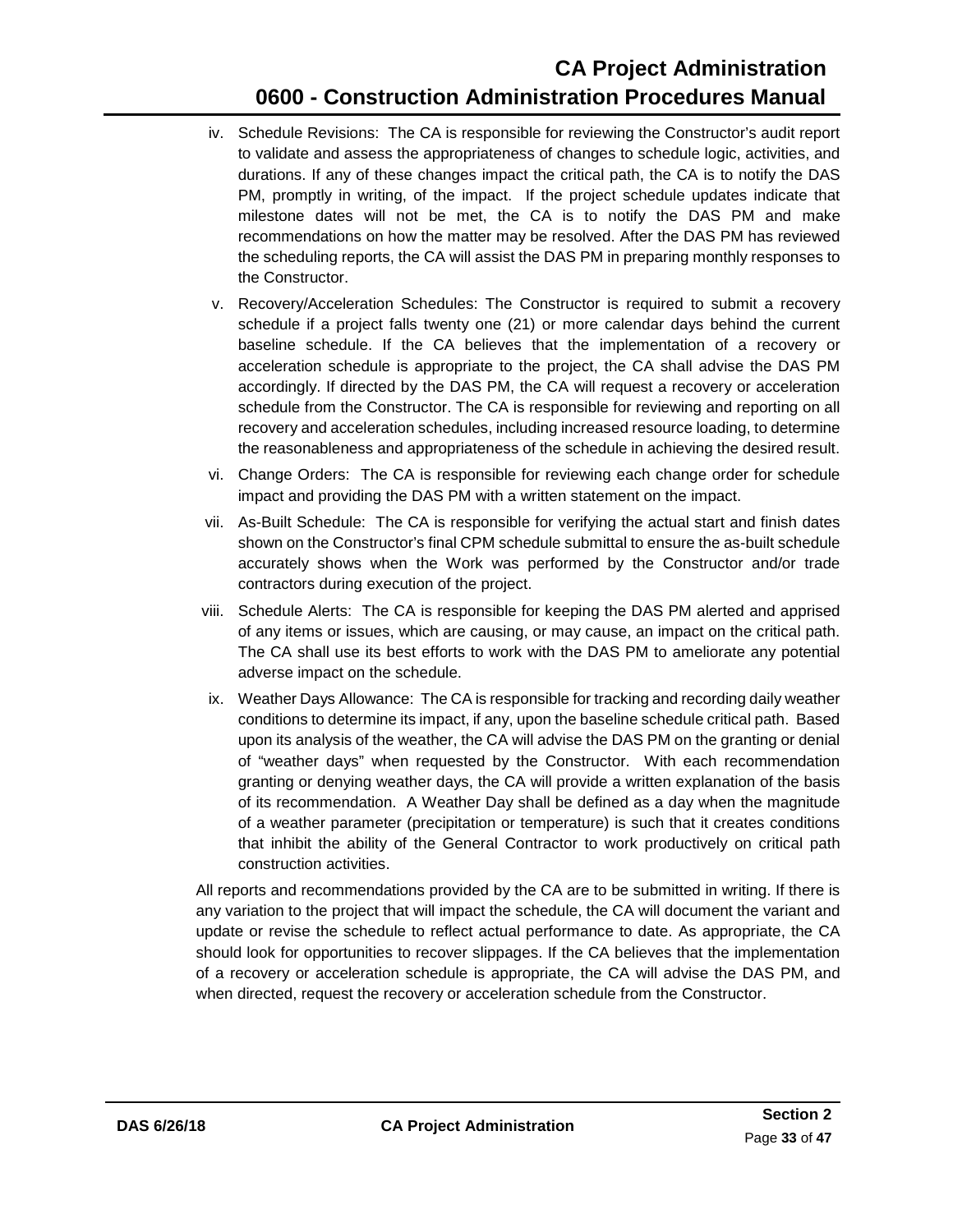#### **2.4.5 PROJECT MEETINGS**

<span id="page-37-0"></span>The CA is responsible for coordinating periodic project meetings with the client agency, the Constructor, the A/E and other State officials, as required, to assess the progress of the Work to make certain the Work is on schedule and is performed in accordance with the Contract Documents. The CA will conduct, record and distribute meeting minutes at all project meetings.

There are three (3) types of Construction Phase meetings: pre-construction, progress, and special meetings.

Refer to [Section 2.4.1](#page-32-0) of this Manual for a detailed description of the purpose and content of the pre-construction conference.

Progress meetings are designed to monitor compliance with schedules and the requirements of the Contract Documents, to coordinate the efforts of the Constructor, and to allow short and mid-term planning and problem solving. Each progress meeting should have a specific purpose with clearly defined and realistic goals. Subjects for discussion may include a comparative analysis of the project budget and construction cost estimates based on current drawings and specifications, making allowances and assumptions for detail not shown or known; review of the Master Schedule, Milestone Schedule and any additional detailed sub schedules for the project; and discussion/resolution of any issues which have been reviewed and discussed, but not yet addressed. Meeting minutes should identify project questions, issues and concerns; include an action list detailing items requiring follow-up, the parties responsible, the schedule by when action is expected, and a record source when an issue has been resolved. Project meetings shall be conducted weekly or as may otherwise be required by the DAS PM or other State officials.

Special meetings are called, as necessary, to resolve issues of an immediate or short term planning nature that cannot wait until the regularly scheduled progress meetings, or to discuss issues requiring detailed discussions not suitable for the progress meeting. Although the CA has primary responsibility for determining the need for these meetings, the Owner, A/E, Constructor or State officials may call a special meeting through the CA.

#### **2.4.6 DOCUMENTATION, RECORDS AND REPORTING**

<span id="page-37-1"></span>It is important that the CA maintain complete, clear and accurate records related to the performance of the Work. Complete documentation supports the Department's position if a formal dispute or formal claim is made.

The CA is responsible for maintaining Project Record Documents, including, but not limited to 1) Contract Documents and records relative to changes in the Work; 2) a record of project files and progress reports required to track, monitor, and administer the Contract Documents; and 3) a record of the Constructor's applications for payment. The CA shall make all such records available to the Architect and upon completion of the Project shall deliver them to the DAS PM. The CA shall maintain and preserve such records until three years after the latter of i) the final payment under its Contract, or ii) the expiration or early termination of its Contract.

More specifically, the CA shall maintain at the Project site for the Owner: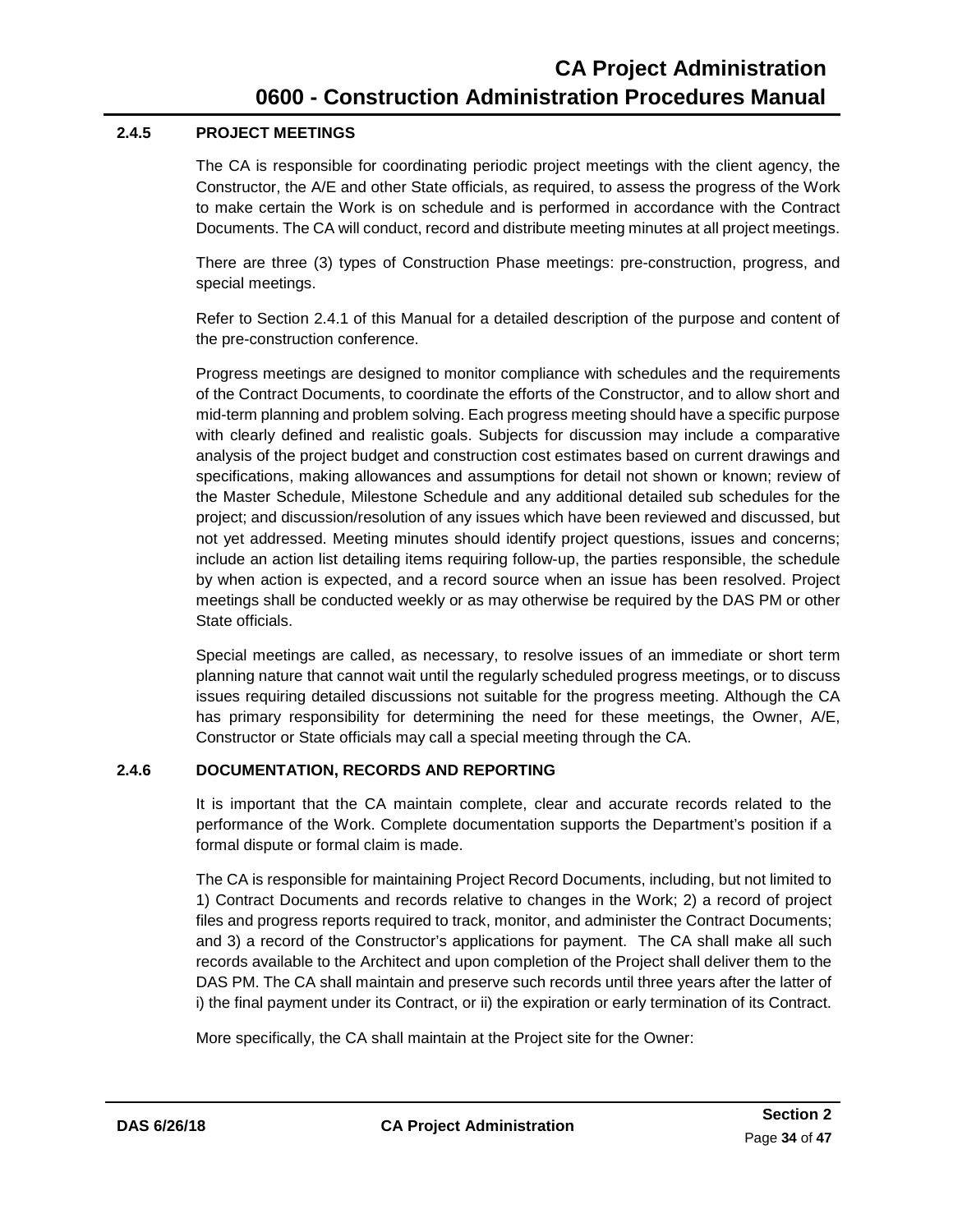- 1) One record copy of all Contracts, Drawings, Specifications, Addenda, Change Orders and other modifications, in good order and marked currently to record changes and selections made during construction, and in addition, approved Shop Drawings, Product Data, Samples and similar required Submittals. In the case of each subcontract, the CA shall maintain documents that delineate the sub-contractors performance and/or lack of performance. The CA shall maintain records as provided by Contract, in duplicate, of principal building layout lines, elevations of the bottom of footings, floor levels and key site elevations certified by a qualified surveyor or professional engineer.
- 2) All project files, correspondence, meeting minutes, schedules with monthly updates, permits, testing and inspection reports, daily log book/project diary, monthly photo log of events, and monthly progress reports in the form and format specified in the Contract, and all relevant paperwork required to track, monitor, and administrate the contract documents. For a template of the monthly report, see Form 7045, under the 7000 Series – Construction Phase Forms, in the DAS [Web-based Library.](https://portal.ct.gov/DAS/Lists/DAS-Construction-Services-Library)
- 3) Records of applications for payment from the Constructor, including:
	- a) Accounting records on authorized Work performed under unit costs, including but not limited to certified payrolls and copies of accounts, bills and vouchers for additional Work performed on the basis of actual costs of labor and materials, and other Work requiring accounting records.
	- b) Records of reimbursable expenses, expenses pertaining to additional services, and direct personnel expenses for services performed on the basis of a multiple.

#### **2.4.6.1 Submittal Review and Reporting**

<span id="page-38-0"></span>The CA is required to review all proposals submitted by the Constructor to ensure that the end result of the proposed submission conforms to the design intent depicted in the Contract Documents and meets the expectations of the Owner (see [Appendix](#page-56-0) III for a workflow diagram of the Submittal Process).

If a proposal submission considers material and equipment, the CA is required to examine and furnish recommendations to the State regarding the proposed material and equipment. If the proposal submission will make changes in the construction Work, the CA shall review and report such changes to the State. So as not to delay the project, the CA is required to submit its recommendations and reports within five (5) calendar days of receipt of the Constructor's proposal. In the event that the incorporation of an approved Substitution will require revisions or additions to the Contract Documents, the CA shall review and monitor all costs related to the revisions or additions.

As part of the monthly progress report the CA is responsible for providing the DAS PM with a summary of all Submittals reviewed for the reporting period, outlining 1) any code violations observed; 2) any changes that may affect code compliance; 3) the use of any materials, assemblies, components, or equipment prohibited by code; 4) any major or substantial changes between the technical submissions and the Work in progress; or 5) any deviation from the technical submissions that may constitute a hazard to the public. The CA will include as an appendix to the report, a detailed list of those Submittal Items from the Document Control section of PMWeb to ensure the DAS PM remains current on the status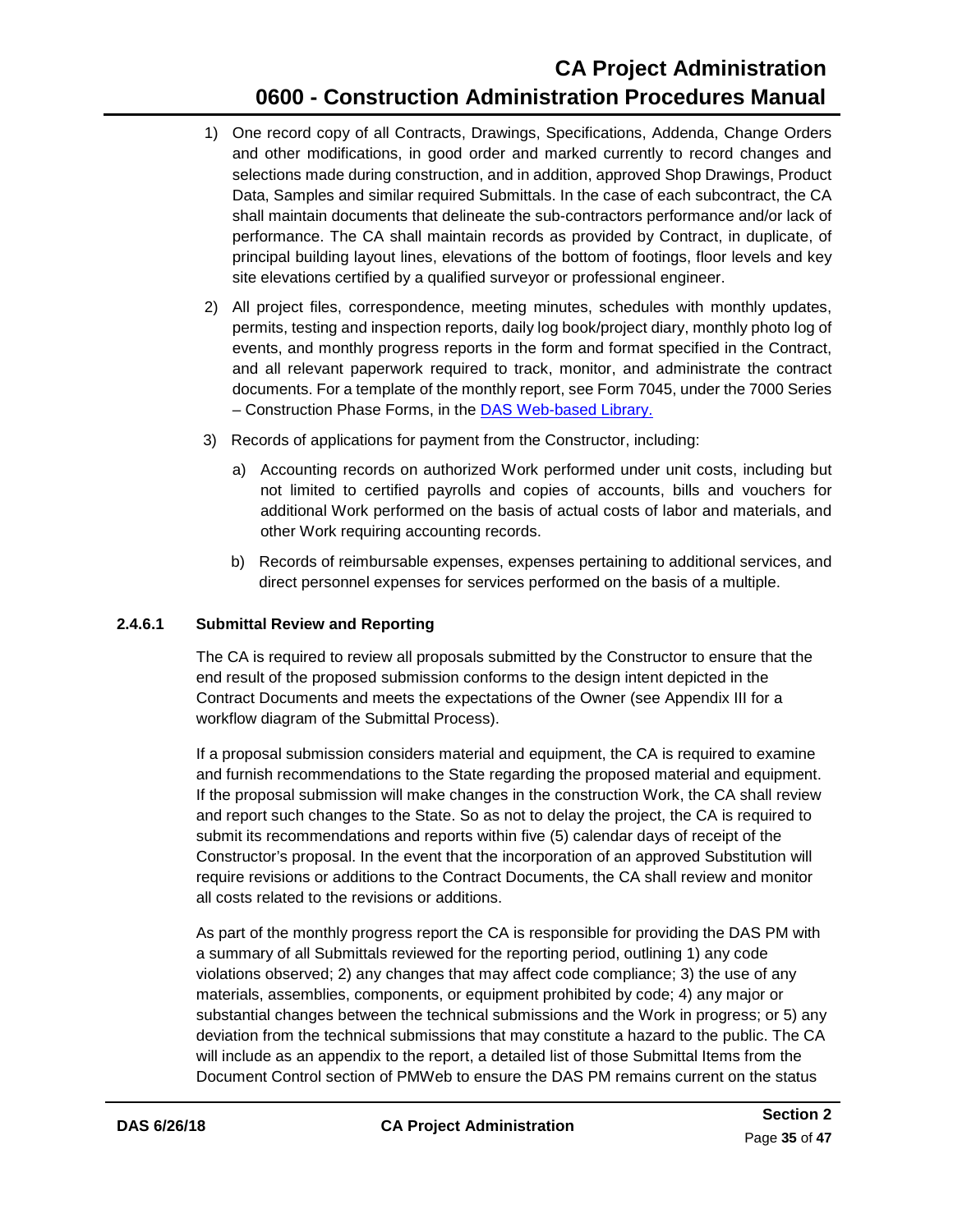of those Submittals in process. For a template of the monthly report, see Form 7045, under the 7000 Series – Construction Phase Forms, in the DAS [Web-based Library.](https://portal.ct.gov/DAS/Lists/DAS-Construction-Services-Library)

#### **2.4.7 SUPERVISION AND INSPECTION**

<span id="page-39-0"></span>The CA is responsible for the field supervision and inspection of the Work of the Constructor, Subcontractors, and any additional service providers for compliance with the Contract Documents.

The CA is responsible for reviewing the Shop Drawings for compliance with the Contract Documents without assuming any of the liabilities or responsibilities of the A/E and will serve as the State's liaison with the Constructor. The CA must have a clear understanding of the intent of the Contract Documents and when required, will assist the Constructor in obtaining from the State and the A/E additional details or information to properly execute the Work.

Requests for clarifications and interpretations of the Contract Documents will be reported to the A/E through the CA. The CA shall initiate, track, and process all such requests in writing. Clarifications and interpretations issued by the A/E shall be reviewed by the CA and DAS PM, and thereafter transmitted by the CA to the Constructor for action.

Modification requests made by the Constructor will be considered and evaluated by the CA. The CA shall forward the modification request and its related recommendation to the A/E and the DAS PM for consideration. Decisions rendered by the A/E and DAS PM will be transmitted to the Constructor for action.

The CA will conduct on-site daily inspections and monitor the Work in progress for compliance with the Contract Documents and determine if the Work is being completed in a timely and acceptable manner. The CA is authorized to reject all Work found to be defective, unacceptable or non-conforming to the Contract Documents.

The CA shall promptly prepare a written report of all Work found through its inspections to be unsatisfactory, faulty or defective, does not conform to the Contract Documents, has been damaged, or does not meet the standard of approval. The CA must follow up to be certain the issue isn't simply reported on and the need for resolution overlooked. The CA has a duty to report on observed and/or reported code violations that the reasonable and prudent CA would observe in the Work, but that would be missed if the CA were limited to checking for conformance with the Contract Documents. The report shall include the CA's professional opinion of the Work that it believes should be corrected or rejected, or should be uncovered for observation, or requires special testing, inspection, or approval. If corrective action is recommended, the CA shall include a Work schedule to complete the corrective action.

Work that was reported as deficient, but can be approved with corrective action, shall remain open until:

- 1) Corrective Work occurs, thereby achieving compliance, or
- 2) An Engineering Bulletin is issued by the Architect identifying an alternate means of compliance that has been reviewed and approved by the OSBI. Approval of the alternate means of compliance must be obtained prior to altering the Contract Documents.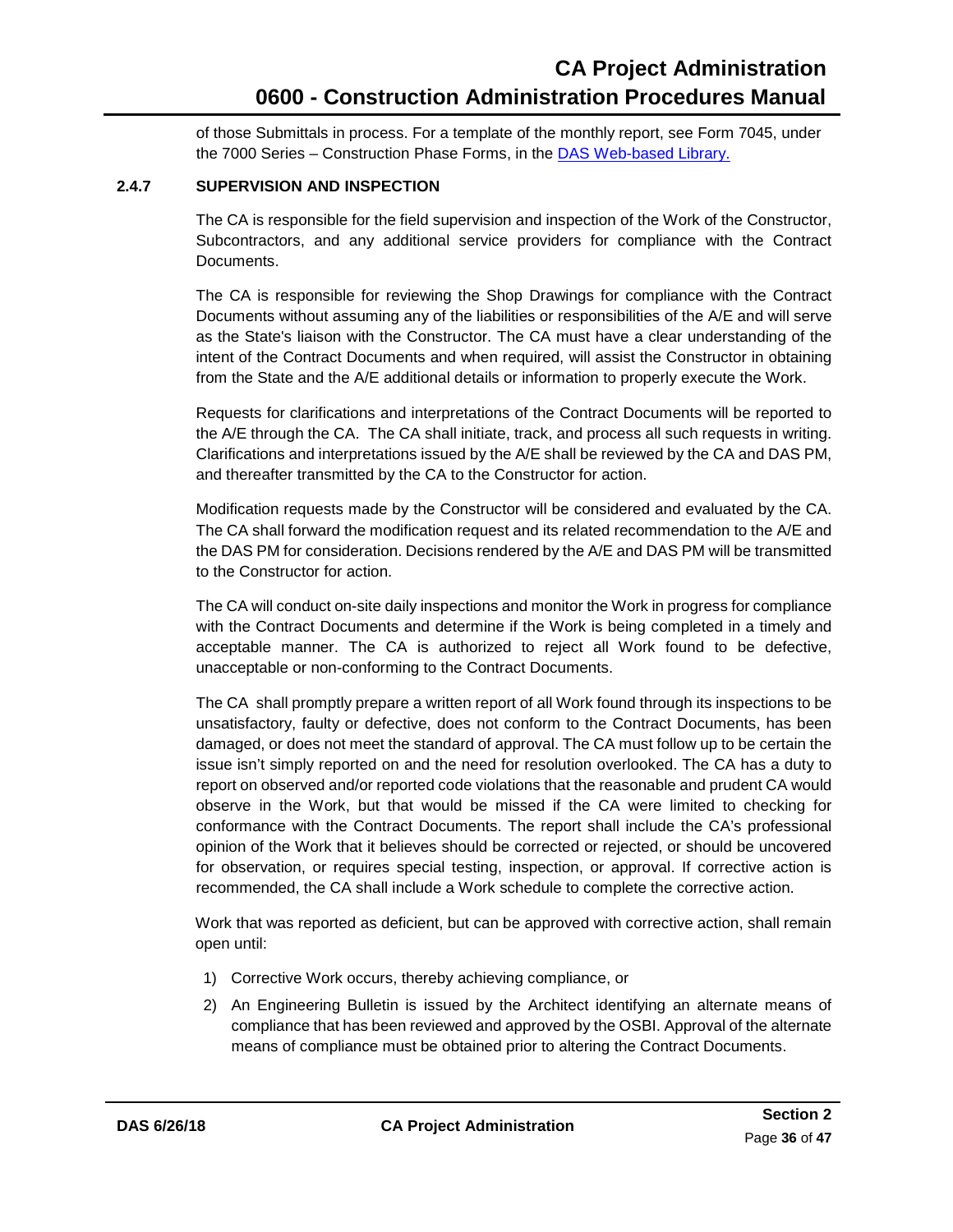Modification requests or letters of acknowledgment from the authority having jurisdiction will be documented and maintained as part of the Project Records to satisfy Certificate of Occupancy mandates.

If corrective action is not taken on a deficiency, the CA will provide the DAS PM with supporting data to substantiate unsatisfactory performance and issue a deficiency notice to the Constructor for failure to install the Work per the plans and specifications. The CA shall maintain a log of all deficiency notices and corrections made as part of the Project Records If there is a dispute between the Constructor and the CA regarding an inspection and rejection of the Work, the CA may suspend Work on the non-compliant portion of the Work until the dispute can be referred to and decided by the Commissioner.

The CA is also responsible for coordinating and scheduling, in the presence of appropriate personnel, all tests, equipment and systems start-ups, and operating/maintenance training. The CA shall maintain adequate records thereof, and observe, record, and report in writing to the DAS and the A/E appropriate details relative to the test procedures and start-ups.

The CA shall not schedule inspections or tests until the related Work has been completed and is ready for inspection/testing. If the inspections or tests are premature, then the CA shall be responsible for the costs related to re-inspection and re-testing. For more information, please refer to the Certificate of Occupancy Checklist Requirement (Form 7160) and the OSBI Inspection Request (Form 7170), under the 7000 Series – Construction Phase Forms, in the DAS [Web-based Library.](https://portal.ct.gov/DAS/Lists/DAS-Construction-Services-Library)

#### **2.4.8 CHANGE IN THE WORK**

<span id="page-40-0"></span>A modification in the Work, an adjustment in the construction contract sum, or an adjustment to the construction contract schedule for a construction project administered by a GC or CMR may be authorized by a written Change Order (CO), signed by the Owner.

A change request may come from the A/E due to a change in the drawings, specifications, or field conditions; or the request may come from the Owner/Agency for additions, deletions or other revisions; or the request may come from a Construction Change Directive, issued by the Owner. Change Order requirements are set forth in Article 13 of the General Conditions (see Division 00 Front End Documents and General Conditions, under the 5000 Series Forms – General Conditions and General Requirements, in the DAS [Web-based Library\)](https://portal.ct.gov/DAS/Lists/DAS-Construction-Services-Library).

The process (see Appendix IV for a workflow diagram of the CO Process) for administering a CO for a Proposal Request (PR) or for a Construction Change Directive (CCD) is as follows:

The CA will review the CO Proposal for completeness. If the documents are in order, the CA will promptly forward the CO Proposal to the architect for further review and copy the DAS PM. If necessary, the architect will produce a revision sketch or revised specification for the proposed change based on the submission and will make a recommendation to the Department on whether to proceed with the CO Proposal. All forms, supporting documentation, and the corresponding recommendation are to be submitted to the CA for final review prior to submission to the Department.

Upon receipt of the request and recommendation, the CA shall review the documentation for design deficiencies or design additions, perform an independent cost estimate and analysis for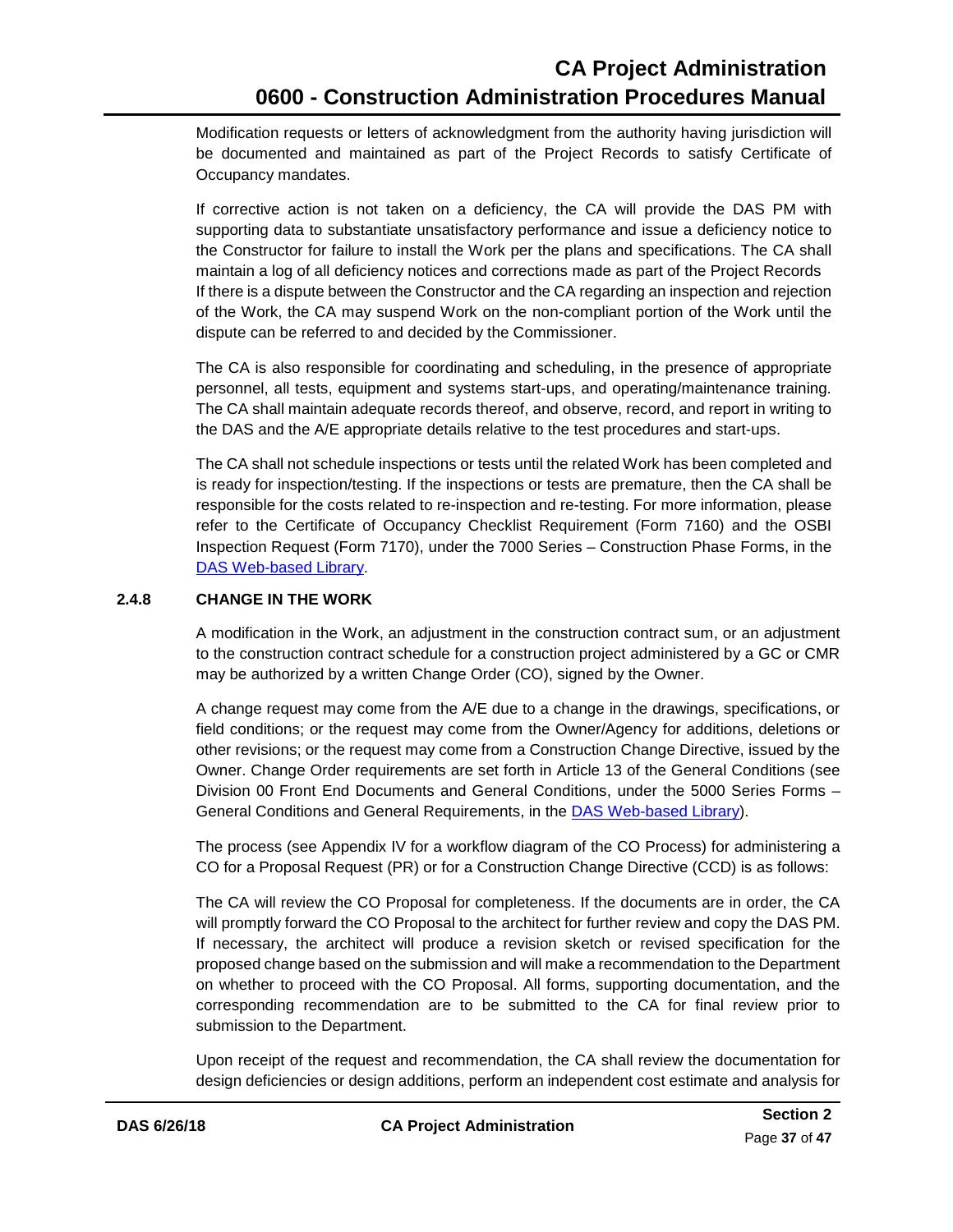the request, determine responsibility for the cost of the resulting construction contract modification, and estimate the recovery cost and schedule impact of the request for change. Upon completion of its review and analysis, the CA will forward its recommendation, along with the CO Proposal, supporting documentation, and the A/E's recommendation to the Department for approval.

Upon approval by the Department, the CA will issue a CO and Notice to Proceed with the Work, to the Constructor, with a copy of the same to the project Architect. For a CCD, the CA will issue a signed copy of Form 7350 to the Constructor as a Notice to Proceed with the noted change(s), effective immediately,

In the event an agency seeks a change request, the Owner, through the CA, may also order modifications in the Work for additions, deletions or other revisions. To process an Agency Change Request, the CA must first receive an official user Agency Change Request (Form 7055) from the DAS PM, signed by the Commissioner of the user Agency (or authorized agent) and the DAS Commissioner (or authorized agent). The Constructor shall provide the CA and the Owner a complete detailed accounting of all costs relating to the Additional Work, including but not limited to certified payrolls and copies of accounts, bills and vouchers to substantiate actual costs for any Change Directive or CO.

The State may request that the CA negotiate the proposed request with the Constructor on its behalf for an Agency Change Request. Negotiations may include Work to be performed, duration, cost, and schedule impact. All negotiation sessions are to be documented by a written record that is to be transmitted to the State. The written record shall include inspection reports, progress reports, instructions given, a record of the Contractor's or CMR's and client agency's statements, records of existing conditions, test reports, photographs, and a summary report on the merits of the requested change order.

**A Change in the Work for Design Build Projects.** A change in the Terms and Conditions of a D-B construction contract or a change in the Work that results in an adjustment to the Contract Price or Substantial Completion Date on a D-B project may be implemented by an Agreement Amendment only.

Except for clarifications, or as may be otherwise expressly provided in the construction contract, neither the Design-Builder nor the Owner can make any changes to the Project or to the Work except under an executed Agreement Amendment. An Agreement Amendment is not effective until executed by the Owner and Design-Builder, and approved by the State Properties Review Board and the Office of the Attorney General.

#### **2.4.9 CONTRACTOR PAYMENTS**

<span id="page-41-0"></span>During the Construction Phase, the Constructor will submit monthly progress payment requests to the CA for review and, if applicable, recommendation for payment. The CA will review the payment request to ensure compliance with DAS's procedures, accounting and contract requirements. The CA will forward the payment request to the A/E for review and recommendation for payment if the payment request is representative of the Work completed. The A/E must sign requisition for the payment to be processed. If approved, the CA will forward the requisition, its recommendation, and the A/E's recommendation to the DAS for processing.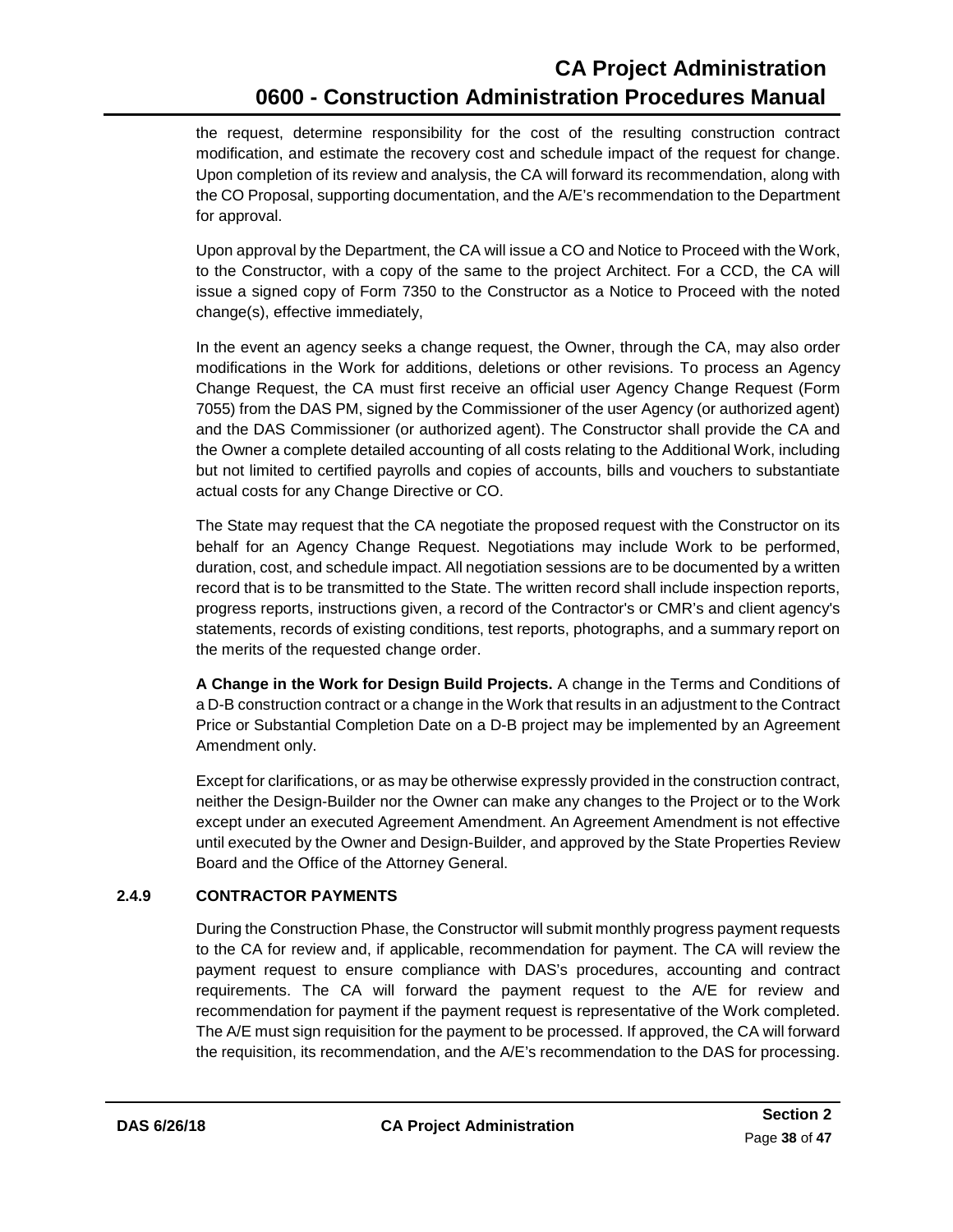The CA is also responsible for monitoring the Constructor's payments made to its Subcontractors and shall report any potential irregularities to the DAS.

#### <span id="page-42-0"></span>**2.4.10 CLAIMS AND DISPUTES**

The CA will administer the construction contract fairly and in accordance with the contract terms and conditions. The CA will establish methods and procedures to minimize the impact of claims through prompt and equitable resolution with minimal disruption to the ongoing construction effort. Procedures should address receiving and disposition of claims submitted, merit evaluation, entitlement evaluation, negotiation and settlement procedures, handling of disputes, and appeal procedures. All claims and potential claims should be discussed weekly at the progress meetings. Claims requirements are set forth in Article 38 of the General Conditions (see Division 00 Front End Documents and General Conditions, under the 5000 Series Forms - General Conditions and General Requirements, in the DAS Web-based [Library\)](https://portal.ct.gov/DAS/Lists/DAS-Construction-Services-Library).

Proactive implementation of the above referenced procedures will help avoid or mitigate most issues that arise. Upon receipt, the CA should promptly evaluate all notices of claims by the Constructor or contractors and make recommendations to the Owner for resolution.

If the Constructor or a contractor provides a verbal notice of claim, it should be documented in the project records and the Constructor or contractor be advised to provide written notice immediately. All claim notices must be provided in writing. Upon receipt of written notification by the Constructor or contractor, the CA shall respond in writing, acknowledging receipt, and requesting any appropriate additional information required for evaluation. Any written statements by the Constructor or contractor that are not correct, shall be promptly refuted by the CA, in writing. Copies of all claims correspondence are sent to the DAS PM.

The CA will investigate the claim to determine whether the claim is valid under the terms of the construction contract. The merit of a claim must be determined before any effort is expended in determining the compensation owed to the Constructor or contractor. To determine the merit of a claim, the CA will perform a preliminary analysis to identify what caused the claim; identify the contract language pertinent to the claim; determine the potential for contractual entitlement; identify the potential costs by obtaining an estimate or actual cost backup for the cost and time that has resulted or will result from the issues contained in the claim, and if necessary, request additional information to complete its analysis.

If the claim has or will impact the project schedule, the CA should acquire the baseline schedule and all updated project schedules to conduct a schedule analysis. The CA should compare asplanned and as-built schedules to determine which activities were delayed and whether concurrent delays occurred; identify periods of delay, disruption or acceleration, and if possible, associate claim issues with the identified periods.

Once the preliminary and schedule analyses are complete, and if it is determined that the Constructor's claim has merit, the damage analysis can start. All records pertinent to the claim should be retrieved, copied, numbered, and retained in a separate file pertaining only to the claim. Such records may include, but are not limited to, relevant correspondence, meeting minutes, memos, schedules, and RFI's. Using these records, the CA can assess the full impact attributable to its claim and prepare damage calculations for each issue. The CA should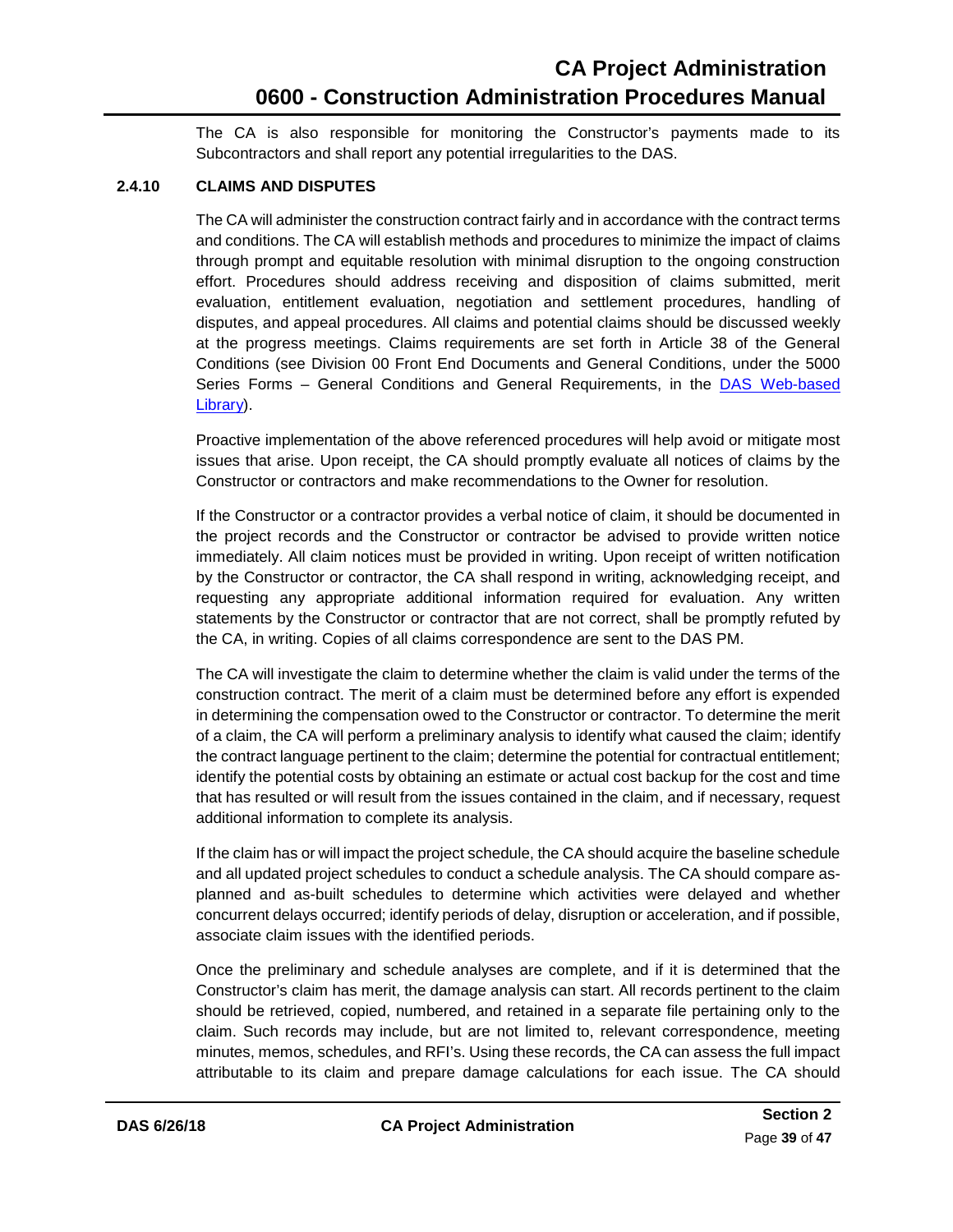analyze both direct and indirect costs, including **O**verhead costs, relating to the claim to determine the total compensation due to the Constructor or contractor.

The results of the claims analysis are to be presented to the Department in report form, documenting the strengths and weaknesses of the Constructor's or contractor's position, and include the CA's proposed settlement value and recommendations on proceeding with settlement negotiations (if applicable). The CA shall provide support to the State, the DAS PM, the Attorney General, and outside counsel, as required, within the duration of its contract and should assist the Department in resolving any outstanding claims brought by the Constructor or Subcontractor until the claim has been resolved.

#### **2.4.11 CONSTRUCTION COMPLETION**

#### **2.4.11.1 Construction Closeout Meetings**

<span id="page-43-0"></span>The CA is responsible for scheduling and administering close out progress meetings with the Constructor, A/E, and DAS, to ensure a timely and orderly closeout.

#### <span id="page-43-1"></span>**2.4.11.2 Punch Lists**

During the Construction Phase, the CA will provide for inspection of the Work, noting both the status and quality of Work in place. Items that require corrective action are placed on a punch list, and the Constructor is required to make the necessary corrections. This process is continuous and all punch list items must be remedied before a project is closed out and accepted by the Owner.

The Owner and/or the A/E may also make an inspection and possibly add items to the punch list when the Constructor declares Substantial Completion. Corrective action for those punch list items will be managed by the CA.

#### **2.4.11.3 Systems Testing and Demonstrations**

<span id="page-43-2"></span>Prior to scheduling the inspection for the Certificate of Compliance, the CA shall coordinate and schedule equipment/systems testing with the Constructor, Architect and if applicable, the CxA. Start-up procedures shall be obtained from the Architect to develop testing procedures and parameters. If CxA services are required pursuant to the Contract Documents, please refer to [Section 2.5.2](#page-47-4) of this Manual.

The Constructor will demonstrate to the CA and Architect that the systems operate according to the construction contract documents, the design intent, and the building's operational needs. If applicable, the CxA will validate the test, adjust, and balance effort, and lead functional acceptance testing of commissioned systems. Functional testing must be completed satisfactorily prior to final acceptance of the project. Evidence of completed functional testing is sufficient to accept the building at the inspection for Substantial Completion.

The CA shall maintain Project Record Documents verifying each piece of equipment or system was properly installed and is functioning properly. Project Record Documents will be turned over to the Department at project completion.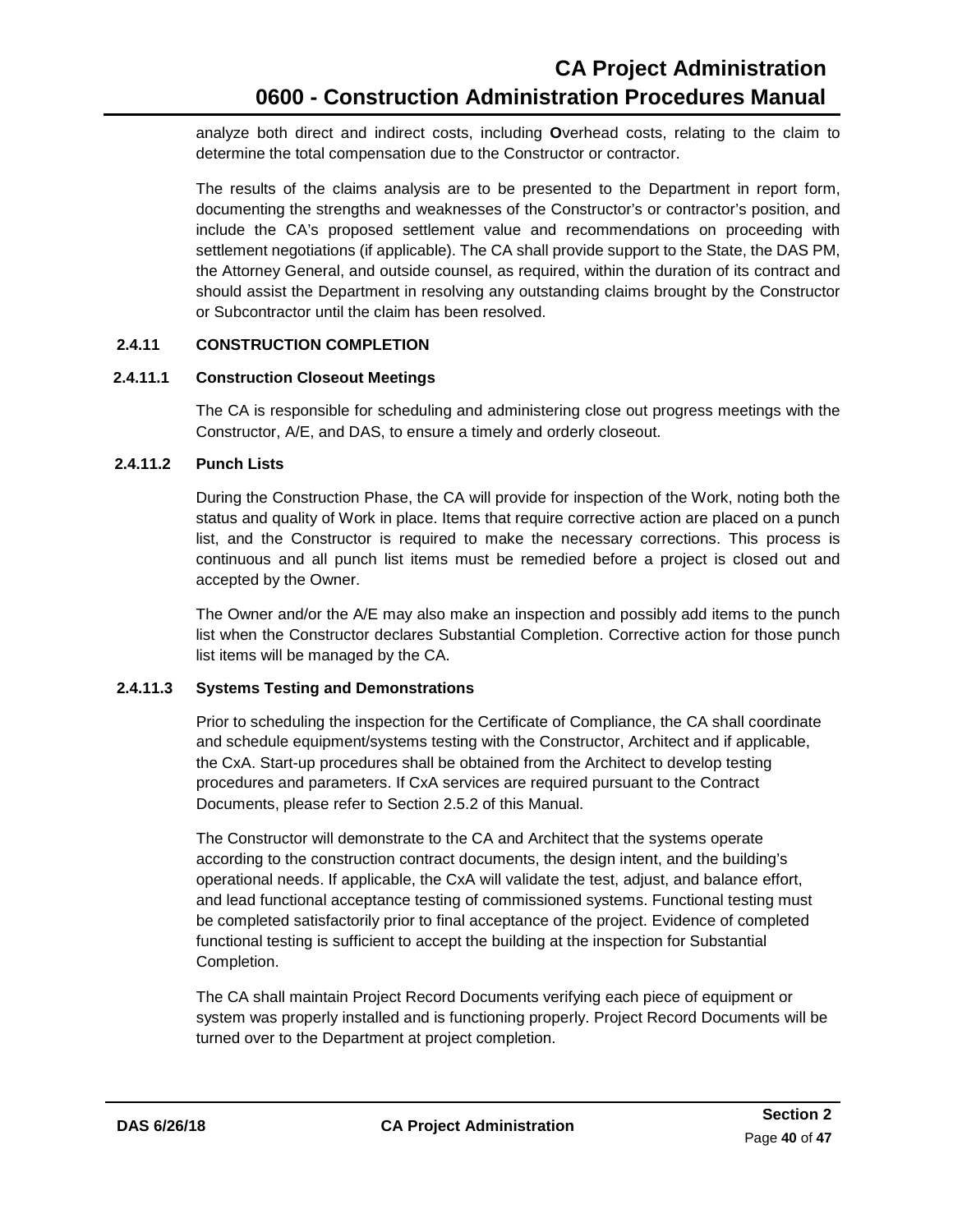#### **2.4.11.4 Training**

<span id="page-44-0"></span>If specialized training in the operation of Constructor installed equipment is required, the CA will coordinate such training, prior to scheduling the inspection for the Certificate of Compliance. This entails defining the procedures for training and subsequent scheduling, monitoring and documenting the training sessions.

Care will be taken to ensure that the end user has adequate time to assemble the appropriate personnel to attend training sessions. Operations and Maintenance manuals, approved by the Architect, are required to perform the training. The CA is responsible for verifying that systems are tested and manuals are in place before training sessions are initiated.

The training sessions shall be conducted by the systems installers or specialty contractors to ensure that the end users can: 1) Start, operate and shut down the systems efficiently and safely; 2) Efficiently maintain and, if appropriate, repair the systems; 3) Identify parts and service supplies; and 4) Understand Warranty terms and conditions.

#### **2.4.11.5 CONSTRUCTION COMPLETION INSPECTIONS**

<span id="page-44-1"></span>The CA is responsible for coordinating all of the inspections leading up to the issuance of a Certificate of Occupancy. These inspections include but are not limited to all special inspections required pursuant to the construction contract documents, and other tests and inspections required by the Office of the State Building Inspector (OSBI), the Office of the State Fire Marshal (OSFM), Public Health (DPH), Energy and Environmental Protection (DEEP), and other Federal or local government agency inspections.

For a complete listing of required State inspections, refer to Form 7160 – Certificate of Occupancy Checklist Requirements, a copy for which can be found under the 7000 Series – Construction Phase Forms in the DAS [Web-based Library.](https://portal.ct.gov/DAS/Lists/DAS-Construction-Services-Library) If special inspection services are required pursuant to the Contract Documents, please refer to [Section 2.5.1](#page-47-3) of this Manual.

#### **2.4.11.5.1 Temporary Certificate of Occupancy**

<span id="page-44-2"></span>At the written request of the Constructor, the CA will coordinate and schedule life safety testing and inspections with the OSBI, the OSFM, A/E, Constructor, and DAS PM.

The CA shall conduct a pre-inspection meeting to verify that the trade work has been completed and tested prior to inspection, and ready for testing for operation by the OSBI and State Fire Marshal. The CA will document the results of the pre-inspection and formally request the inspection by completing Form 7170 - OSBI/OSFM Inspection Request. Form 7170 must be submitted a minimum of forty eight (48) hours prior to the proposed inspection date, via email to [OSBI.Inspections@ct.gov.](mailto:OSBI.Inspections@ct.gov)

The timing and requirements for OSBI/OSFM inspections are discussed at the Pre-Construction Conference. Code requirement detail for the Connecticut State Building Code, Fire Safety Code and Fire Prevention Code can be found on the Office of State Building [Inspector](https://portal.ct.gov/DAS/Office-of-State-Building-Inspector/Office-of-State-Building-Inspector) homepage under current State Building Code Documents and on the [Office of State](https://portal.ct.gov/DAS/Office-of-State-Fire-Marshal/Office-of-State-Fire-Marshal)  [Fire Marshal](https://portal.ct.gov/DAS/Office-of-State-Fire-Marshal/Office-of-State-Fire-Marshal) homepage under current Connecticut Fire Code Documents.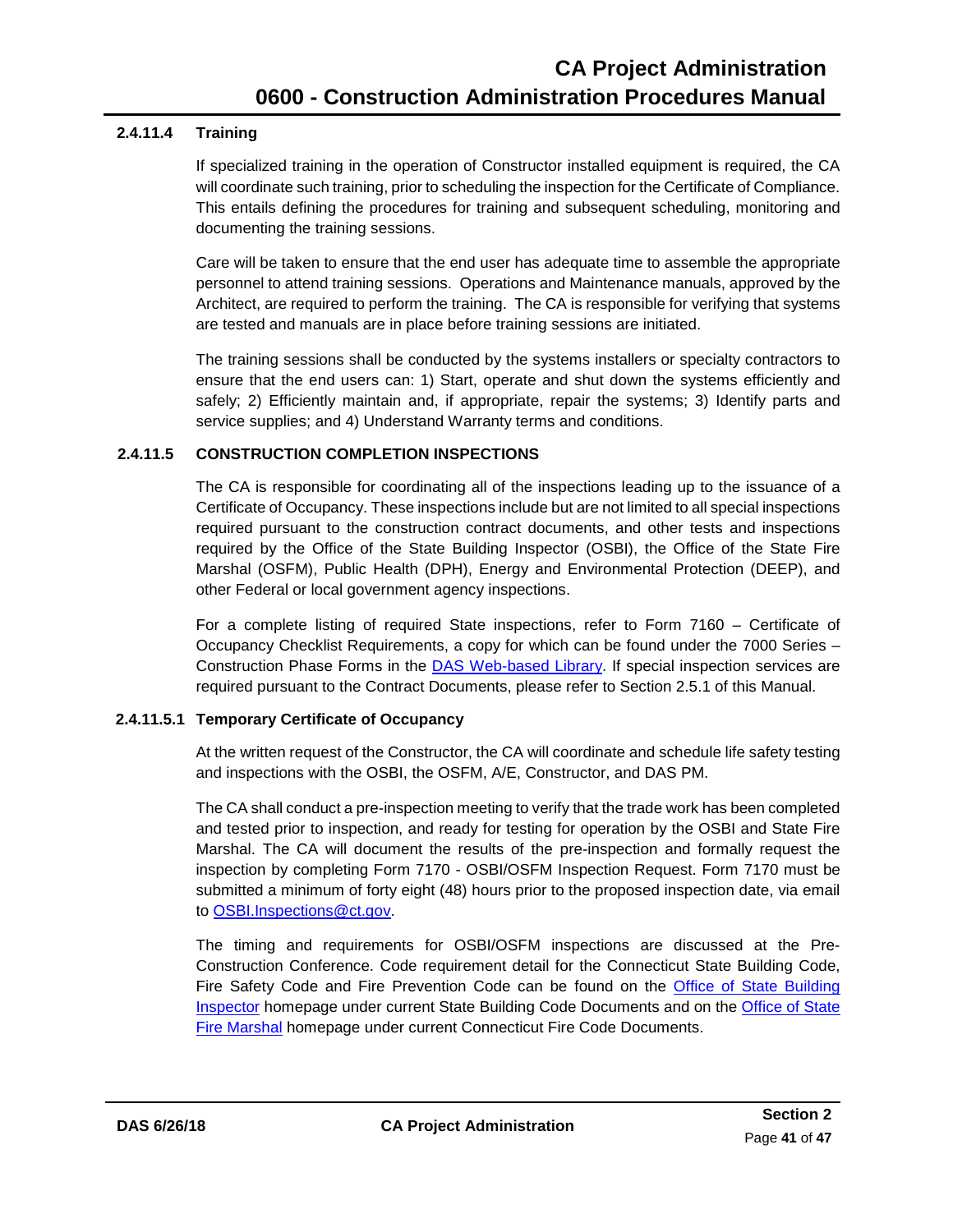The Building Official and Fire Marshal are authorized to make or require additional inspections to further ascertain compliance with the provisions of the State's Building Code, Fire Safety Code and Fire Prevention Code.

At the time of inspection, the CA will assemble and make readily available any pertinent information (Shop Drawings, manufacturer's data, engineering judgements, SKS, etc.) for the inspection and accompany the inspector for the duration of the inspection. Failure to verify completion of the Work or lack of preparedness for the inspection will result in the inspection being aborted and rescheduled until such time that the Work is complete and all preparations have been made. Failure to be prepared for requested inspections may result in a negative score on the CA's performance evaluation. If the CA schedules an inspection when Work is not yet complete, the CA will be held responsible for the cost of re-inspection.

If the Work is in substantial compliance with the State's Building Code and all other applicable codes as required by Chapter 541, Connecticut General Statutes, the State Building Official will issue a Temporary Certificate of Occupancy for the Project.

#### **2.4.11.5.2 Certificate of Substantial Completion**

<span id="page-45-0"></span>At the written request of the Constructor (see Form 7805 – Contractor's Request for Substantial Completion Inspection, under the 7000 Series – Construction Phase Forms, in the DAS [Web](https://portal.ct.gov/DAS/Lists/DAS-Construction-Services-Library)[based Library.](https://portal.ct.gov/DAS/Lists/DAS-Construction-Services-Library)), the CA will coordinate and schedule the inspection of designated portions of the Work for Partial or Substantial Completion with the State Chief Architect, A/E, Constructor, and DAS PM.

During the inspection, the CA will draft a project punch list of remaining Work to be performed by the Constructor. If the punch list items are not critical to occupancy or use, the Work will be declared substantially complete and a Certificate of Substantial Completion will be issued by the State Chief Architect.

If the inspection discloses any item to be non-compliant with the Contract Documents, the Constructor will be required to complete or correct such item and request a re-inspection for the A/E, CA, and Owner to make a determination that the Work is Substantially Complete.

#### **2.4.11.5.3 Certificate of Occupancy**

<span id="page-45-1"></span>Following the issuance of the Certificate of Substantial Completion, the CA will schedule and administer closeout progress meetings with the Constructor, A/E, and DAS PM to assess and monitor the progress of Work toward the completion of remaining punch list items. All punch list items must be resolved within ninety (90) days of Substantial Completion. The CA will review and if appropriate, recommend reductions in project Retainage relative to progress made toward final closeout.

Upon completion of all punch list items the CA will coordinate, at the written request of the Constructor, the inspection for the issuance of a Certificate of Occupancy (C of O). If the Work was completed in accordance with the Application for Building Permit, and related plans as approved by OSBI, and has been found compliant with the State's Building Code and all other applicable codes as required by Chapter 541, Connecticut General Statutes, the State Building Official will issue the Certificate of Occupancy.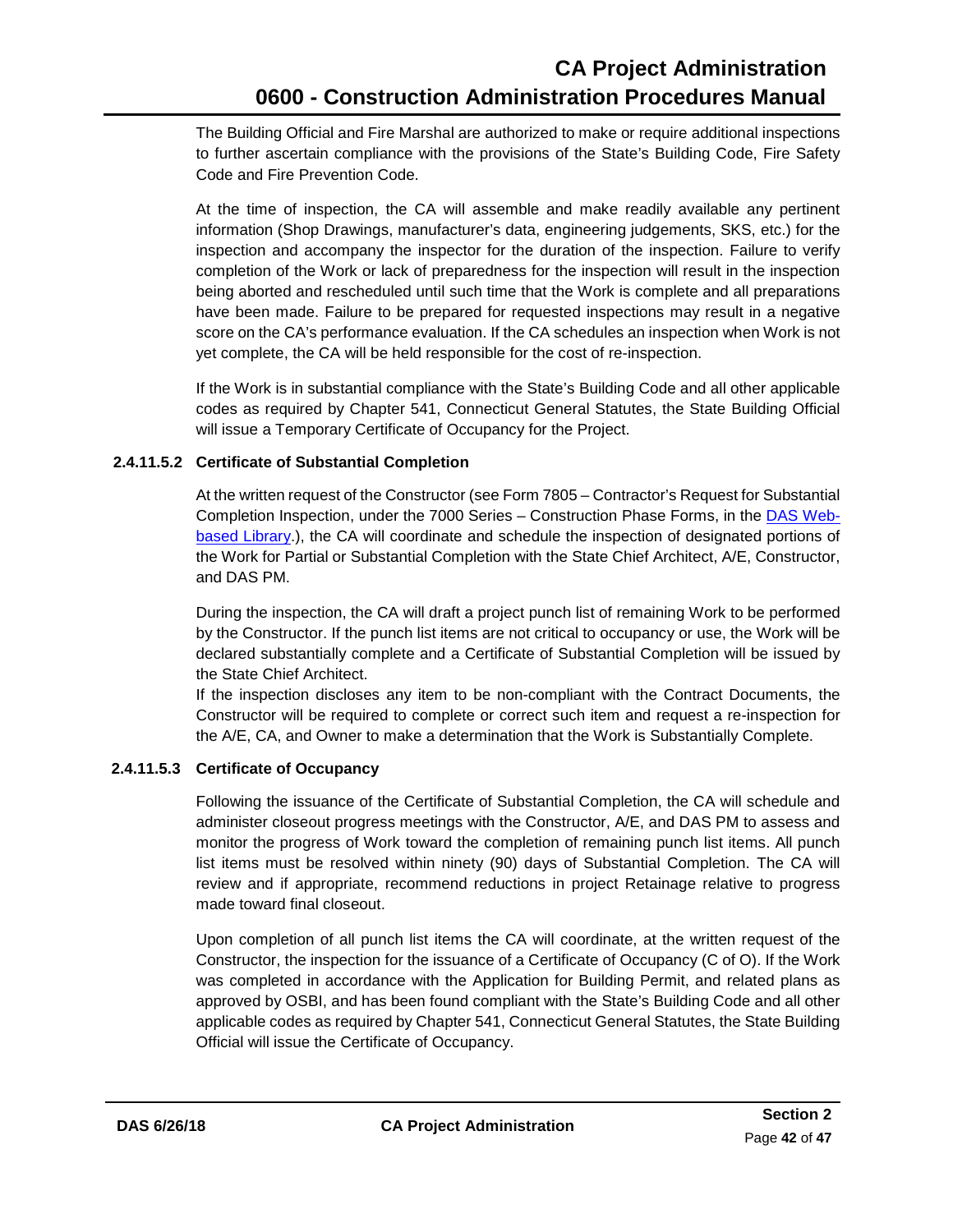#### **2.4.12 CONSTRUCTION CLOSEOUT**

#### **2.4.12.1 Warranties / Guarantees / Spare Parts**

<span id="page-46-0"></span>The CA shall establish procedures for the collection and review of all Warranty, Guarantee and O&M manuals for compliance with the Contract Documents. Please refer to Section 01 78 30 of the General Requirements for the Specification/Warranty Table and Form of Warranty templates.

The Constructor is to maintain a comprehensive checklist of all constructed items having a warranty or spare part requirement in the submittal portion of PMWeb. The CA, in coordination with the DAS PM, shall develop a system for transfer, cataloging and storage of spare parts. The CA shall monitor the progress of spare part and warranty submissions in PMWeb.

Prior to the recommendation of Final Payment to the Constructor, the CA shall receive and review all maintenance and operation manuals, and warranties and guarantees for completeness and compliance with the Contract Documents. All such information shall be assembled in a logical format and thereafter turned over to the Owner pursuant to the Contract Documents**.**

#### **2.4.12.2 Record Drawings**

<span id="page-46-1"></span>The CA shall establish procedures for assembling and handling record or as-built drawings. Record drawings must be prepared in a timely manner, while the information is current and available. One (1) set of contract drawings should be maintained in the Constructor's field office for the express use of recording as-built information. Periodically, the CA should examine the Constructor's as-built drawings to ensure that pertinent information is being recorded in an accurate and timely manner. If adequate as-built records are not being maintained, an appropriate reduction in the Constructor's periodic payment request should be considered.

A complete set of as-built drawings, reproduced in both number and format specified by the Contract Documents, must be received from the Constructor, checked by the CA and forwarded to the A/E, through the DAS PM, to prepare the Record Drawings in conformance with the Contract Documents.

The Design Firm will submit the Record Drawings to the CA in accordance with the requirements of the Consultants Procedure Manual. The CA will review the Record Drawings for completeness and submit them to the Department for its archives and for distribution to the end user.

#### **2.4.12.3 Other Closeout Documents**

<span id="page-46-2"></span>The CA shall establish procedures for assembling and handling all other required closeout documents which may include but are not limited to schedules, bonds, certificates of inspection, and test reports. All such items must be reviewed for conformance with the Contract Documents prior to the release of the Constructor's Final Payment.

Once all closeout documents have been received and reviewed for compliance with the Contract Documents, and the CA has conducted a final assessment of the project to verify that all Work has been completed, the CA will transmit said documents and turnover all keys and maintenance stocks to the State.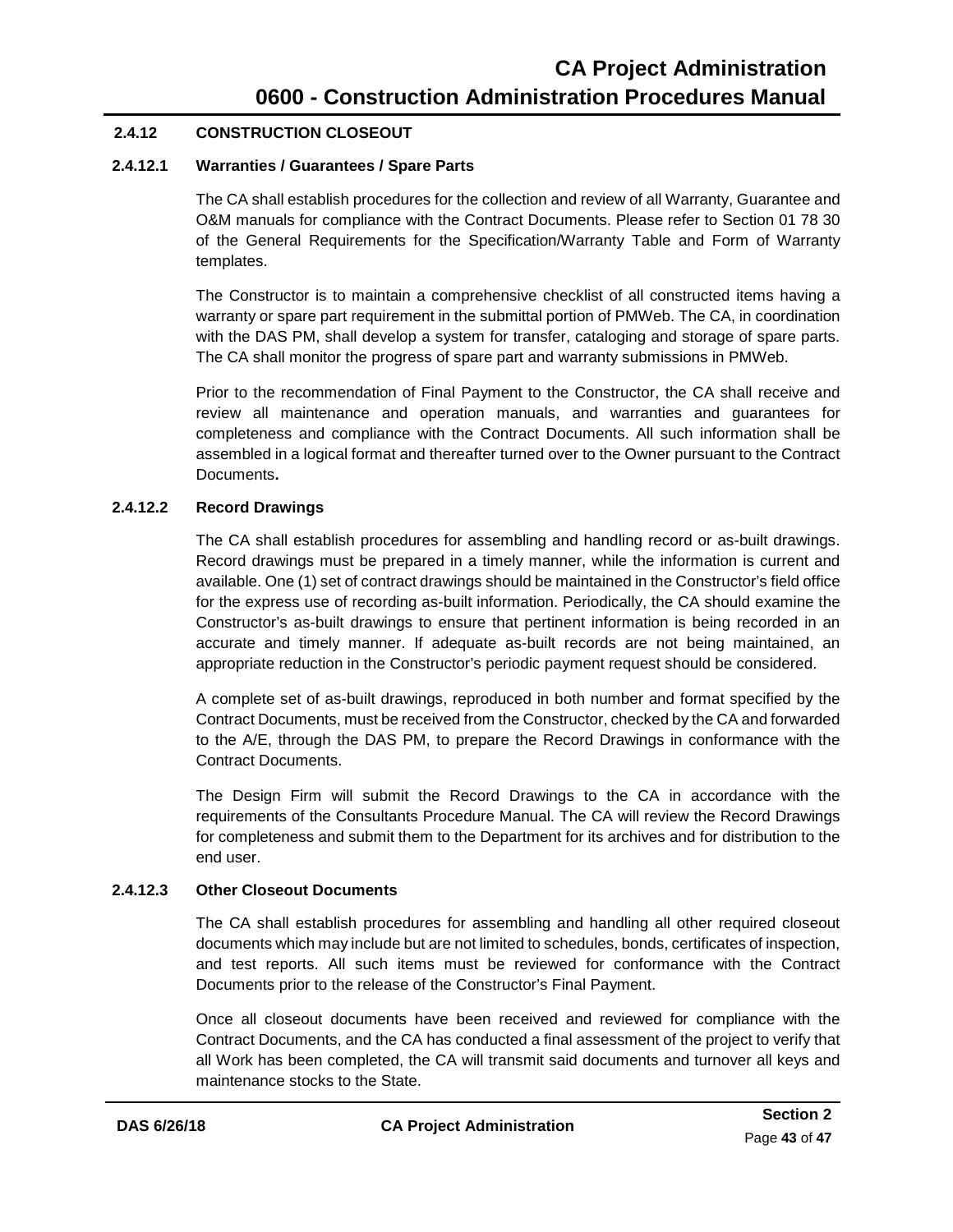#### **2.4.12.4 Certificate of Acceptance**

<span id="page-47-0"></span>Once all parties are satisfied that the Constructor has met all of its required contractual obligations, the CA will promptly notify the DAS, in writing, that to the best of their knowledge, and on the basis of their observations and inspections, the Work has been completed in accordance with terms and conditions of the Contract Documents and recommend to the DAS Acceptance of the Work and Final Payment to the Constructor. A duly authorized representative of the State and the Owner of the Project will certify that the Work is complete and accepted by the Owner by signing the Certificate of Acceptance (see Form 7820, under the 7000 Series – Construction Phase Forms, in the DAS [Web-based Library\)](https://portal.ct.gov/DAS/Lists/DAS-Construction-Services-Library).

#### **2.4.12.5 Final Requisition**

<span id="page-47-1"></span>All final waivers from the Subcontractors and major suppliers must be received and uploaded to PMWeb prior to acceptance of the final requisition. An authorized person on behalf of the Constructor is to sign and notarize three (3) copies of the requisition, which must be certified by the CA and Architect prior to submission to the Department.

#### **2.5 Special Services**

<span id="page-47-2"></span>At the option of the State, the CA may be required to contract and provide oversight for Special Services. Such services may include, but are not limited to those provided by a licensed land surveyor, geotechnical engineer, test boring firm, special inspector, or other special consultant as may be required pursuant to the Contract Documents.

If the CA is required to contract for Special Services, the CA will need to obtain a minimum of three (3) written proposals, in a sealed envelope, from firms qualified by the State to perform said service. The Department shall be responsible for reviewing such proposals and selecting a qualified firm to perform the Work. Once a selection has been made, the Department will notify the CA that it is authorized to engage the services of the qualified firm for the specified services.

#### <span id="page-47-3"></span>**2.5.1 SPECIAL INSPECTION SERVICES**

If the CA is required to contract for Special Inspection Services, it will be responsible for preparing the scope of services to conform to the Connecticut State Building Code and the Statement of Special Inspections developed and signed by the project Architect. The proposed scope of work for Special Inspection Services must be reviewed and approved by the Department prior to distribution to qualified firms.

#### **2.5.2 COMMISSIONING AGENT**

<span id="page-47-4"></span>Many State construction projects are required to conform to the High Performance Building Standards established under the Regulations of the Office of Policy and Management, Title [16a, Subtitle 16a-38k.](https://eregulations.ct.gov/eRegsPortal/Browse/RCSA/%7BB5BB7E5B-1EBF-4DBE-BD88-E4E09EE544DB%7D) For such projects, the services of a Commissioning Agent (CxA) will be required.

Accordingly, the CA may be required to contract for and/or provide oversight for Commissioning Services provided by a CxA pursuant to the Contract Documents and the CA's Contract (see Appendix V for a workflow diagram of the Commissioning Process). If the CA is required to contract for Commissioning Services, the CxA will be required to meet the minimum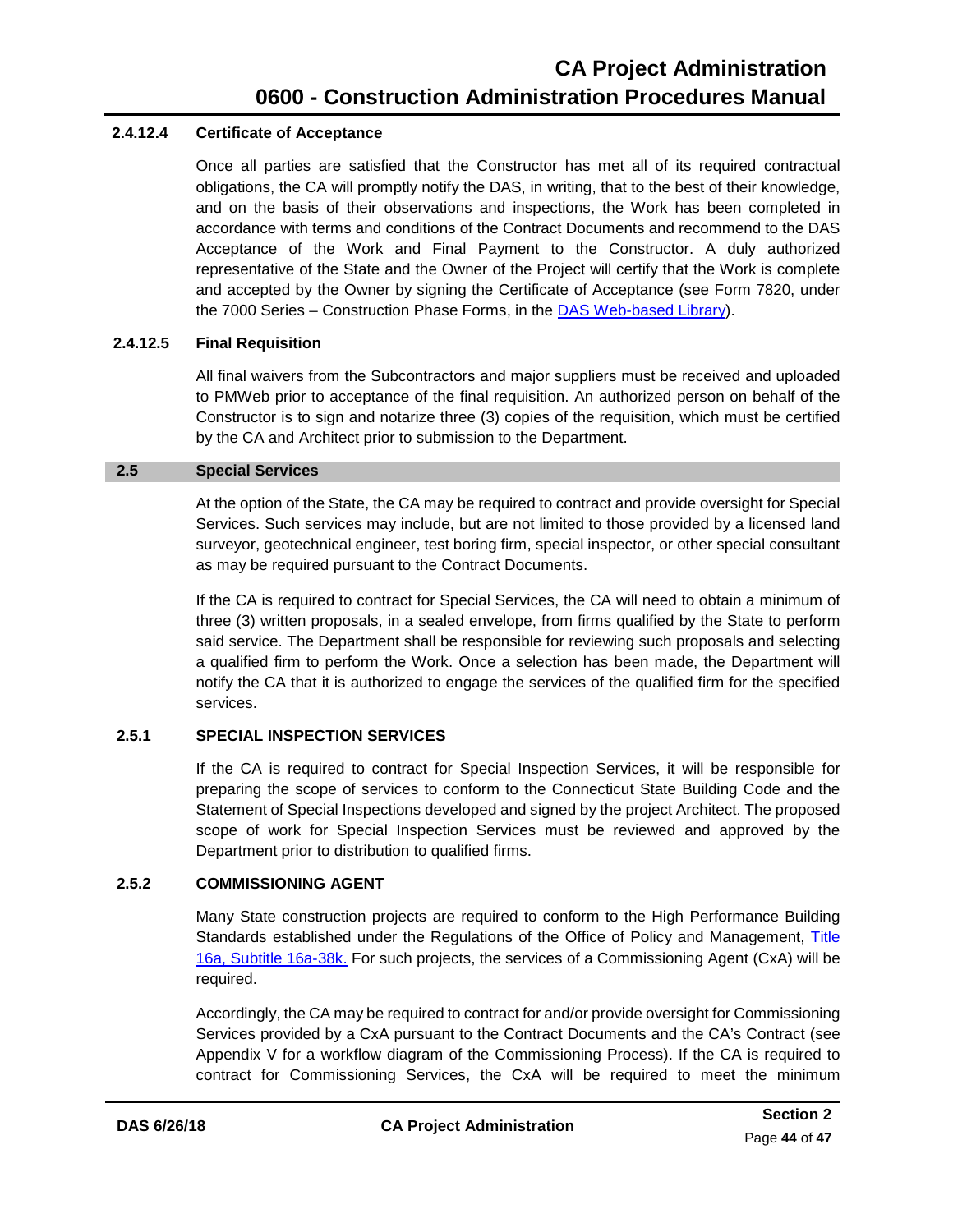qualifications established by the Department and must be determined to be acceptable to the Department.

The CxA will perform its scope of work in conformance with Section 3.5.5.2 of the DAS Consultant Procedures Manual (see the Consultant Procedures Manual - 0400, under the 0000 Series – Project Manuals and Guidelines, in the DAS [Web-based Library\)](https://portal.ct.gov/DAS/Lists/DAS-Construction-Services-Library) and in conjunction with the project scope detailed in the Contract Documents. The CA will evaluate the CxA's performance at the completion of 50% Construction and 100% Construction utilizing DAS's form and criteria. The CA is responsible for confirming that off the CxA's duties were completed and that the CxA certified that the duties were completed.

#### **2.5.3 FF&E Move Services**

<span id="page-48-0"></span>Fourteen (14) days prior to the move-in date, the CA will verify that workstations/desks are installed and telecommunications systems equipment is delivered.

Seven (7) days prior to the move-in date, the CA will verify all purchased and donated furniture has been received, installed, inspected and is in proper working order. The CA will verify that all audio visual equipment, mail processing equipment, copiers, multi-function devices, and other equipment requiring power and data connections provided by third-party vendors or through existing service contracts has been received, installed, inspected, tested, and proven to be in proper working order, and confirm move plans and instructions have been received and distributed according to contract specifications. The CA will coordinate the use of onsite loading docks, elevators, etc., at the point of pick-up and delivery, for move equipment, boxes, and other related material.

On the day of move-in, the CA will assist the Owner, as necessary, with the arrangement of security and police details; coordinate site access for move-in with existing on-site security; confirm voice/data cut over, and server connection completion; perform a pre-move and post occupancy damage inspection and evaluation of building inventory; receive, inspect, accept or reject furniture; and supervise the physical move.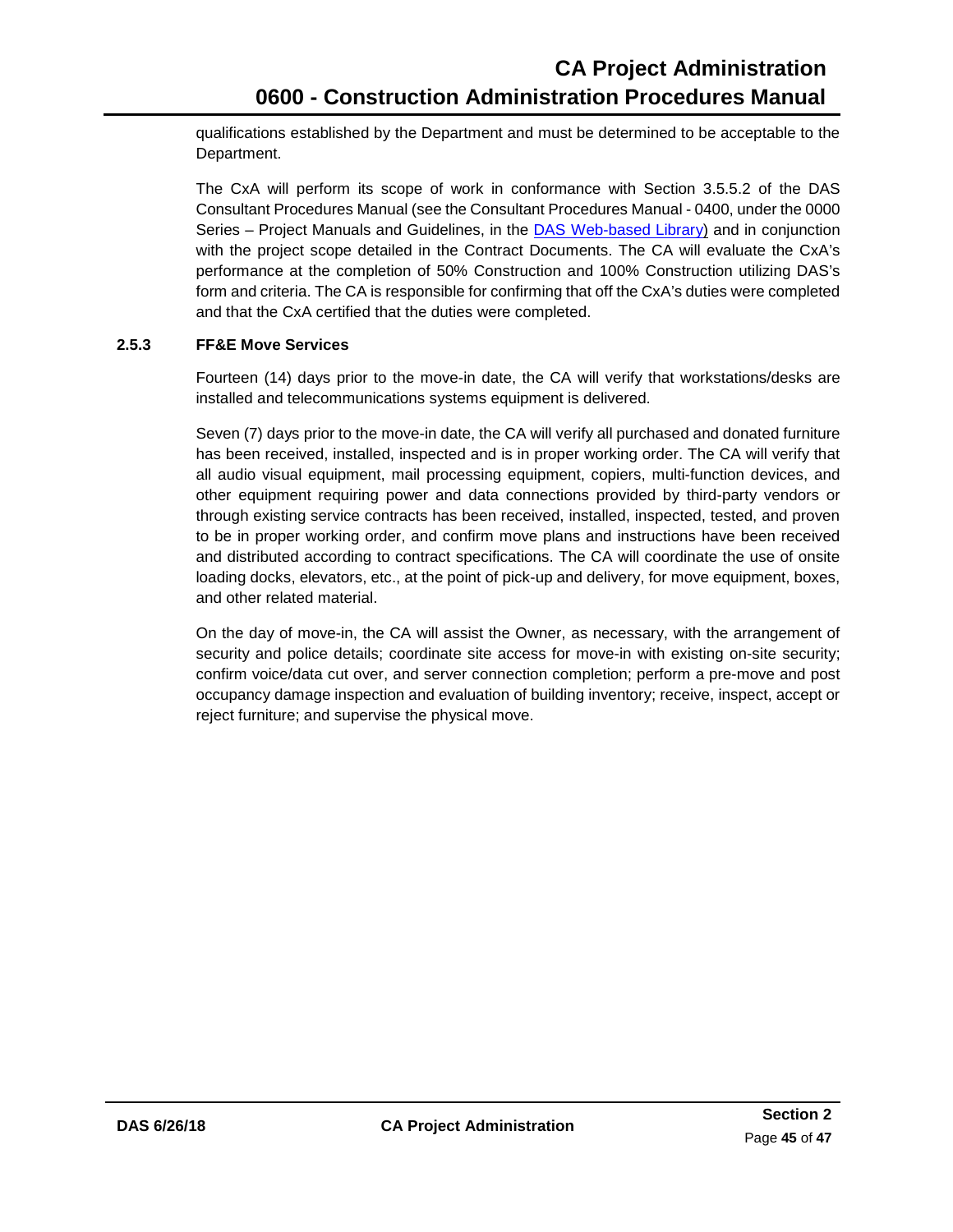### **Reference Documents**

### **0600 - Construction Administration Procedures Manual**

<span id="page-49-0"></span>

| 3.0 |     |                                                            | <b>REFERENCE DOCUMENTS</b>              |                                                                    |  |
|-----|-----|------------------------------------------------------------|-----------------------------------------|--------------------------------------------------------------------|--|
|     | 3.1 | <b>Project Manuals &amp; Guidelines (0000 Series)</b>      |                                         |                                                                    |  |
|     |     | <b>DAS Consultants Procedure Manual</b>                    |                                         |                                                                    |  |
|     |     | <b>DAS Selection &amp; Bidding Manual</b>                  |                                         |                                                                    |  |
|     |     | DAS Capital Projects High Performance Buildings Guidelines |                                         |                                                                    |  |
|     | 3.2 |                                                            | <b>Design Phase Forms (3000 Series)</b> |                                                                    |  |
|     |     | <b>Form</b>                                                | 3030                                    | <b>Checklist for Permits, Certifications &amp; Approvals</b>       |  |
|     |     | <b>Form</b>                                                | 3150                                    | <b>Certificate of Compliance, Part I</b>                           |  |
|     | 3.3 |                                                            |                                         | <b>General Conditions &amp; General Requirements (5000 Series)</b> |  |
|     |     |                                                            |                                         | Design-Bid-Build (D-B-B), Major                                    |  |
|     |     |                                                            |                                         | Design-Bid-Build (D-B-B), Minor                                    |  |
|     |     |                                                            |                                         | <b>Construction Manager at Risk (CMR)</b>                          |  |
|     |     |                                                            | Design-Build (D-B)                      |                                                                    |  |
|     | 3.4 |                                                            |                                         | <b>Bid Phase Forms (6000 Series)</b>                               |  |
|     |     | <b>Form</b>                                                | 6030                                    | <b>Bid Addendum</b>                                                |  |
|     |     | <b>Form</b>                                                | 6035                                    | <b>Bid Addendum Transmittal</b>                                    |  |
|     | 3.5 |                                                            |                                         | <b>Construction Phase Forms (7000 Series)</b>                      |  |
|     |     | <b>Form</b>                                                | 7015                                    | <b>Preconstruction Meeting Agenda</b>                              |  |
|     |     | <b>Form</b>                                                | 745                                     | <b>Contractor Performance Evaluation</b>                           |  |
|     |     | <b>Form</b>                                                | 7045                                    | <b>Monthly Executive Report Template</b>                           |  |
|     |     | <b>Form</b>                                                | 7055                                    | <b>Construction Phase Change Request</b>                           |  |
|     |     | <b>Form</b>                                                | 7150                                    | <b>Certificate of Compliance</b>                                   |  |
|     |     | <b>Form</b>                                                | 7160                                    | <b>Checklist for Certificate of Occupancy</b>                      |  |
|     |     | <b>Form</b>                                                | 7170                                    | <b>OSBI Inspection Request</b>                                     |  |
|     |     | Form                                                       | 7315                                    | <b>RFI Response</b>                                                |  |
|     |     | <b>Form</b>                                                | 7330                                    | <b>Proposal Request</b>                                            |  |
|     |     | <b>Form</b>                                                | 7340                                    | <b>Change Order Proposal</b>                                       |  |
|     |     | Form                                                       | 7341                                    | <b>Change Order Proposal Workbook</b>                              |  |
|     |     | Form                                                       | 7350                                    | <b>Construction Change Directive</b>                               |  |
|     |     | Form                                                       | 7360                                    | <b>Change Order</b>                                                |  |
|     |     | Form                                                       | 7370                                    | <b>Change Order Transmittal</b>                                    |  |
|     |     | Form                                                       | 7380                                    | <b>Change Order Checklist</b>                                      |  |
|     |     | <b>Form</b>                                                | 7810                                    | <b>Certificate of Substantial Completion</b>                       |  |
|     |     | Form                                                       | 7820                                    | <b>Certificate of Acceptance</b>                                   |  |
|     |     | Form                                                       | 7825                                    | <b>Contractor Reporting Form</b>                                   |  |
|     |     | Form                                                       | 7840                                    | <b>Transfer of Custody Insurance Notification</b>                  |  |
|     |     | <b>Form</b>                                                | 7850                                    | <b>Subcontractors Partial Lien Waiver Release</b>                  |  |
|     |     | Form                                                       | 7870                                    | <b>Project Summary Report</b>                                      |  |
|     |     | Form                                                       | 7900                                    | <b>Subcontractor Final Lien Waiver Release</b>                     |  |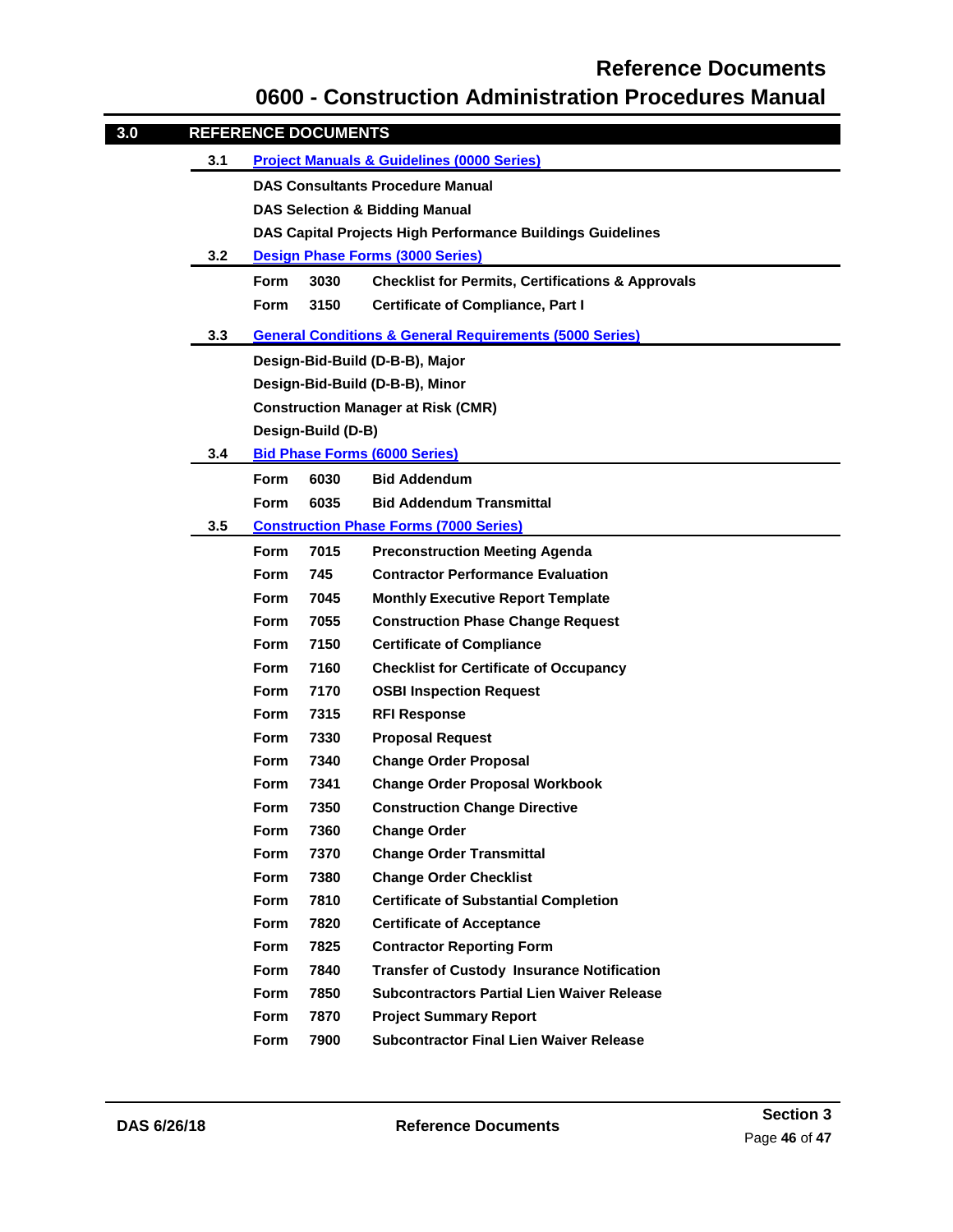### **Reference Documents 0600 - Construction Administration Procedures Manual**

| 3.6 | <b>Technical Information (8000 Series)</b>               |  |  |  |
|-----|----------------------------------------------------------|--|--|--|
|     | ASTM Document E1557-97 or "Uniformat II"                 |  |  |  |
| 3.7 | <b>Other Referenced Documents</b>                        |  |  |  |
|     | <b>CT Building Standard Guidelines Compliance Manual</b> |  |  |  |
|     | for High Performance Buildings                           |  |  |  |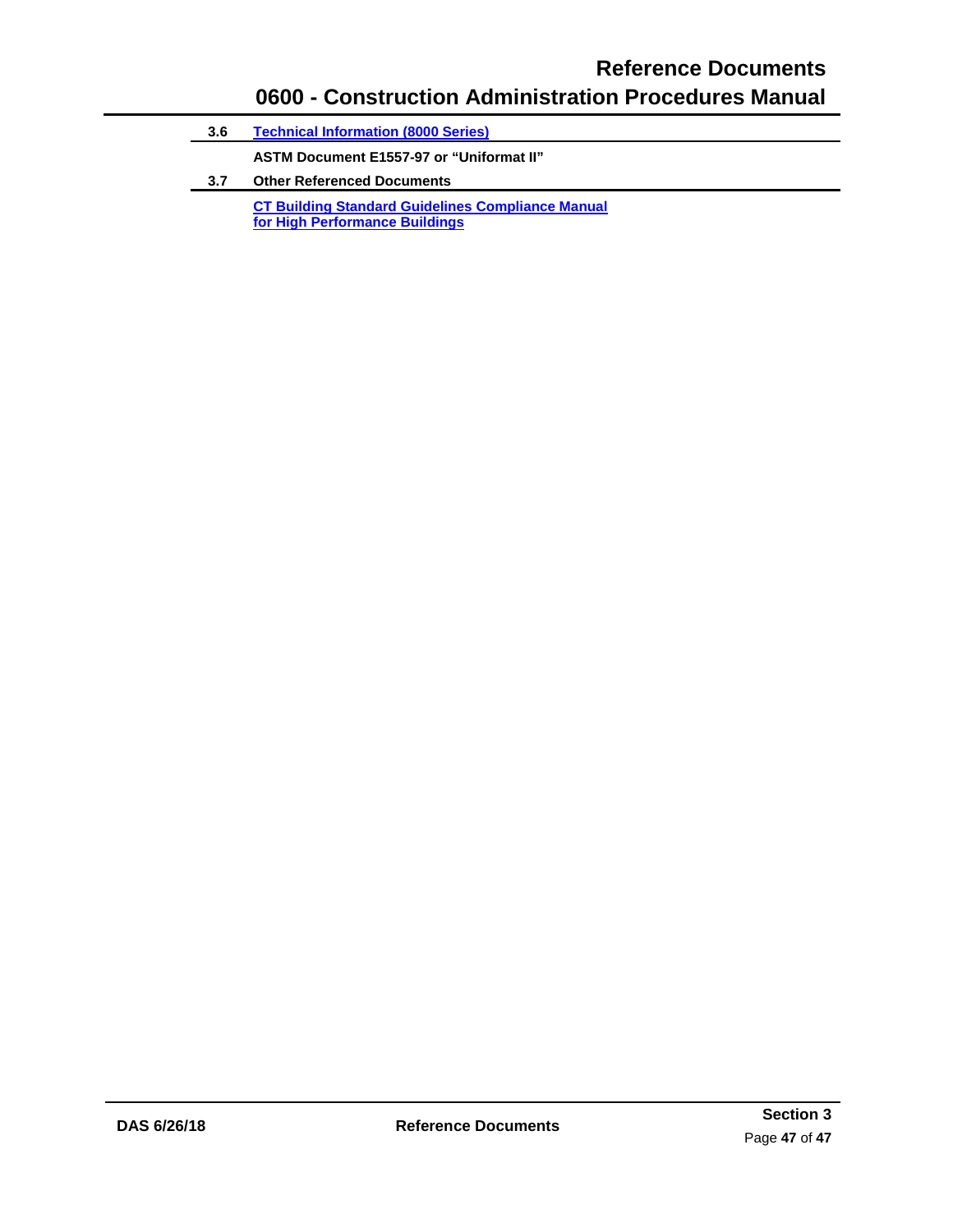# <span id="page-51-0"></span>**Appendix I – RFI Workflow Diagram**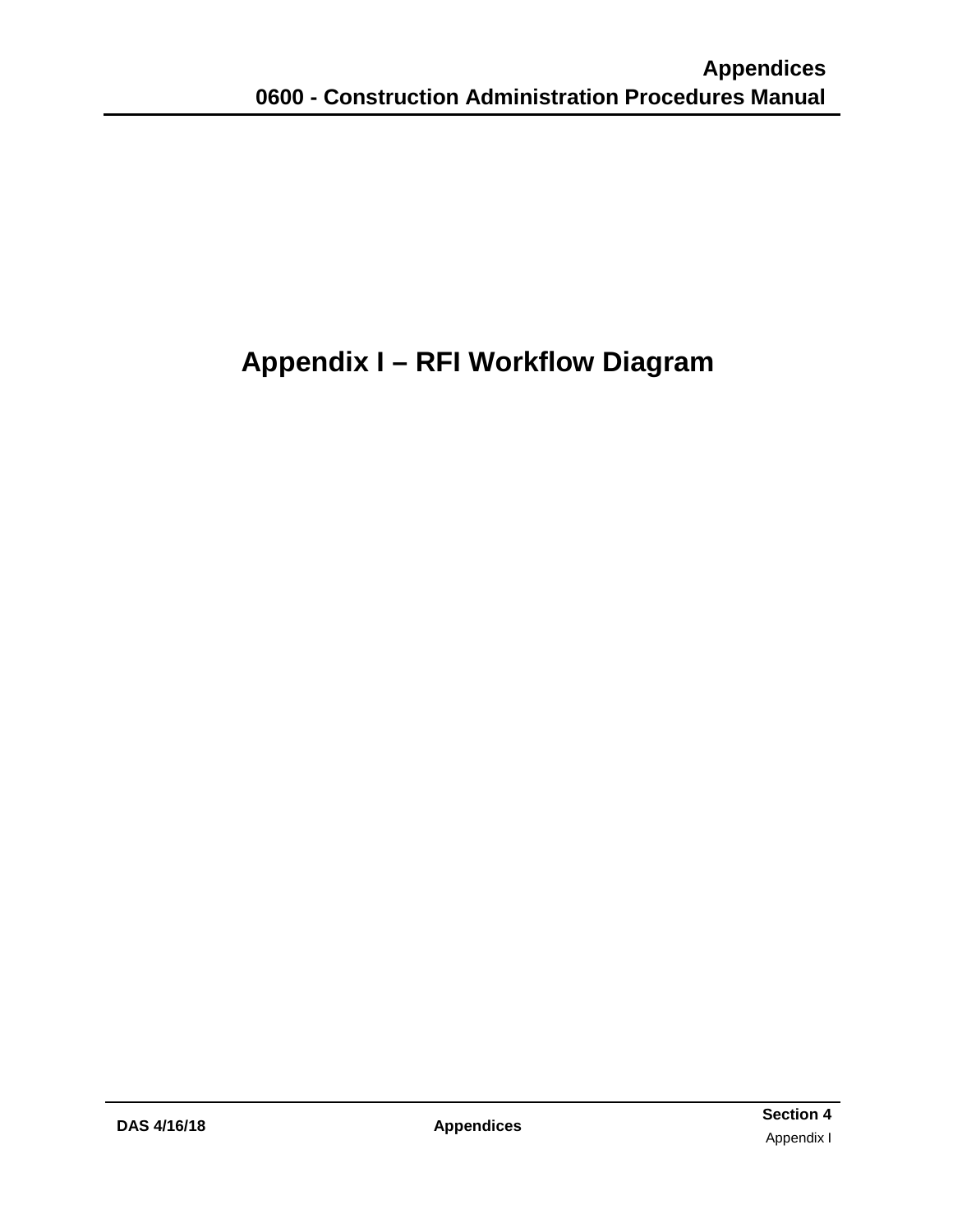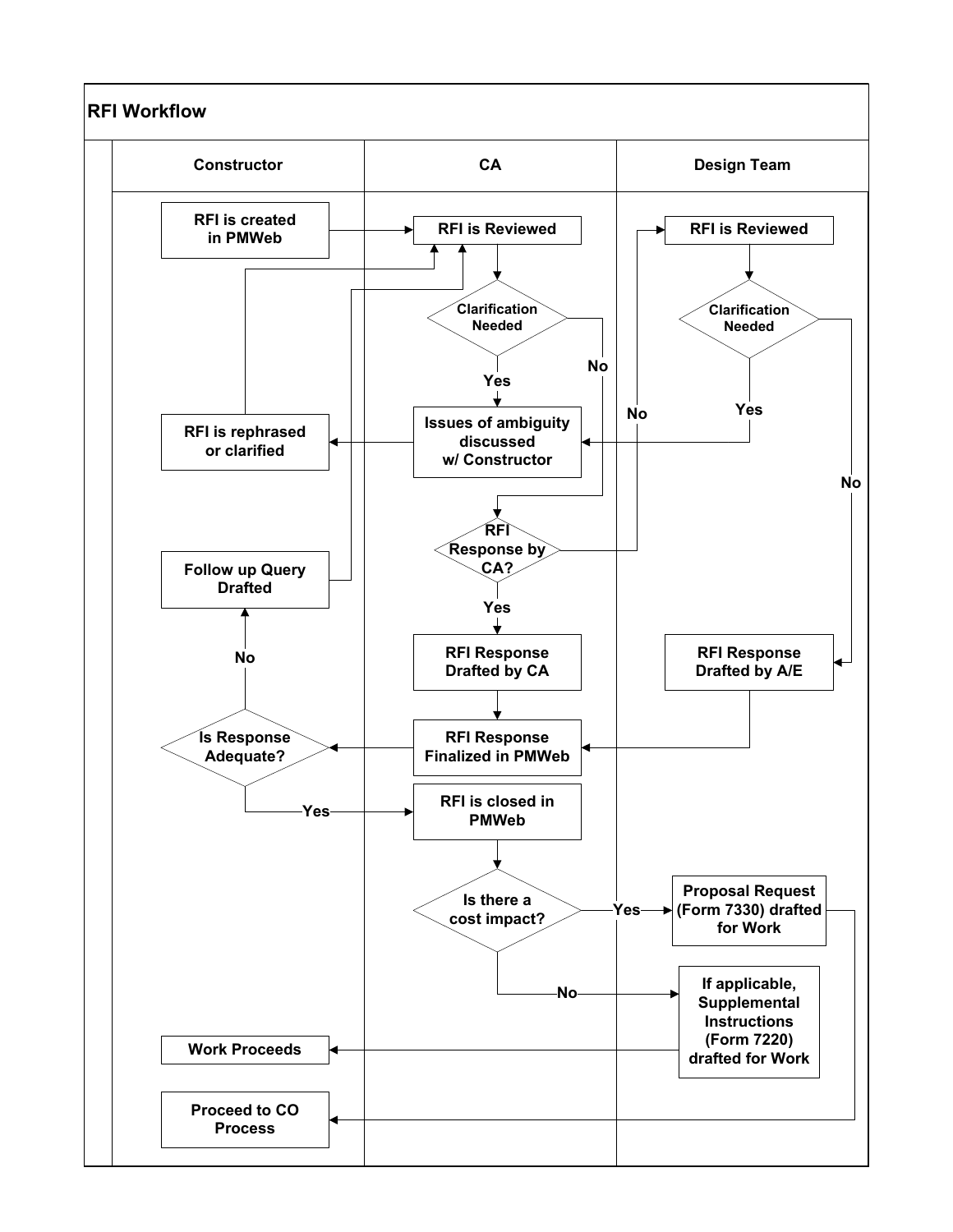## <span id="page-53-0"></span>**Appendix II - Project Delivery Methods & Sequence**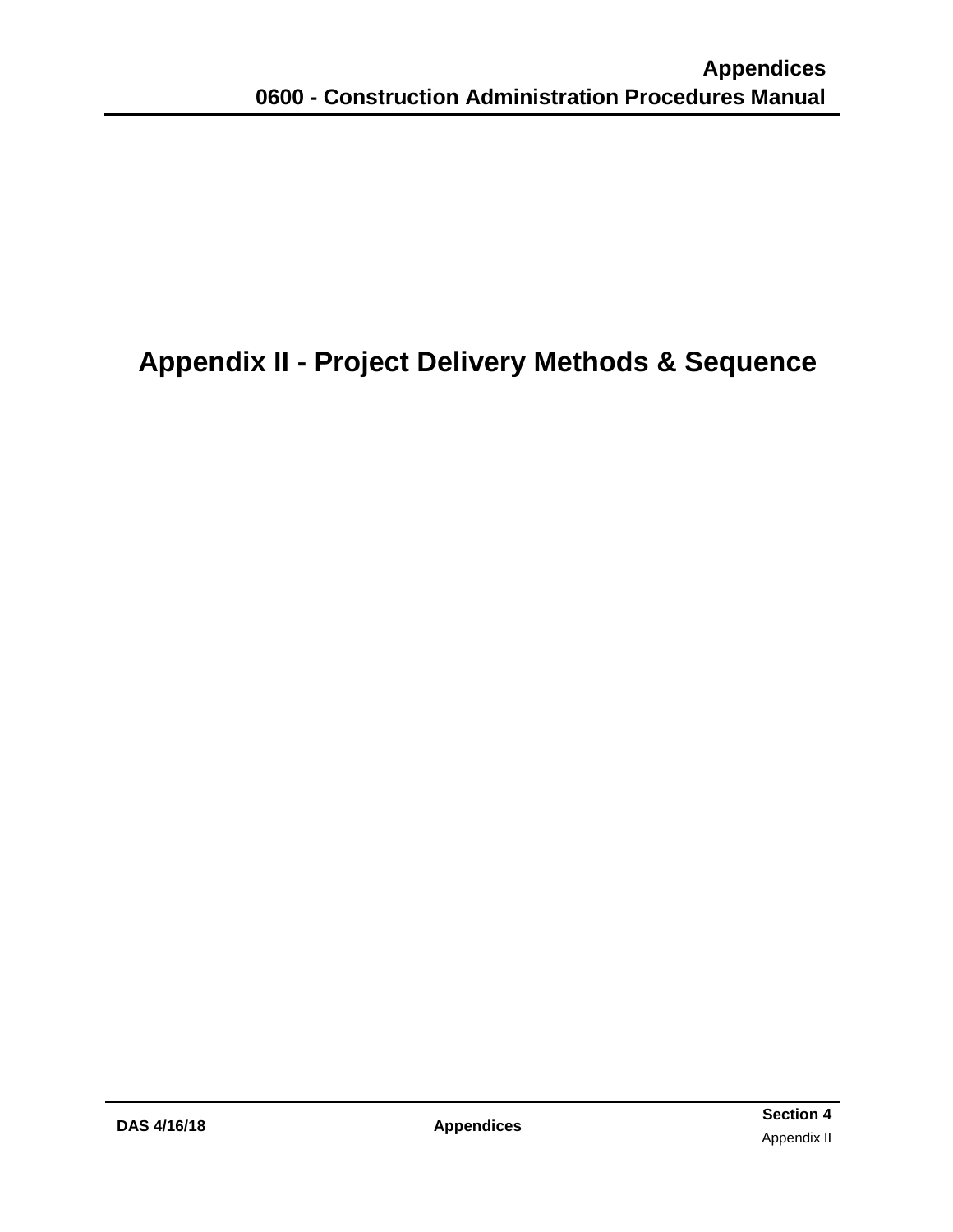### **PROJECT DELIVERY METHOD WORKFLOWS**

**D-B-B PROJECT ORGANIZATION**

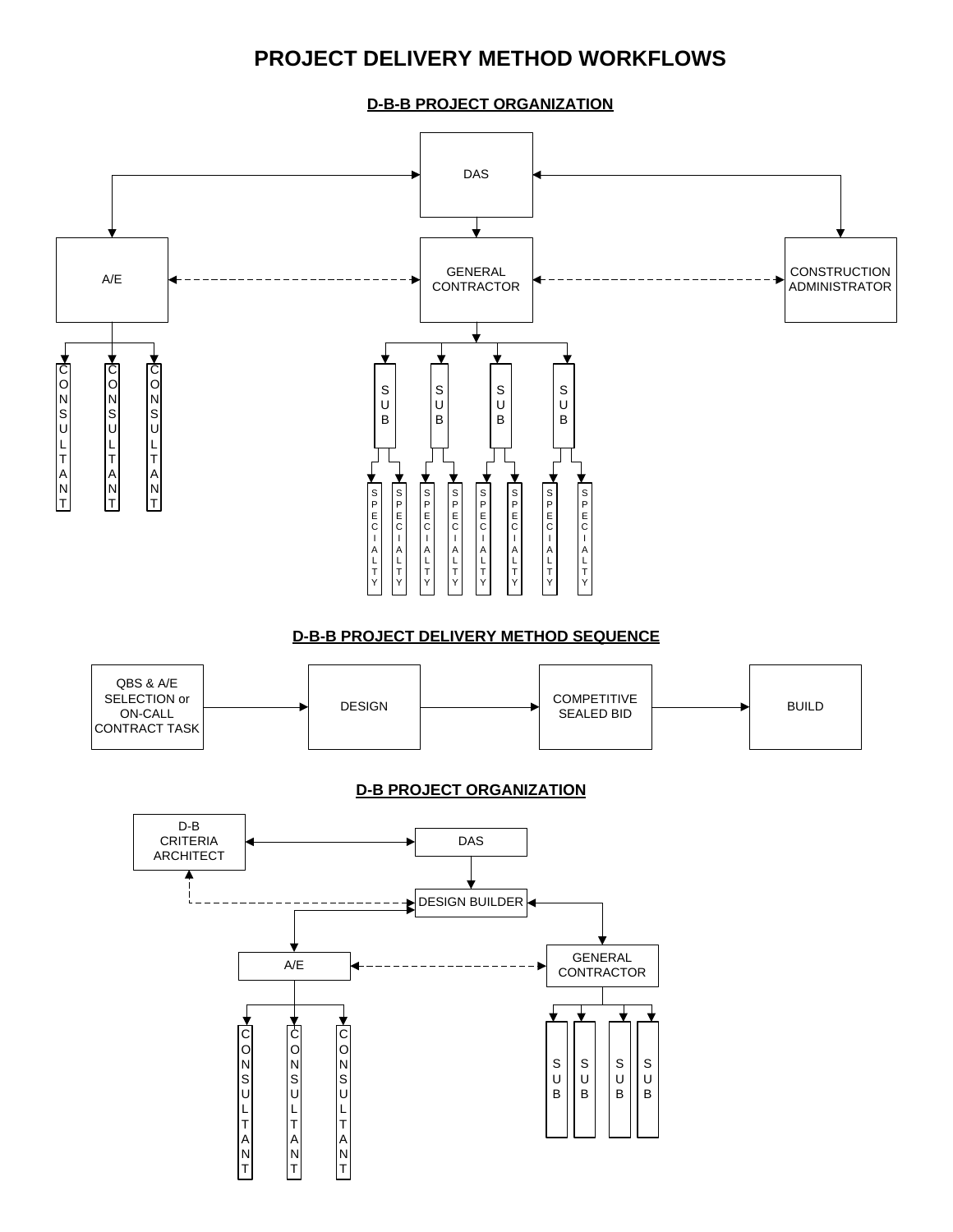#### **CMR PROJECT ORGANIZATION**

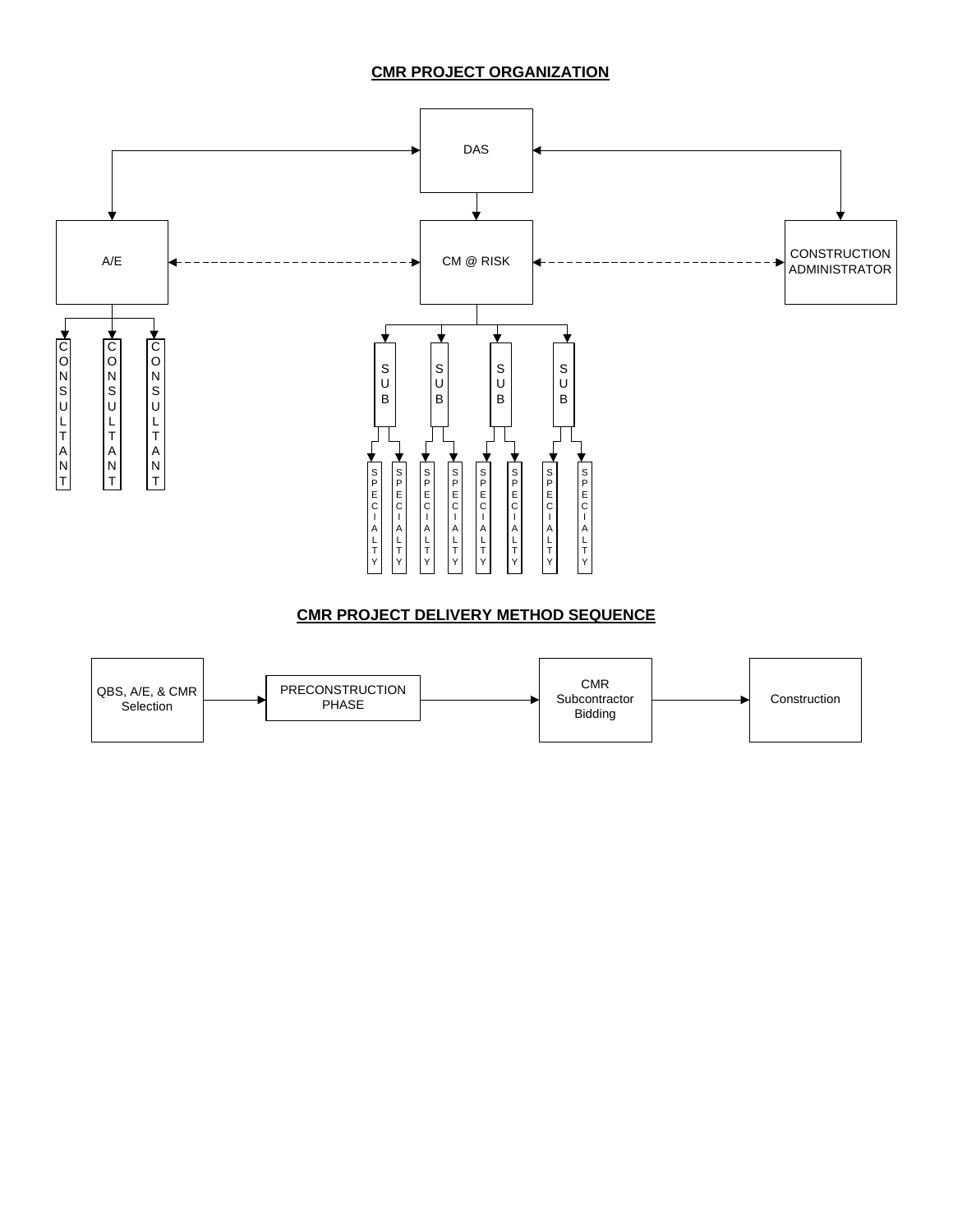# <span id="page-56-0"></span>**Appendix III – Submittal Workflow Diagram**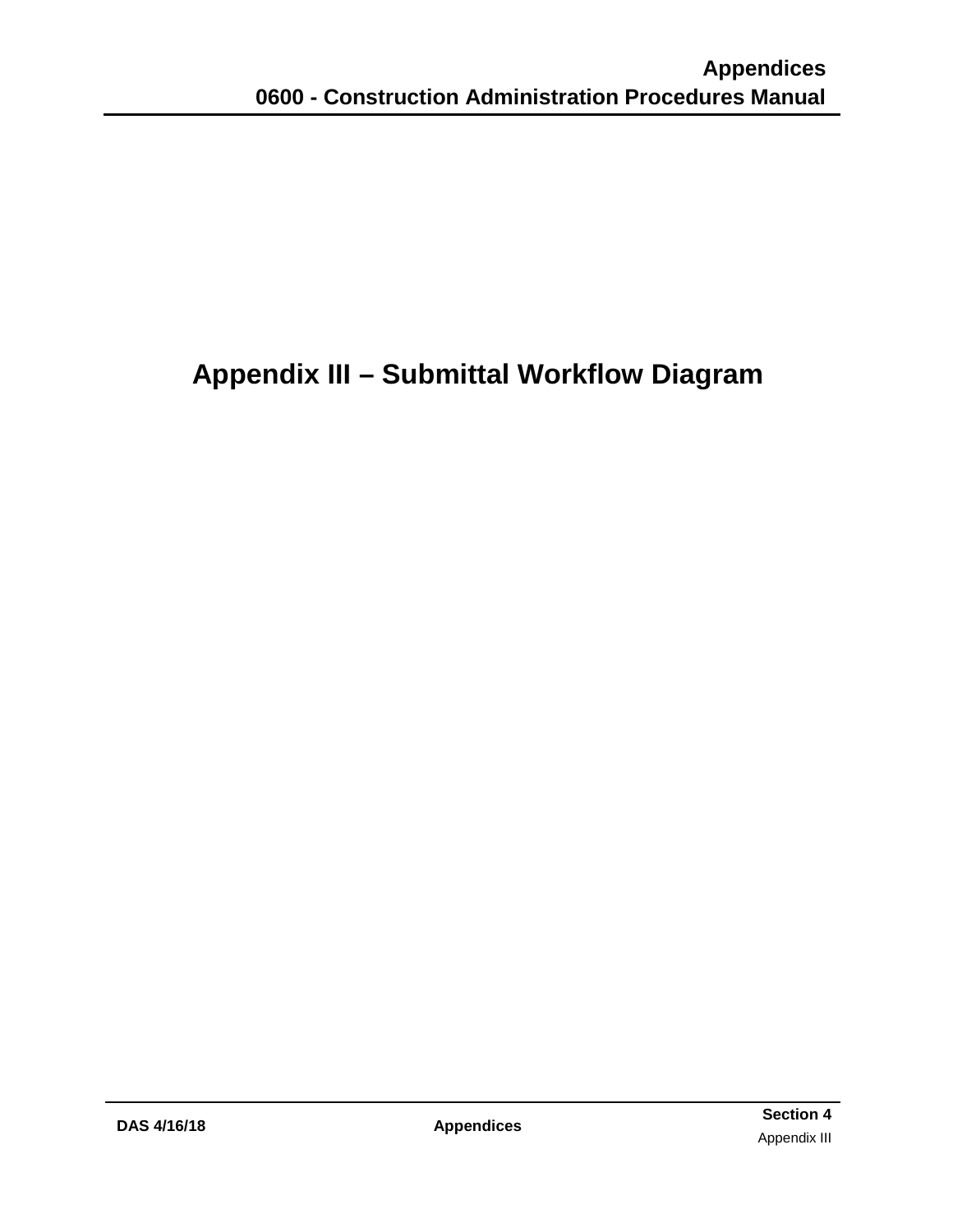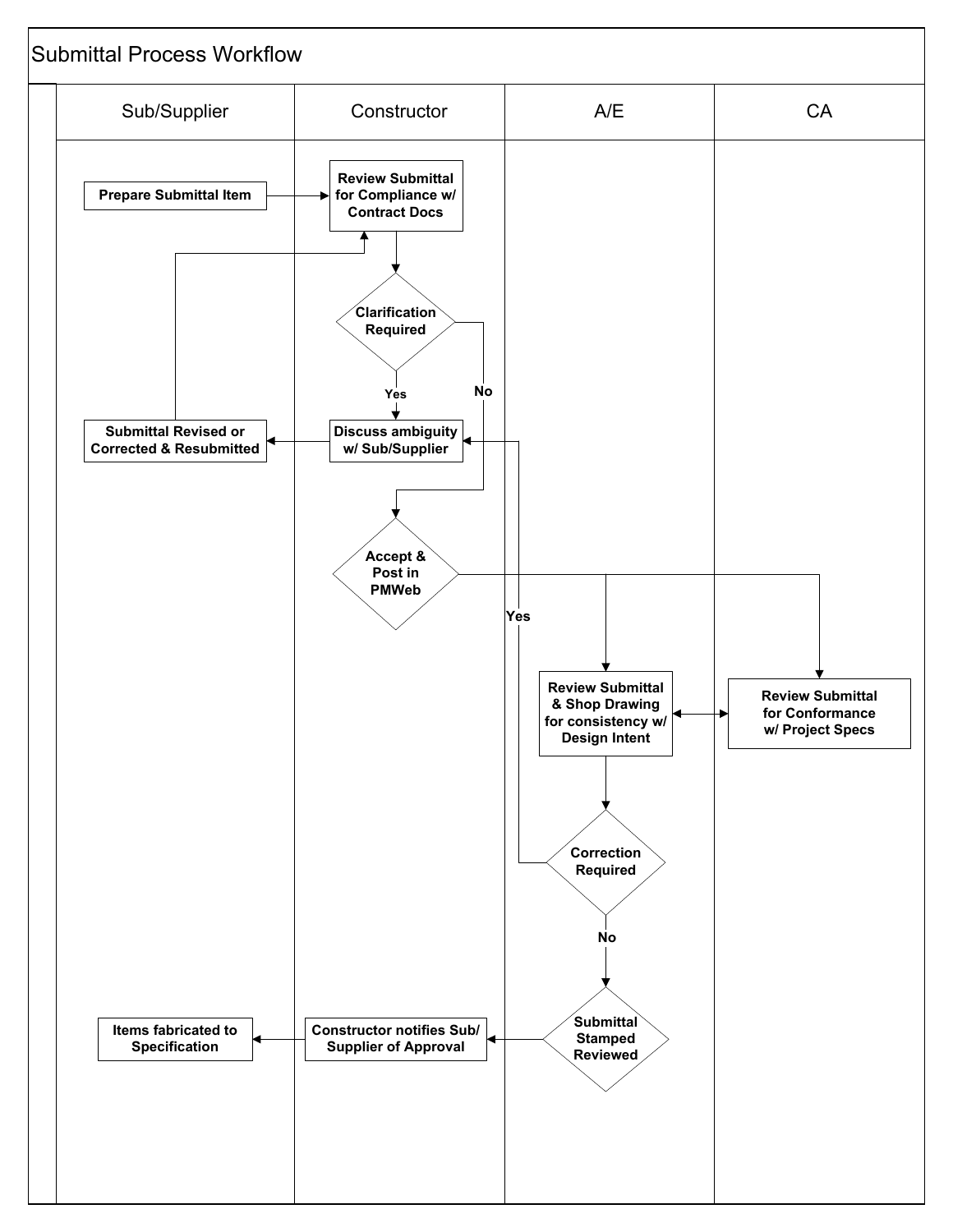## <span id="page-58-0"></span>**Appendix IV – Change Order Workflow Diagram**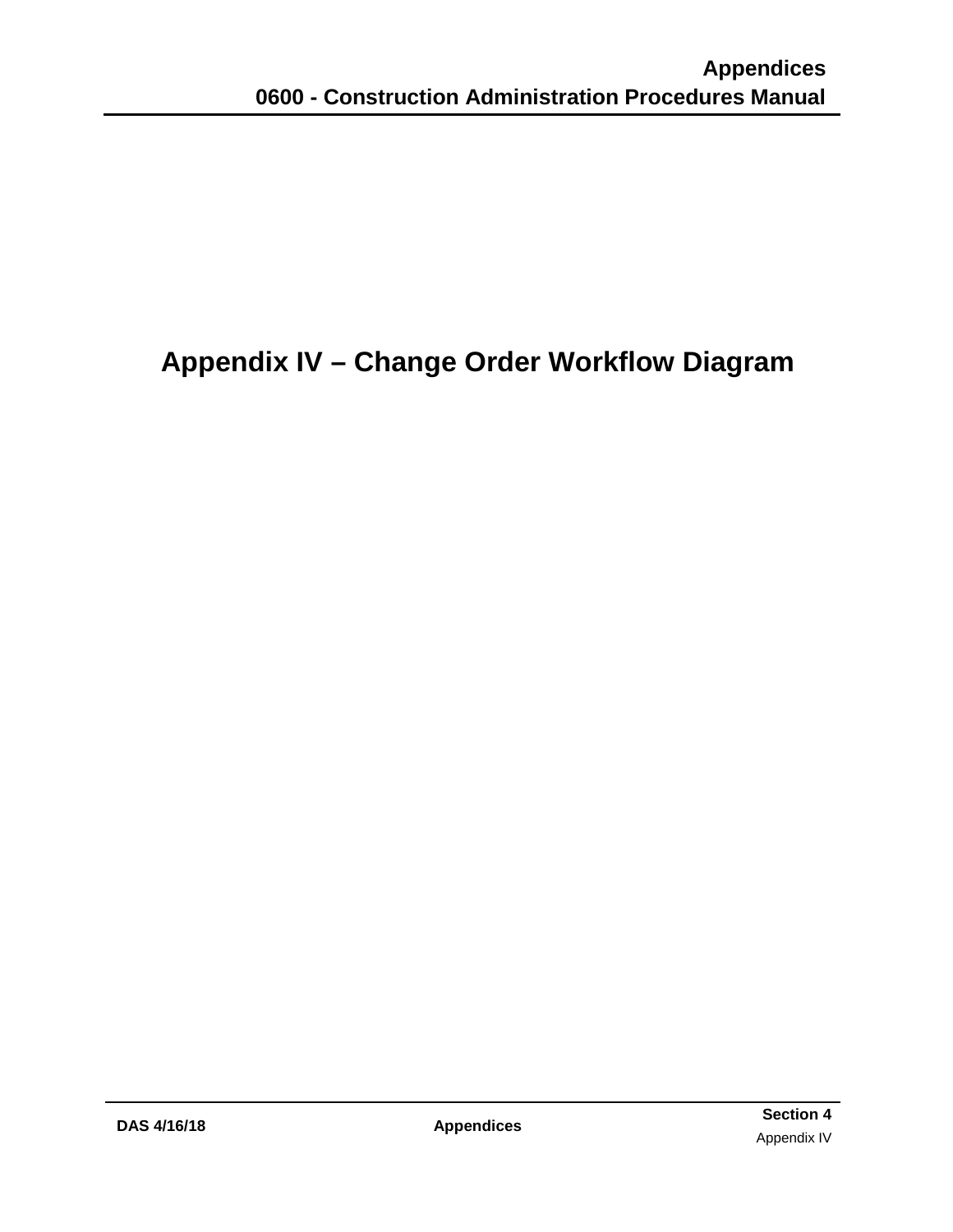

1. The CO Workflow is only applicable to CMR & D-B-B projects. A change in the Terms and Conditions of a D-B construction contract or a change in the Work that results in an adjustment to the Contract Price or Substantial Completion Date on a D-B project may only be implemented by an Agreement Amendment.

2. The COP & COP Workbook are to be prepared in accordance with the requirements of Article 13 of the General Conditions.

3. If the total cost increase is <\$50k – DAS PM approval; if >\$50k and <\$100k – ADPM approval; if >\$100 – Deputy Commissioner approval.

Acronyms & Forms: Proposal Request (PR – Form 7330), Change Order Proposal/Workbook (COP – Form 7340 & 7341), Change Order (CO – Form 7360).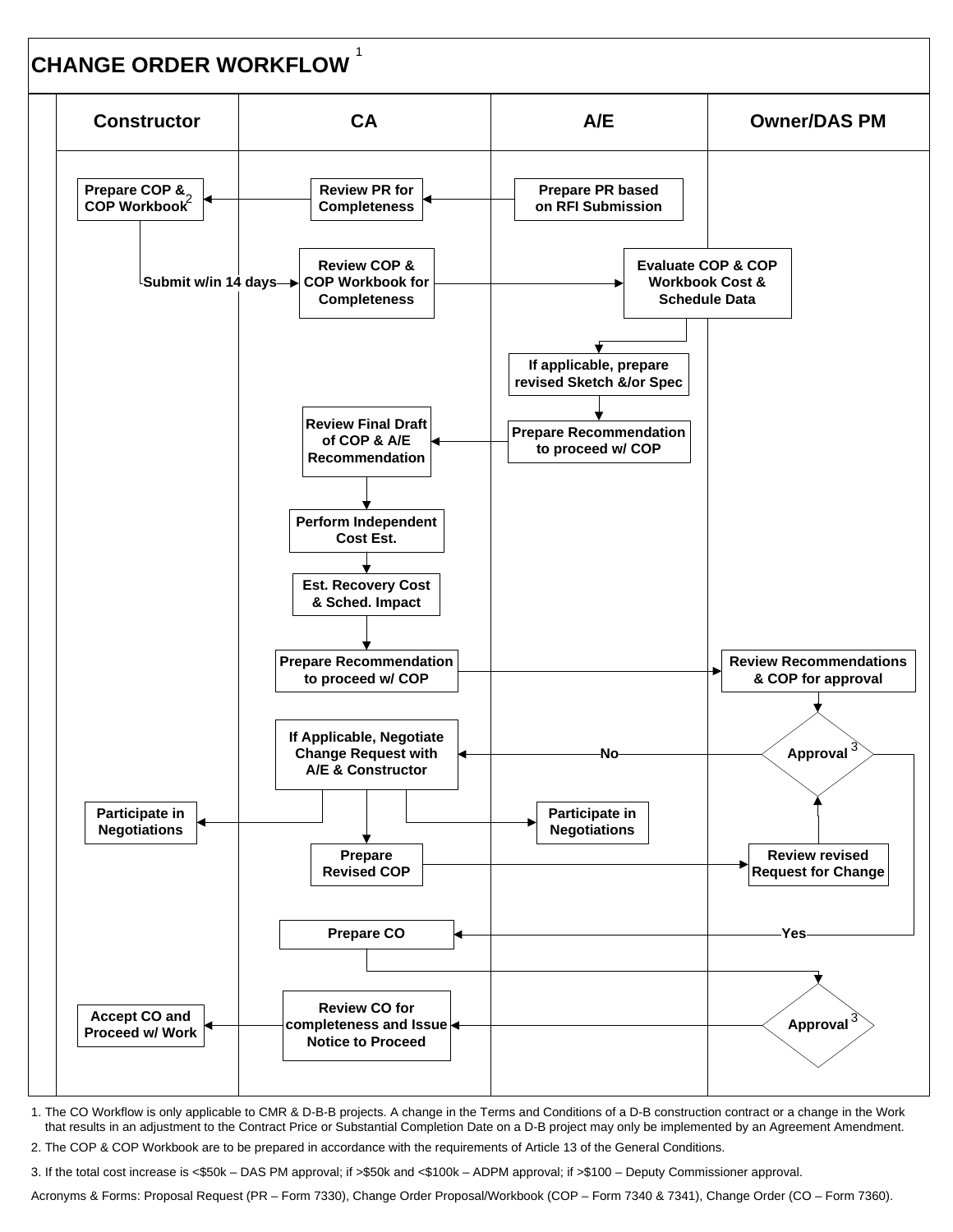# <span id="page-60-0"></span>**Appendix V – Commissioning Workflow Diagram**